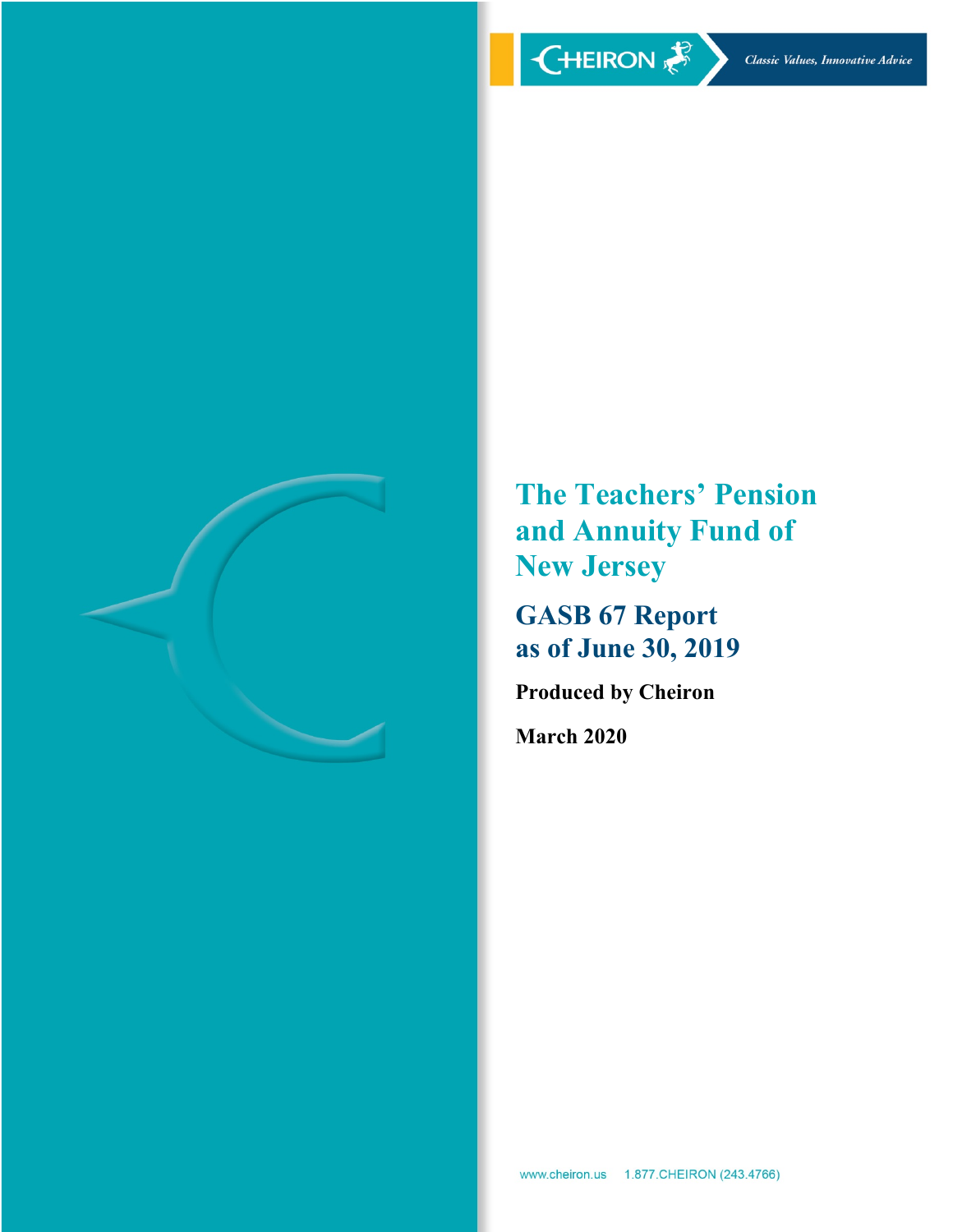# **TABLE OF CONTENTS**

| <b>Section</b>                  | Page |
|---------------------------------|------|
| Section I                       |      |
| Section II                      |      |
| <b>Section III</b>              |      |
| Section IV                      |      |
| Section V                       |      |
| Section VI                      |      |
|                                 |      |
| <i><u><b>Appendices</b></u></i> |      |
| Appendix A                      |      |
| Appendix B                      |      |
| Appendix C                      |      |
| Appendix D                      |      |
| Appendix E                      |      |

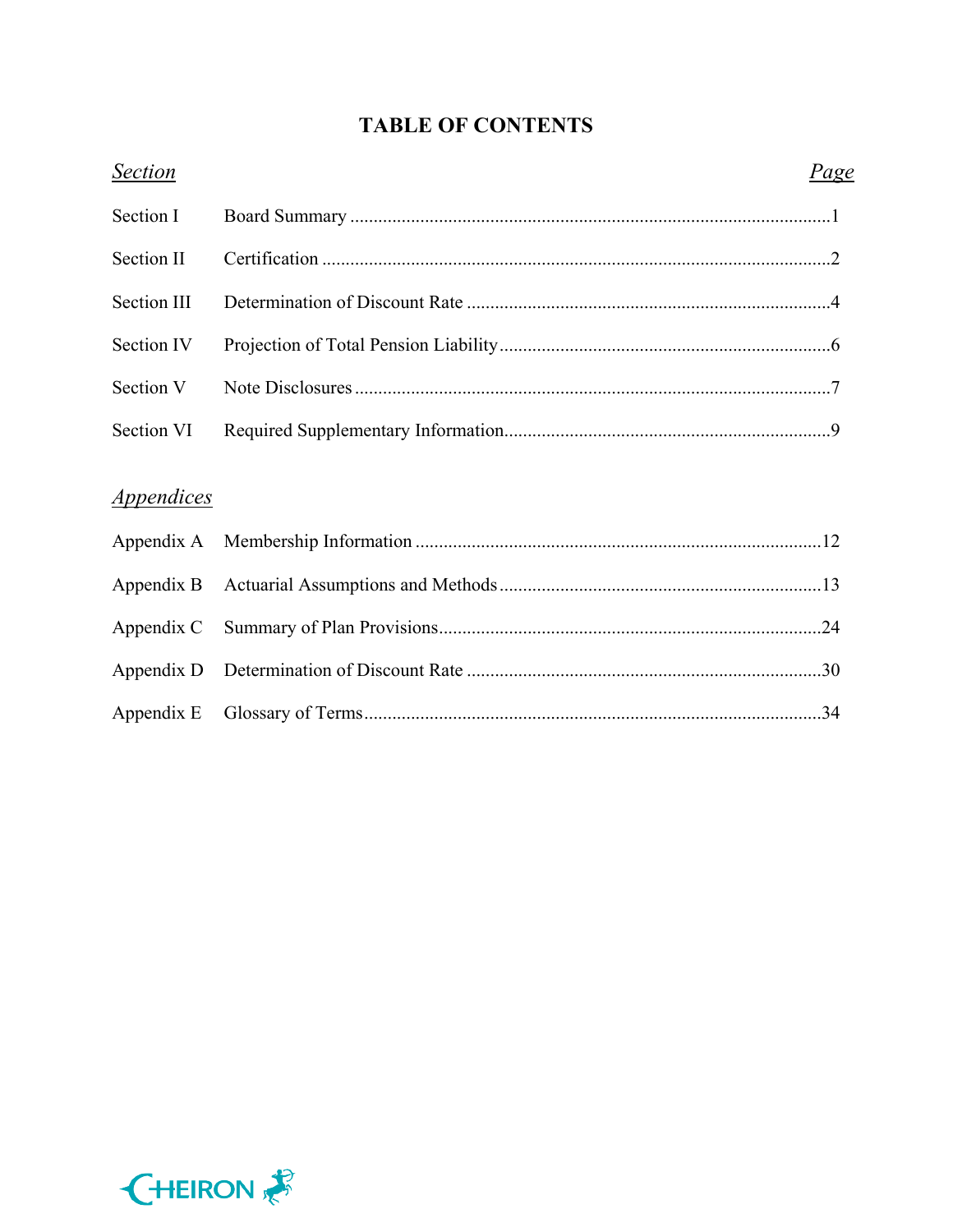# **SECTION I – BOARD SUMMARY**

The purpose of this report is to provide accounting and financial disclosure information under Governmental Accounting Standards Board Statement 67 for the Teachers' Pension and Annuity Fund of New Jersey (TPAF, Plan or Fund). This information includes:

- Projection of the Total Pension Liability from the valuation date to the measurement date,
- Calculation of the Net Pension Liability at the discount rate as well as discount rates 1% higher and lower than the discount rate, and
- Changes in the Net Pension Liability.

# **Highlights**

The reporting date for the TPAF is June 30, 2019. Measurements as of the reporting date are based on the fair value of assets as of June 30, 2019 and the Total Pension Liability as of the valuation date, July 1, 2018, updated to June 30, 2019. As a result of the Experience Study covering the period July 1, 2015 through June 30, 2018, the assumed rates of termination, retirement, disability, mortality, salary increase and inflation were updated. To see a detailed comparison of the changes refer to the Experience Study. The assumed discount rate used to measure the Total Pension Liability was also changed as of the measurement date. We are not aware of any other significant events between the valuation date and the measurement date so the update procedures only included the addition of service cost and interest cost offset by actual benefit payments, and an adjustment to reflect the changes in assumptions.

| <b>Table I-1</b><br><b>Summary of Results</b>                 |                                    |                                    |  |  |  |
|---------------------------------------------------------------|------------------------------------|------------------------------------|--|--|--|
| <b>Measurement Date</b>                                       | <b>June 30, 2019</b>               | <b>June 30, 2018</b>               |  |  |  |
| <b>Total Pension Liability</b><br>Plan Fiduciary Net Position | \$84,215,846,719<br>22,696,734,276 | \$86,797,467,286<br>22,991,116,840 |  |  |  |
| Net Pension Liability                                         | \$61,519,112,443                   | \$63,806,350,446                   |  |  |  |

The following table provides a summary of the key results during this reporting period.

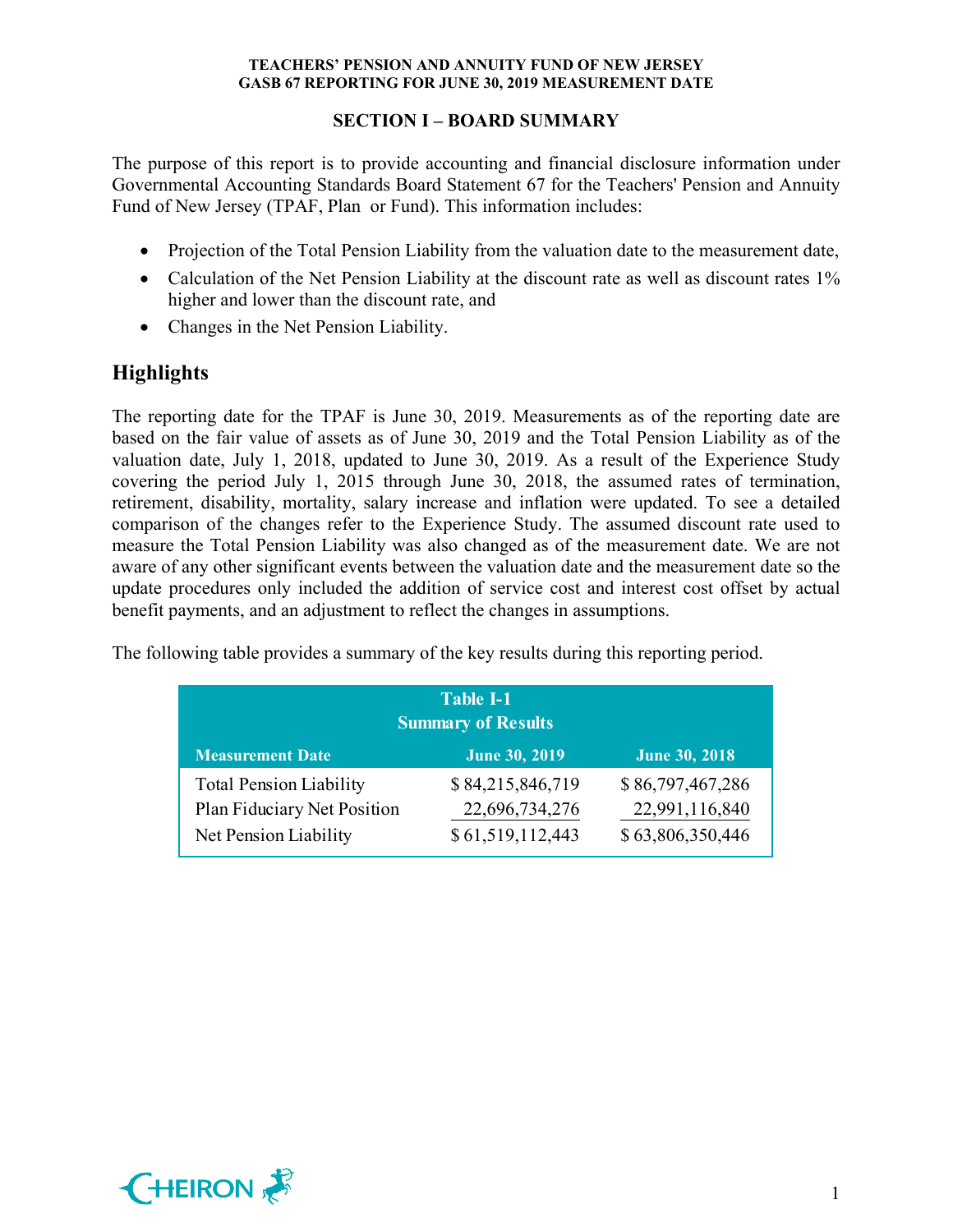## **SECTION II – CERTIFICATION**

The purpose of this report is to provide accounting and financial reporting information under GASB 67 for the Teachers' Pension and Annuity Fund of New Jersey (TPAF). This report is for the use of TPAF, the Division of Pensions and Benefits (DPB) and their auditors in preparing financial reports in accordance with applicable law and accounting requirements. This report is not appropriate for other purposes, including the measurement of funding requirements for TPAF and estimating the price to settle TPAF's obligations.

In preparing our report, we relied on information (some oral and some written) supplied by the Division of Pensions and Benefits. This information includes, but is not limited to, the plan provisions, employee data, and financial information. We performed an informal examination of the obvious characteristics of the data for reasonableness and consistency in accordance with Actuarial Standard of Practice No. 23.

Future actuarial measurements may differ significantly from the current measurements due to such factors as the following: plan experience differing from that anticipated by the economic or demographic assumptions; changes in economic or demographic assumptions; and changes in plan provisions or applicable law.

For purposes of this report, the projection of the Plan's contributions and projected benefit payments as of June 30, 2019 was based on the recommended demographic assumptions of the July 1, 2015 – June 30, 2018 Experience Study, approved by the Board of Trustees on February 6, 2020. The calculation of the Total Pension Liability as of June 30, 2019 was based on the same demographic assumptions except for the mortality assumption, which was based on the SOA's MP-2019 mortality improvement scale upon direction from the DPB. While we do not find the use of the SOA's Scale MP-2019 unreasonable, it does not reflect the analysis of actual mortality experience from our Experience Study which was the basis for our recommended mortality assumptions, including the mortality improvement scale.

Based on the State Treasurer's recommendation the following investment return assumptions are used to determine the actuarially determined contributions:

- Effective with the July 1, 2017 valuation: 7.50% per annum,
- Effective with the July 1, 2019 valuation: 7.30% per annum,
- Effective with the July 1, 2021 valuation: 7.00% per annum.

In accordance with Paragraph 40 of GASB Statement No. 67, the projection of the Plan's fiduciary net position is based on a long-term expected rate of return of 7.00% per annum.

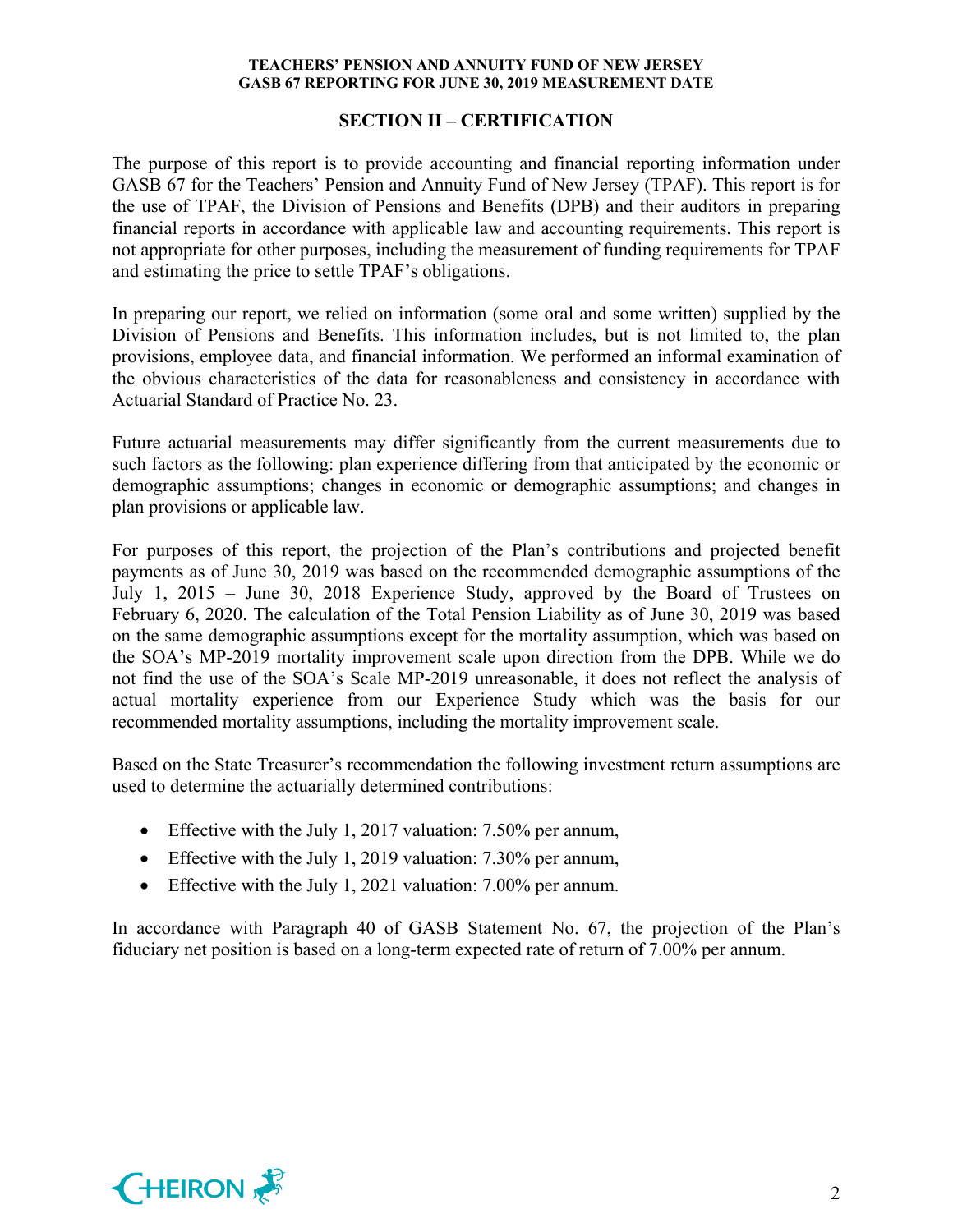#### **SECTION II – CERTIFICATION**

This report and its contents have been prepared in accordance with generally recognized and accepted actuarial principles and practices and our understanding of the Code of Professional Conduct and applicable Actuarial Standards of Practice set out by the Actuarial Standards Board as well as applicable laws and regulations. Furthermore, as credentialed actuaries, we meet the Qualification Standards of the American Academy of Actuaries to render the opinion contained in this report. This report does not address any contractual or legal issues. We are not attorneys and our firm does not provide any legal services or advice.

This report was prepared for TPAF for the purposes described herein and for the use by the plan auditor in completing an audit related to the matters herein. Other users of this report are not intended users as defined in the Actuarial Standards of Practice, and Cheiron assumes no duty or liability to such other users.

Janet Cranna, FSA, FCA, MAAA, EA Anu Patel, FSA, MAAA, EA Principal Consulting Actuary Principal Consulting Actuary

Anu Patil

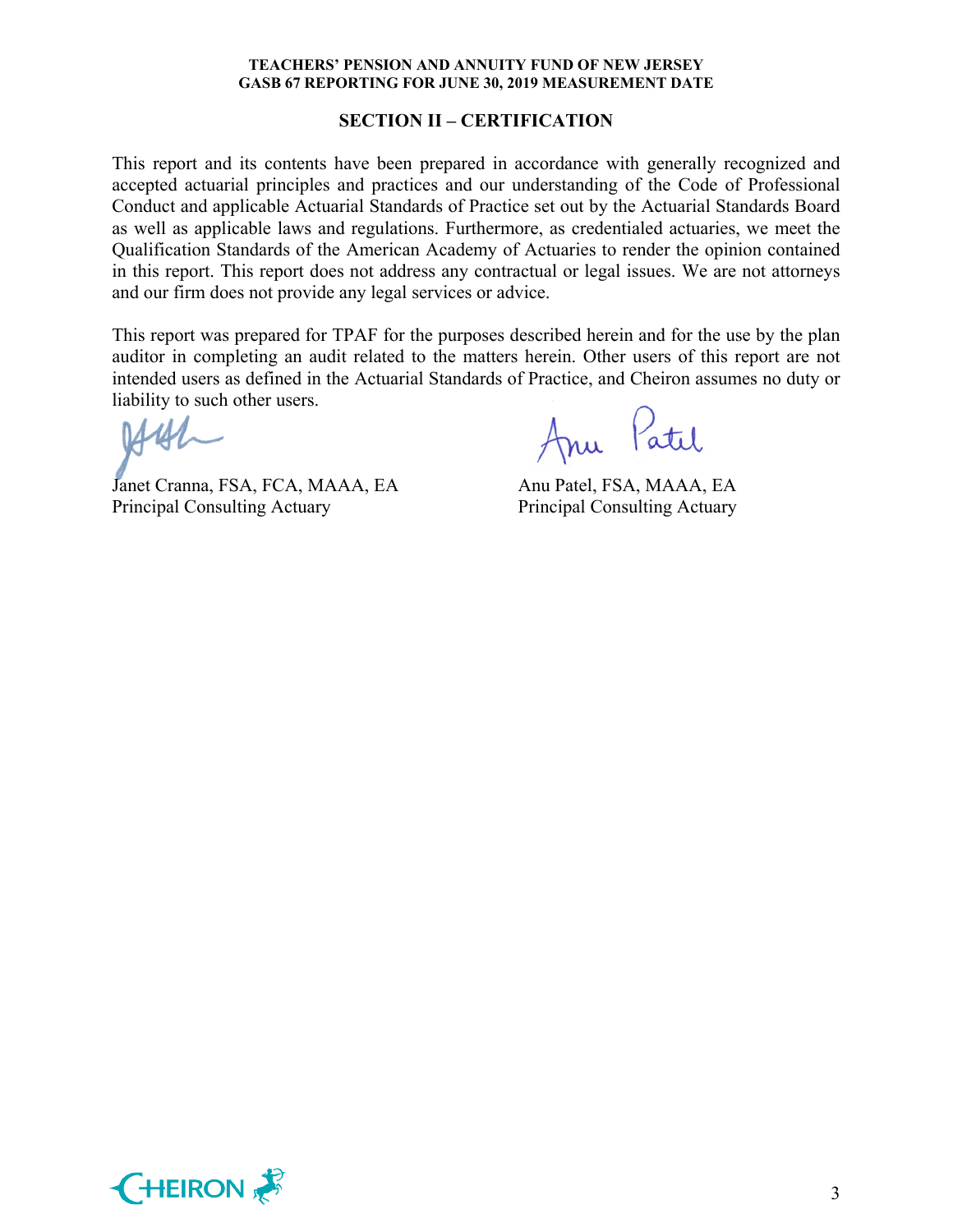# **SECTION III – DETERMINATION OF DISCOUNT RATE**

The discount rate used to measure the Total Pension Liability was 4.86% as of June 30, 2018 and 5.60% as of June 30, 2019. As discussed with the Division of Pensions and Benefits, the projection of cash flows used to determine the discount rate as of June 30, 2019 assumed:

- In accordance with Paragraph 40 of GASB Statement No. 67, the projection of the Plan's fiduciary net position is based on a long-term expected rate of return of 7.00% per annum.
- In accordance with Paragraph 37 of GASB Statement No. 67, the projection of the Plan's contributions and projected benefit payments are based on the same assumptions used to determine the expected contributions for the Fund. The demographic assumptions are based on the recommendations of the July 1, 2015 – June 30, 2018 Experience Study as approved by the Board of Trustees on February 6, 2020.

Based on the State Treasurer's recommendation the following investment return assumptions are used to determine the actuarially determined contributions:

- o Effective with the July 1, 2017 valuation: 7.50% per annum,
- o Effective with the July 1, 2019 valuation: 7.30% per annum,
- o Effective with the July 1, 2021 valuation: 7.00% per annum.
- It is assumed that the State will contribute 70% of the actuarially determined contribution and 100% of its Non-Contributory Group Insurance Premium Fund (NCGIPF) contribution for all years of the projection. The 70% contribution rate is the total State contribution rate expected to be paid in fiscal year ending June 30, 2020 with respect to the actuarially determined contribution for the fiscal year ending June 30, 2020 for all State-administered retirement systems.
- Consistent with Chapter 83, P.L. 2016, it is assumed that the State will make pension contributions in equal amounts at the end of each quarter.
- In accordance with Chapter 98, P. L. 2017, TPAF receives 77.78% of the proceeds of the Lottery Enterprise for a period of 30 years. Revenues received from lottery proceeds are assumed to be contributed to the System on a monthly basis.
- It is assumed that Local employers' contributions are expected to be received on April  $1<sup>st</sup>$ , 21 months after the associated valuation date.
- The NCGIPF contributions are assumed to be paid monthly.
- Annual administrative expenses are assumed to be 0.31% of expected pension benefit payments.

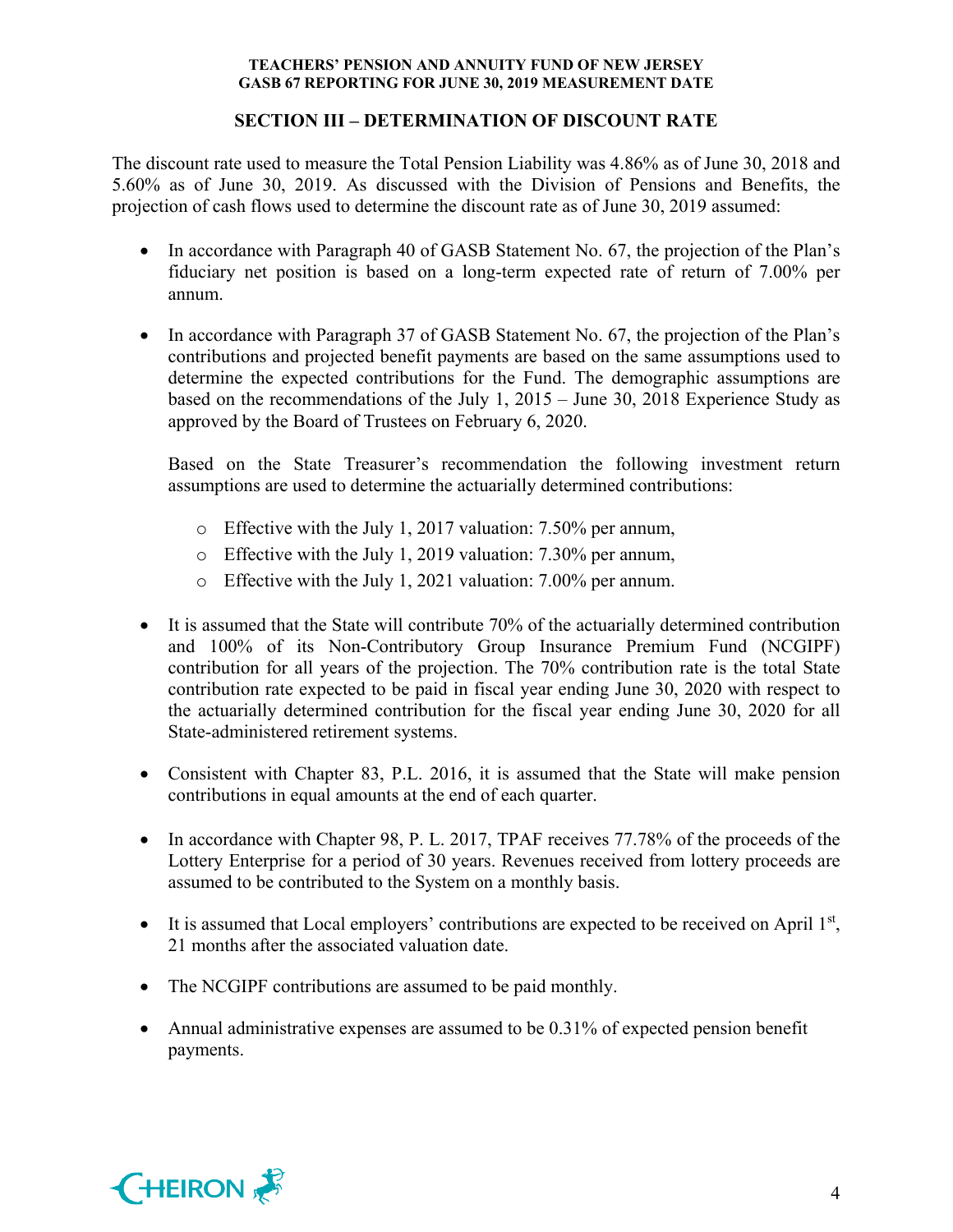#### **SECTION III – DETERMINATION OF DISCOUNT RATE**

The Fiduciary Net Position (FNP) includes Local employers' contributions receivable as reported in the financial statements provided to us by the Division of Pensions and Benefits. In determining the discount rate in Appendix D, the FNP at the beginning of each year does not reflect receivable contributions as those amounts are not available at the beginning of the year to pay benefits. The receivable contributions for the current year include receivable contributions of \$9,798,143 for Local employers' ERI.

Based on these assumptions, the pension Plan's fiduciary net position was projected to be available to make all projected future benefit payments of current Plan members through fiscal year ending 2054. Municipal bond rates of 3.87% as of June 30, 2018 and 3.50% as of June 30, 2019 were used in the development of the blended GASB discount rate after the Plan's fiduciary net position was no longer sufficient to make future benefit payments. As selected by the State Treasurer, the rates are based on the Bond Buyer GO 20-Bond Municipal Bond Index. Based on the long-term rate of return of 7.00% and the municipal bond rate of 3.87% as of June 30, 2018 and the long-term rate of return of 7.00% and the municipal bond rate of 3.50% as of June 30, 2019, the blended GASB discount rates are 4.86% as of June 30, 2018 and **5.60%** as of June 30, 2019. The assumed discount rates have been determined in accordance with the method prescribed by GASB Statement No. 67.

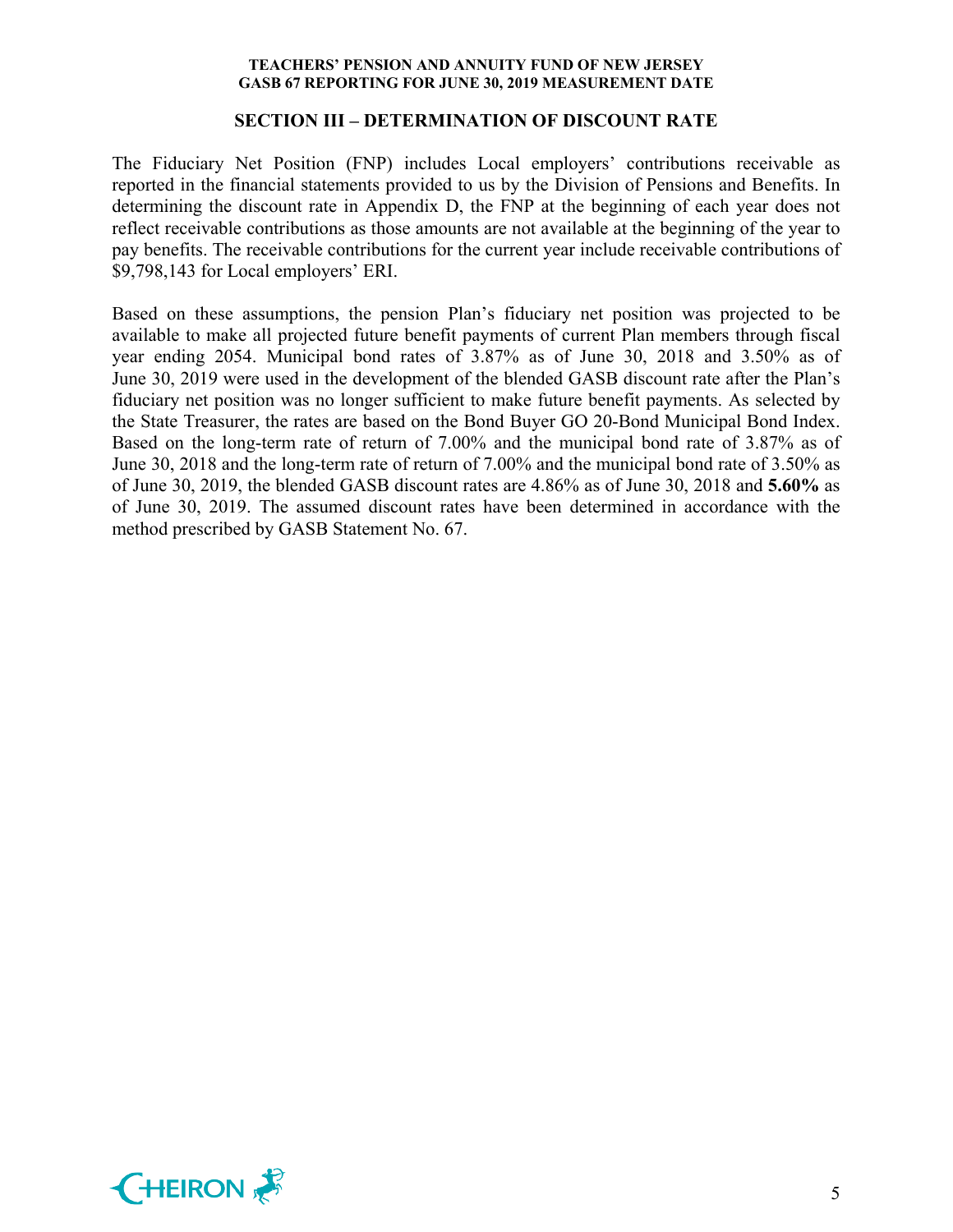## **SECTION IV – PROJECTION OF TOTAL PENSION LIABILITY**

The Total Pension Liability (TPL) at the end of the measurement year, June 30, 2019, is measured as of a valuation date of July 1, 2018 and projected to June 30, 2019. The TPL and service cost were calculated using the Entry Age Normal Cost Method as prescribed by GASB 67. All TPL amounts shown in Table IV-1 below include liabilities attributable to the NCGIPF. In addition, net employer transfer contributions and net member transfer contributions with accumulated interest are added to the June 30, 2019 TPL.

During the measurement year there was a change in assumptions. There were no other significant events during the projection period of which we are aware. Because the TPL shown in the prior report was measured as of July 1, 2017 and projected to June 30, 2018, it will not match the amounts measured as of July 1, 2018 that are shown in this exhibit.

The following table shows the projection of the TPL at discount rates equal to the rate used for disclosure and plus and minus one percent from the rate used for disclosure.

| <b>Table IV-1</b><br><b>Projection of Total Pension Liability from Valuation to Measurement Date</b> |                      |                   |                      |  |
|------------------------------------------------------------------------------------------------------|----------------------|-------------------|----------------------|--|
| <b>Discount Rate</b>                                                                                 | $4.60\%$             | 5.60%             | 6.60%                |  |
| <b>Total Pension Liability, 7/1/2018</b>                                                             |                      |                   |                      |  |
| Actives                                                                                              | \$40,594,785,584     | \$ 34,165,340,579 | \$28,963,721,538     |  |
| Deferred Vested                                                                                      | 46,274,514           | 39,868,858        | 34,718,337           |  |
| Retirees                                                                                             | 52,720,907,790       | 48, 314, 123, 349 | 44,528,888,085       |  |
| <b>Total</b>                                                                                         | \$93,361,967,888     | \$82,519,332,786  | \$73,527,327,960     |  |
| <b>Service Cost</b>                                                                                  | 2,095,030,793        | 1,613,670,181     | 1,255,599,566        |  |
| <b>Benefit Payments</b>                                                                              | (4,510,860,239)      | (4,510,860,239)   | (4,510,860,239)      |  |
| <b>Transfer Contributions - Employer</b>                                                             | 1,561,113            | 1,561,113         | 1,561,113            |  |
| <b>Transfer Contributions - Member</b>                                                               | 5,094,564            | 5,094,564         | 5,094,564            |  |
| <b>Interest</b>                                                                                      | 4,288,589,958        | 4,587,048,314     | 4,789,409,263        |  |
| <b>Total Pension Liability, 6/30/2019</b>                                                            | 95,241,384,077<br>S. | \$ 84,215,846,719 | 75,068,132,227<br>S. |  |

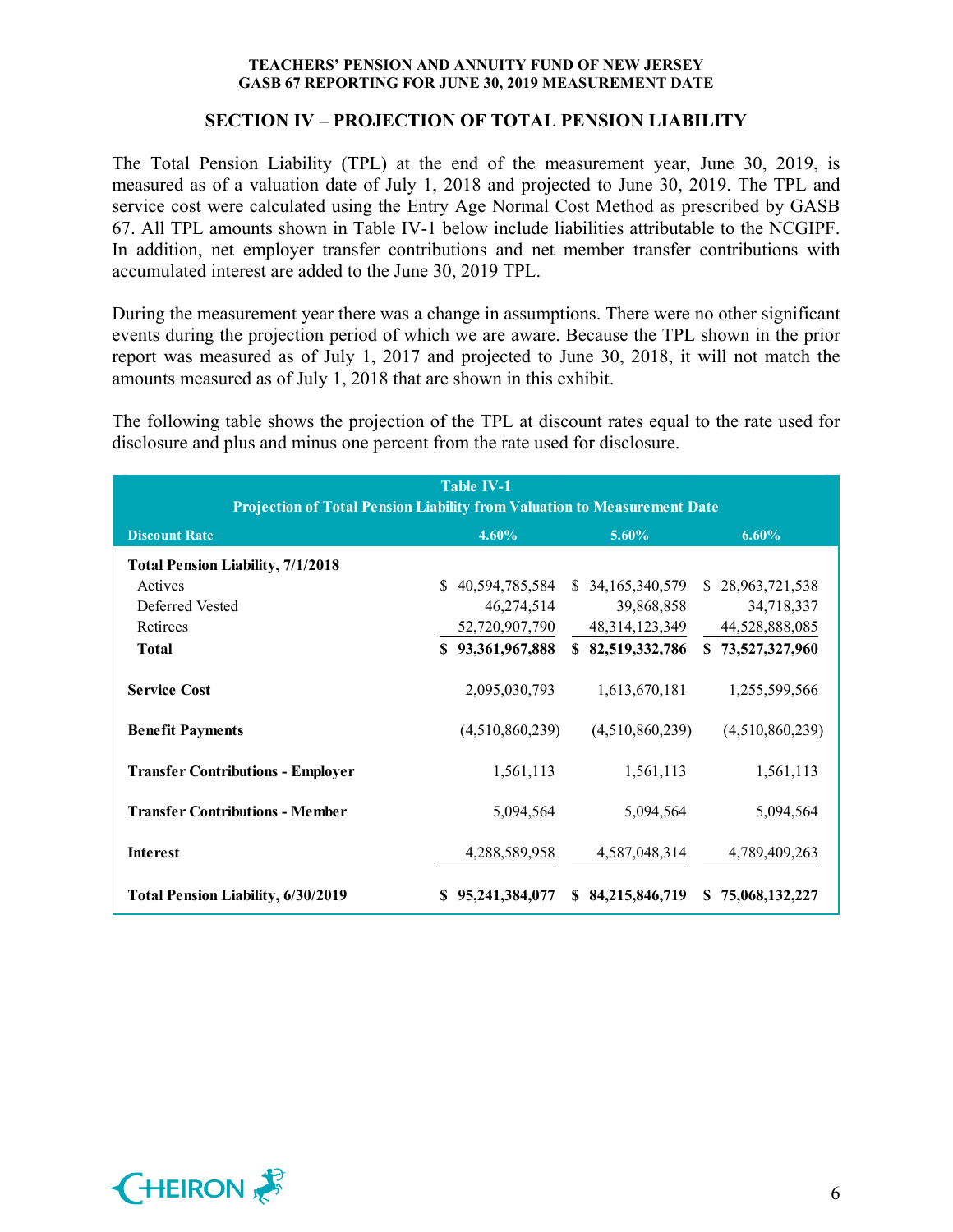#### **SECTION V – NOTE DISCLOSURES**

The following table shows the changes in the Total Pension Liability, the Plan Fiduciary Net Position (i.e., fair value of System assets), and the Net Pension Liability during the Measurement Year. There were changes in assumptions including the assumed rates of termination, retirement, disability, mortality, salary increase and inflation resulting from the July 1, 2015 - June 30, 2018 Experience Study. The mortality rates used for the TPL were based on the MP-2019 mortality improvement scale, as directed by the DPB. In addition, the discount rate increased from 4.86% as of June 30, 2018 to 5.60% as of June 30, 2019 in accordance with the method prescribed by GASB Statement No. 67. The impact of these changes is displayed in the following table.

| Table V-1<br><b>Change in Net Pension Liability</b> |                                                                                                        |                 |    |                 |                                                       |                    |
|-----------------------------------------------------|--------------------------------------------------------------------------------------------------------|-----------------|----|-----------------|-------------------------------------------------------|--------------------|
|                                                     | <b>Increase (Decrease)</b>                                                                             |                 |    |                 |                                                       |                    |
|                                                     | <b>Total Pension</b><br><b>Plan Fiduciary</b><br><b>Liability</b><br><b>Net Position</b><br>(b)<br>(a) |                 |    |                 | <b>Net Pension</b><br><b>Liability</b><br>$(a) - (b)$ |                    |
| <b>Balances at 6/30/2018</b>                        | \$                                                                                                     | 86,797,467,286  | S  | 22,991,116,840  | \$                                                    | 63,806,350,446     |
| Changes for the year:                               |                                                                                                        |                 |    |                 |                                                       |                    |
| Service cost                                        |                                                                                                        | 1,882,081,572   |    |                 |                                                       | 1,882,081,572      |
| Interest                                            |                                                                                                        | 4,201,672,382   |    |                 |                                                       | 4, 201, 672, 382   |
| Changes of benefits                                 |                                                                                                        |                 |    |                 |                                                       | 0                  |
| Differences between expected and actual experience  |                                                                                                        | (155, 621, 840) |    |                 |                                                       | (155, 621, 840)    |
| Changes of assumptions                              |                                                                                                        | (4,005,548,119) |    |                 |                                                       | (4,005,548,119)    |
| Contributions - employer (appropriations)           |                                                                                                        |                 |    | 1,114,920,000   |                                                       | (1, 114, 920, 000) |
| Contributions - employer (NCGIPF)                   |                                                                                                        |                 |    | 41,107,648      |                                                       | (41, 107, 648)     |
| Contributions - employer (lottery)                  |                                                                                                        |                 |    | 859,469,000     |                                                       | (859, 469, 000)    |
| Contributions - member                              |                                                                                                        |                 |    | 846,166,328     |                                                       | (846, 166, 328)    |
| Transfers from other systems - employer             |                                                                                                        | 1,561,113       |    | 1,561,113       |                                                       | $_{0}$             |
| Transfers from other systems - member               |                                                                                                        | 5,094,564       |    | 5,094,564       |                                                       | 0                  |
| Employer contribution - delayed enrollments         |                                                                                                        | $\theta$        |    | 272,985         |                                                       | (272, 985)         |
| Employer contribution - delayed appropriations      |                                                                                                        | $\Omega$        |    | 27,127          |                                                       | (27, 127)          |
| Net investment income                               |                                                                                                        |                 |    | 1,361,781,295   |                                                       | (1,361,781,295)    |
| Benefit payments                                    |                                                                                                        | (4,510,860,239) |    | (4,510,860,239) |                                                       | 0                  |
| Administrative expense                              |                                                                                                        |                 |    | (13, 922, 385)  |                                                       | 13,922,385         |
| Net changes                                         |                                                                                                        | (2,581,620,567) |    | (294, 382, 564) |                                                       | (2,287,238,003)    |
| <b>Balances at 6/30/2019</b>                        |                                                                                                        | 84,215,846,719  | \$ | 22,696,734,276  | <sup>\$</sup>                                         | 61, 519, 112, 443  |

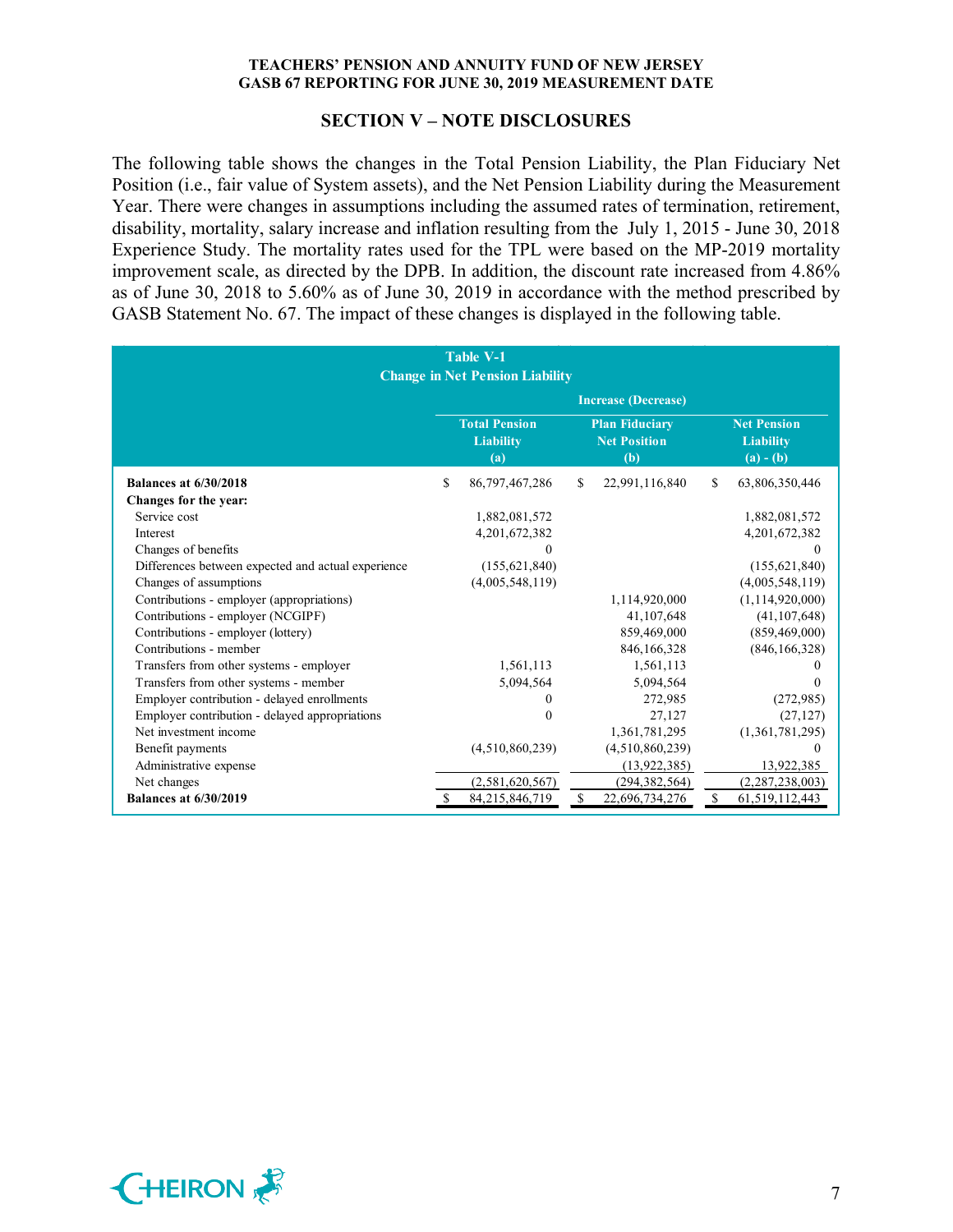#### **SECTION V – NOTE DISCLOSURES**

Changes in the discount rate affect the measurement of the TPL. Lower discount rates produce a higher TPL and higher discount rates produce a lower TPL. Because the discount rate does not affect the measurement of assets, the percentage change in the NPL can be very significant for a relatively small change in the discount rate. The following table shows the sensitivity of the NPL to the discount rate.

| Table V-2<br><b>Sensitivity of Net Pension Liability to Changes in Discount Rate</b>   |    |                                                    |    |                                                       |    |                                                      |
|----------------------------------------------------------------------------------------|----|----------------------------------------------------|----|-------------------------------------------------------|----|------------------------------------------------------|
|                                                                                        |    | $1\%$<br><b>Decrease</b><br>$4.60\%$               |    | <b>Discount</b><br>Rate<br>$5.60\%$                   |    | $1\%$<br><b>Increase</b><br>$6.60\%$                 |
| <b>Total Pension Liability</b><br>Plan Fiduciary Net Position<br>Net Pension Liability | S. | 95,241,384,077<br>22,696,734,276<br>72,544,649,801 | S. | \$ 84,215,846,719<br>22,696,734,276<br>61,519,112,443 | S. | \$75,068,132,227<br>22,696,734,276<br>52,371,397,951 |
| Plan Fiduciary Net Position as a<br>Percentage of the Total Pension Liability          |    | 23.8%                                              |    | 27.0%                                                 |    | $30.2\%$                                             |

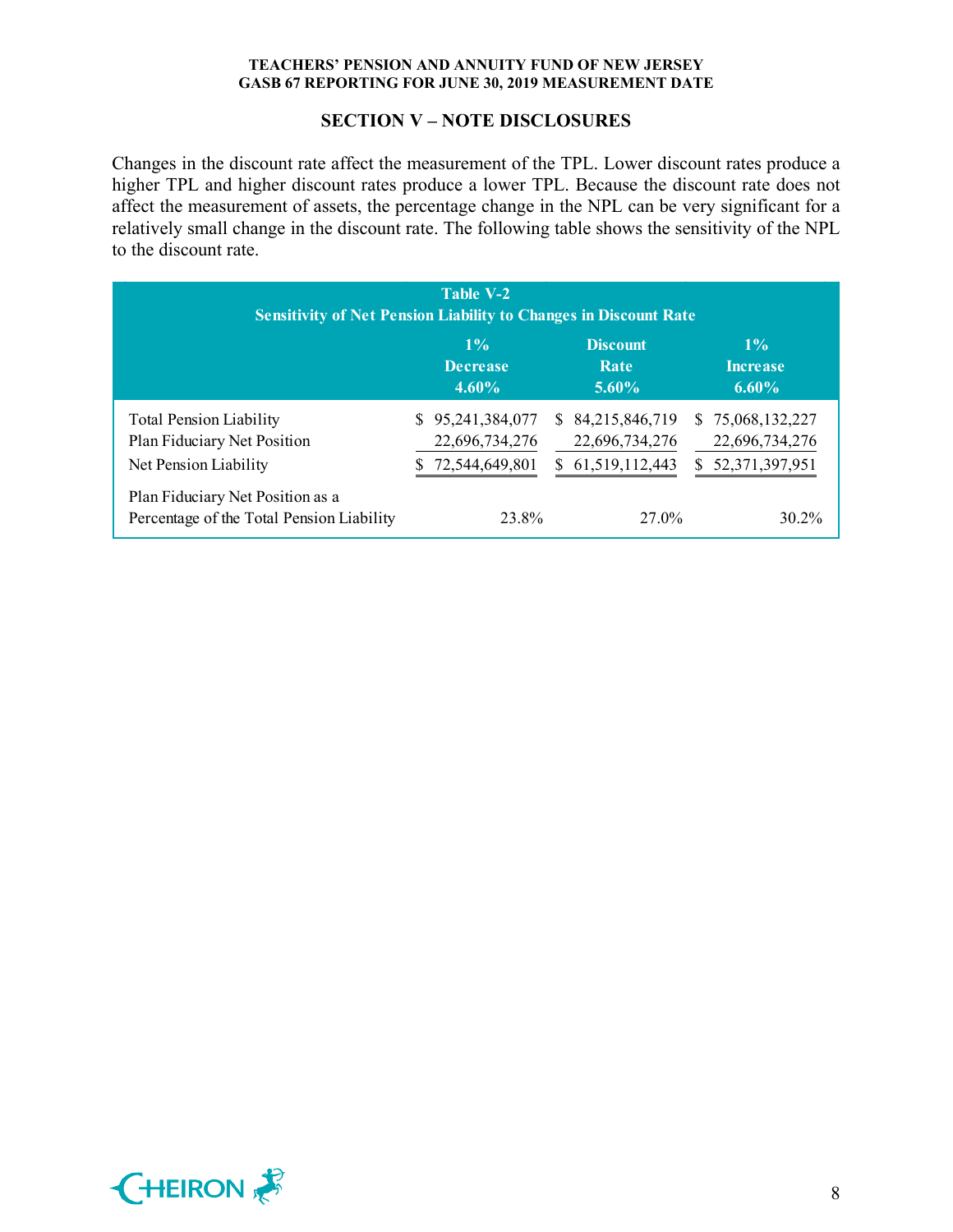# **SECTION VI – REQUIRED SUPPLEMENTARY INFORMATION**

The schedule below shows the changes in NPL and related ratios required by GASB for the current and prior year.

| <b>Table VI-1</b><br><b>Schedule of Changes in Net Pension Liability and Related Ratios</b> |    |                      |                           |                 |
|---------------------------------------------------------------------------------------------|----|----------------------|---------------------------|-----------------|
|                                                                                             |    | <b>FYE 2019</b>      |                           | <b>FYE 2018</b> |
| <b>Total Pension Liability</b>                                                              |    |                      |                           |                 |
| Service cost                                                                                | \$ | 1,882,081,572        | \$                        | 2,229,422,113   |
| Interest (includes interest on service cost)                                                |    | 4,201,672,382        |                           | 3,858,188,355   |
| Changes of benefit terms                                                                    |    | $\boldsymbol{0}$     |                           | $\mathbf{0}$    |
| Differences between expected and actual experience                                          |    | (155, 621, 840)      |                           | 1,195,858,381   |
| Changes of assumptions                                                                      |    | (4,005,548,119)      |                           | (6,816,855,725) |
| Transfers from other systems - employer                                                     |    | 1,561,113            |                           | 1,560,846       |
| Transfers from other systems - member                                                       |    | 5,094,564            |                           | 4,125,447       |
| Benefit payments, including refunds of member contributions                                 |    | (4,510,860,239)      |                           | (4,401,203,131) |
| Net change in total pension liability                                                       | \$ | $(2,581,620,567)$ \$ |                           | (3,928,903,714) |
| <b>Total pension liability - beginning</b>                                                  |    | 86,797,467,286       |                           | 90,726,371,000  |
| Total pension liability - ending                                                            | \$ | 84,215,846,719       | $\boldsymbol{\mathsf{S}}$ | 86,797,467,286  |
| <b>Plan fiduciary net position</b>                                                          |    |                      |                           |                 |
| Contributions - employer (appropriations)                                                   | \$ | 1,114,920,000        | \$                        | 721,230,000     |
| Contributions - employer (NCGIPF)                                                           |    | 41,107,648           |                           | 35,766,941      |
| Contributions - employer (lottery)                                                          |    | 859,469,000          |                           | 759,134,509     |
| Contributions - member                                                                      |    | 846,166,328          |                           | 810,899,751     |
| Transfers from other systems - employer                                                     |    | 1,561,113            |                           | 1,560,846       |
| Transfers from other systems - member                                                       |    | 5,094,564            |                           | 4,125,447       |
| Employer contribution - delayed enrollments                                                 |    | 272,985              |                           | 313,642         |
| Employer contribution - delayed appropriations                                              |    | 27,127               |                           | 32,255          |
| Net investment income                                                                       |    | 1,361,781,295        |                           | 2,016,316,929   |
| Benefit payments, including refunds of member contributions                                 |    | (4,510,860,239)      |                           | (4,401,203,131) |
| Administrative expense                                                                      |    | (13, 922, 385)       |                           | (13, 222, 178)  |
| Net change in plan fiduciary net position                                                   | \$ | $(294, 382, 564)$ \$ |                           | (65, 044, 989)  |
| Plan fiduciary net position - beginning                                                     |    | 22,991,116,840       |                           | 23,056,161,829  |
| Plan fiduciary net position - ending                                                        | \$ | 22,696,734,276       | $\mathbb S$               | 22,991,116,840  |
| Net pension liability - ending                                                              | \$ | 61,519,112,443       | \$                        | 63,806,350,446  |
| Plan fiduciary net position as a percentage of the total pension liability                  |    | 26.95%               |                           | 26.49%          |
| Covered payroll                                                                             | \$ | 10,823,504,797       | \$                        | 10,636,814,121  |
| Net pension liability as a percentage of covered payroll                                    |    | 568.38%              |                           | 599.86%         |

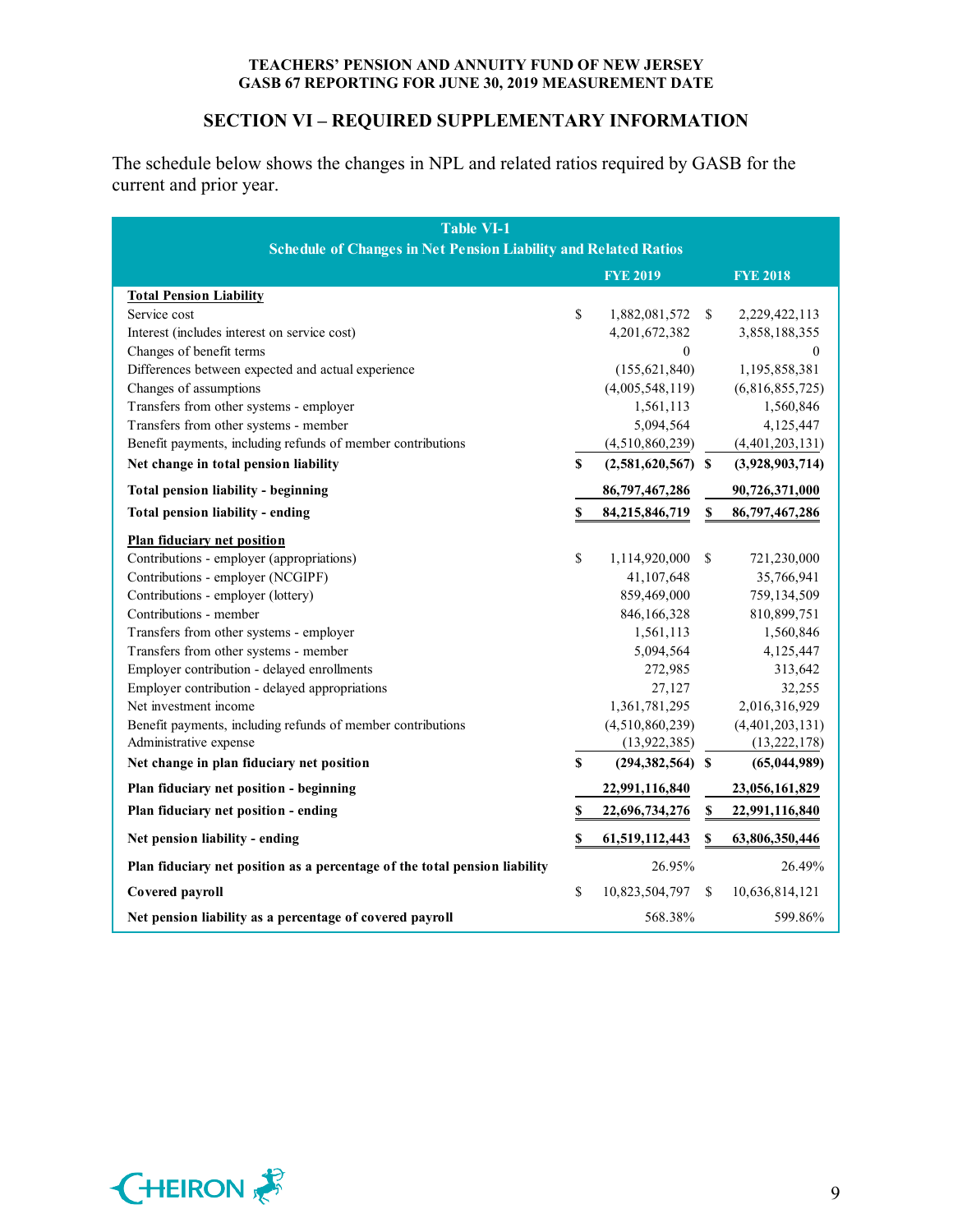## **SECTION VI – REQUIRED SUPPLEMENTARY INFORMATION**

If an Actuarially Determined Contribution (ADC) is calculated, the following schedule is required. An ADC is a contribution amount determined in accordance with Actuarial Standards of Practice. Amounts shown for the ADC and actual contributions in the following table include the amounts payable from the Lottery Enterprise. These amounts also include the Non-Contributory Group Insurance Premium Fund costs.

| Table VI-2<br><b>Schedule of Employer Contributions</b>                  |               |                |               |                |  |  |
|--------------------------------------------------------------------------|---------------|----------------|---------------|----------------|--|--|
| <b>FYE 2019</b><br><b>FYE 2018</b>                                       |               |                |               |                |  |  |
| Actuarially Determined Contribution*<br>Contributions in Relation to the | <sup>\$</sup> | 3,249,224,200  | <sup>\$</sup> | 3,035,344,625  |  |  |
| Actuarially Determined Contribution                                      |               | 2,015,496,648  |               | 1,516,131,450  |  |  |
| Contribution Deficiency/(Excess)                                         |               | 1,233,727,552  | S             | 1,519,213,175  |  |  |
| Covered Payroll                                                          | \$            | 10,823,504,797 | \$            | 10,636,814,121 |  |  |
| Contributions as a Percentage of<br>Covered Payroll                      |               | 18.62%         |               | 14.25%         |  |  |

\* Includes NCGIPF

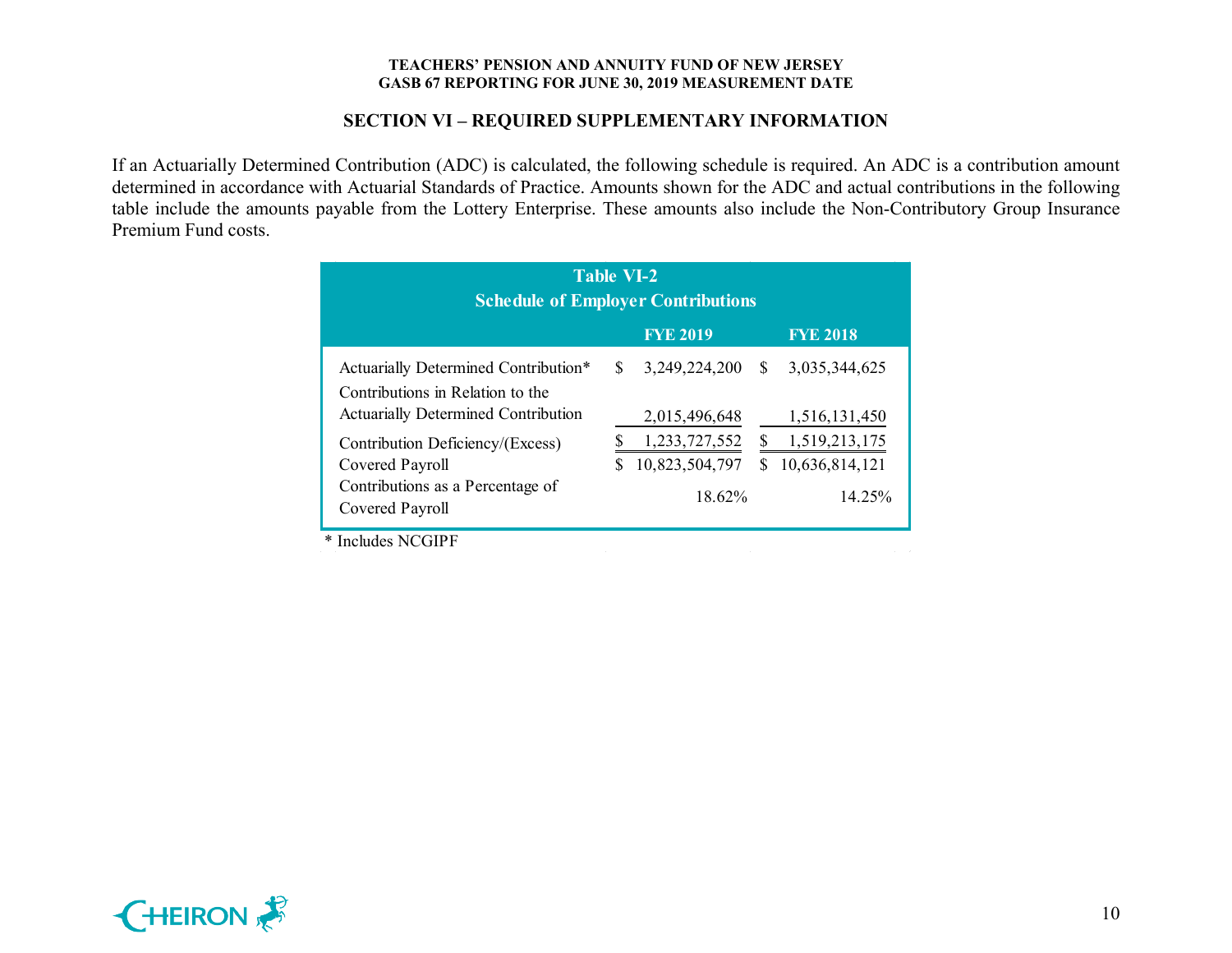# **SECTION VI – REQUIRED SUPPLEMENTARY INFORMATION**

The following summarizes key methods and assumptions used to determine the Actuarially Determined Contribution for FYE 2019.

| <b>Valuation Date:</b>         | July 1, 2017                                                                                                                                                                                                                                                                                                        |
|--------------------------------|---------------------------------------------------------------------------------------------------------------------------------------------------------------------------------------------------------------------------------------------------------------------------------------------------------------------|
| Timing:                        | Actuarial determined contributions are calculated as of the July 1 preceding the fiscal year in which<br>contributions are made.                                                                                                                                                                                    |
| Actuarial cost method:         | Projected Unit Credit                                                                                                                                                                                                                                                                                               |
| Amortization method:           | Level dollar                                                                                                                                                                                                                                                                                                        |
| Remaining amortization period: | Open 30-year period                                                                                                                                                                                                                                                                                                 |
| Asset valuation method:        | 5-year smoothing of difference between market value and expected actuarial value                                                                                                                                                                                                                                    |
| Investment rate of return:     | 7.50%, net of investment expenses                                                                                                                                                                                                                                                                                   |
| Salary increases:              | Service-based rates scaling from 3.80% at enrollment to 1.55% through period ending June 30, 2026;                                                                                                                                                                                                                  |
|                                | Service-based rates scaling from 4.90% at enrollment to 2.00% following June 30, 2026                                                                                                                                                                                                                               |
| Mortality:                     | <i>Pre-Retirement:</i> RP-2006 Employee White Collar Mortality Tables, set back 3 years for males and 5 years<br>for females, projected on a generational basis from a base year of 2006 using a 60-year average of<br>improvement rates based on Social Security data from 1953 to 2013                            |
|                                | Post-Retirement Healthy Lives: RP-2006 Healthy Annuitant White Collar Mortality Tables, with adjustments<br>as described in the latest experience study, projected on a generational basis from a base year of 2006 using a<br>60-year average of improvement rates based on Social Security data from 1953 to 2013 |
|                                | Disabled Lives: RP-2006 Disabled Retiree Mortality Tables with rates adjusted by 90%                                                                                                                                                                                                                                |

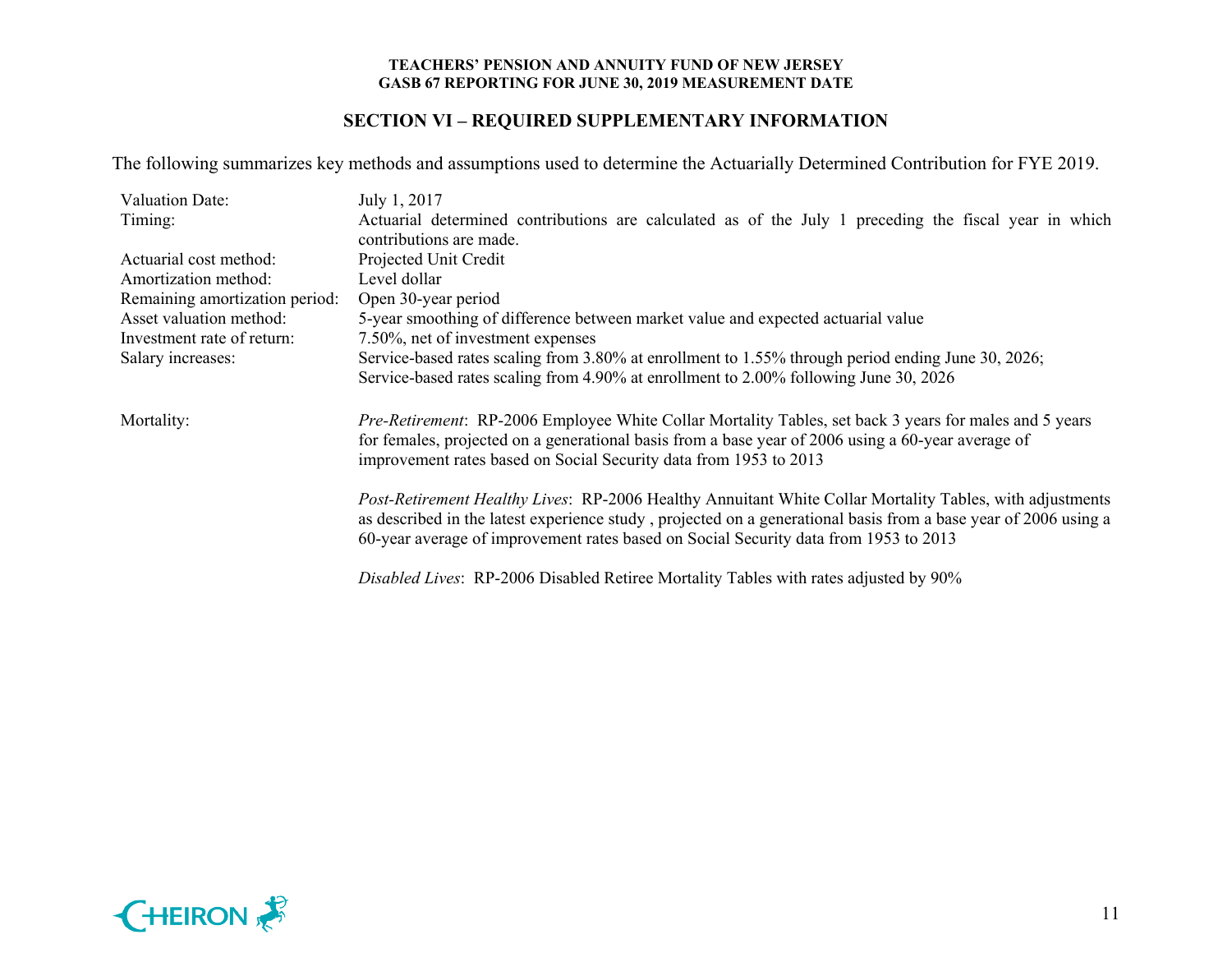# **APPENDIX A – MEMBERSHIP INFORMATION**

| <b>Plan Membership</b>                                       |                     |                     |  |  |  |
|--------------------------------------------------------------|---------------------|---------------------|--|--|--|
|                                                              | <b>July 1, 2018</b> | <b>July 1, 2017</b> |  |  |  |
| <b>Contributing Actives</b>                                  | 141,128             | 141,020             |  |  |  |
| Non-Contributing Members                                     | 14,368              | 13,869              |  |  |  |
| <b>Terminated Vested</b>                                     | 219                 | 197                 |  |  |  |
| <b>Inactive Receiving Benefits</b>                           | 104,703             | 102,573             |  |  |  |
| Total                                                        | 260,418             | 257,659             |  |  |  |
| Annual Compensation for Contributing Actives                 | \$10,823,504,797    | \$10,636,814,121    |  |  |  |
| Annual Retirement Allowances for Those<br>Receiving Benefits | 4,295,446,681       | \$<br>4,184,778,025 |  |  |  |

\* QDRO recipients are excluded from the counts.

The July 1, 2017 membership information shown in the table above is based on Cheiron's processed data and may not match the prior actuary's report.

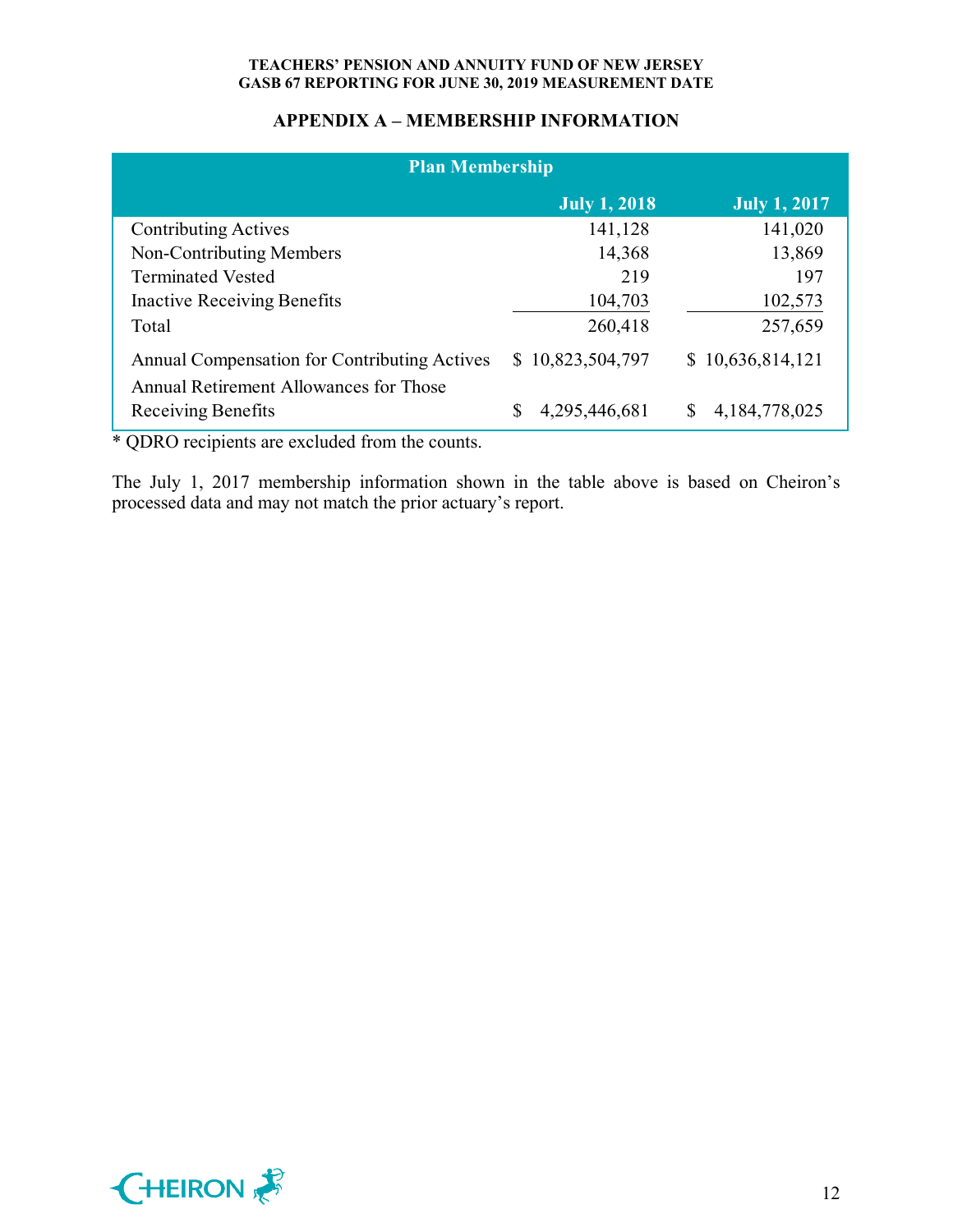# **APPENDIX B – ACTUARIAL ASSUMPTIONS AND METHODS**

# **A. Actuarial Assumptions**

| 1. Investment Rate of<br><b>Return for determining</b><br><b>Actuarially Determined</b><br><b>Contributions</b> | • July 1, 2018 valuation: 7.50% per annum, compounded annually.<br>• July 1, 2019 valuation: 7.30% per annum, compounded annually.<br>July 1, 2020 valuation: 7.30% per annum, compounded annually.<br>$\bullet$<br>July 1, 2021 and later valuations: 7.00% per annum, compounded<br>$\bullet$<br>annually. |  |  |
|-----------------------------------------------------------------------------------------------------------------|--------------------------------------------------------------------------------------------------------------------------------------------------------------------------------------------------------------------------------------------------------------------------------------------------------------|--|--|
| 2. Long-Term Expected<br><b>Rate of Return</b>                                                                  | 7.00% per annum, compounded annually.                                                                                                                                                                                                                                                                        |  |  |
| 3. Interest Crediting Rate<br>on Accumulated<br><b>Deductions</b>                                               | 7.50% per annum, compounded annually.                                                                                                                                                                                                                                                                        |  |  |
| 4. GASB 67 Effective<br><b>Discount Rate</b>                                                                    | June 30, 2018: 4.86% per annum, compounded annually.<br>$\bullet$<br>June 30, 2019: 5.60% per annum, compounded annually.<br>$\bullet$                                                                                                                                                                       |  |  |
| <b>5. Price Inflation</b>                                                                                       | 2.75% per annum, compounded annually.                                                                                                                                                                                                                                                                        |  |  |
| 6. Wage Inflation                                                                                               | 3.25% per annum, compounded annually.                                                                                                                                                                                                                                                                        |  |  |
| 7. Cost-of-Living<br><b>Adjustments (COLAs)</b>                                                                 | No future COLAs are assumed. Previously granted COLAs are<br>included in the data.                                                                                                                                                                                                                           |  |  |

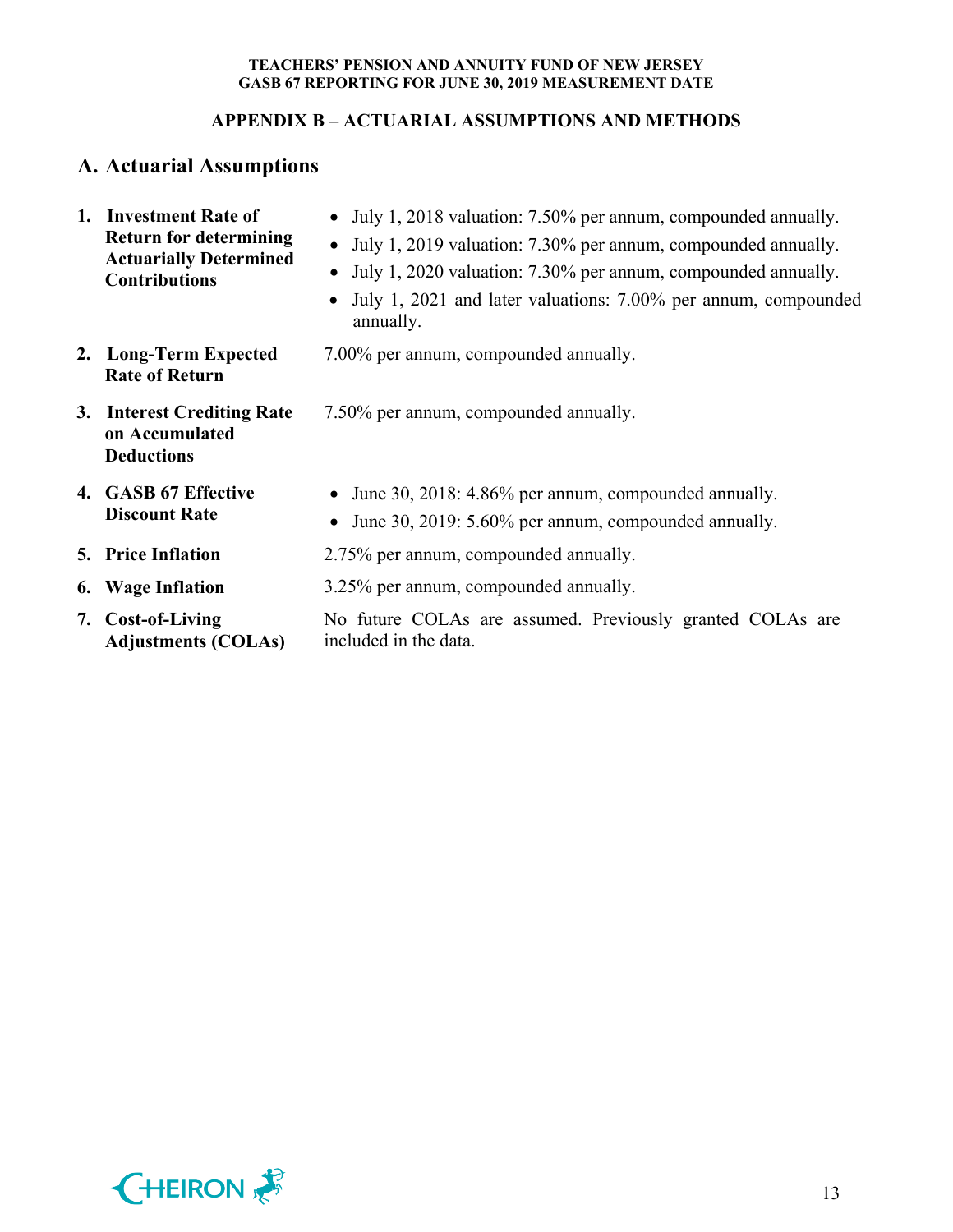# **APPENDIX B – ACTUARIAL ASSUMPTIONS AND METHODS**

|  | 8. Salary Increases |
|--|---------------------|
|  |                     |

**8. Salary Increases** Salary increases vary by years of service and time period. Annual salary increases are shown below.

| <b>Years of</b><br><b>Service</b> | <b>Period Ending</b><br><b>June 30, 2026</b> | <b>Ultimate Period</b> |
|-----------------------------------|----------------------------------------------|------------------------|
| $0 - 2$                           | 3.05%                                        | 4.25%                  |
| 3                                 | 3.20                                         | 4.40                   |
| $\overline{4}$                    | 3.35                                         | 4.55                   |
| 5                                 | 3.50                                         | 4.70                   |
| 6                                 | 3.65                                         | 4.85                   |
| 7                                 | 3.80                                         | 5.00                   |
| 8                                 | 3.95                                         | 5.15                   |
| 9                                 | 4.10                                         | 5.30                   |
| 10                                | 4.20                                         | 5.40                   |
| 11                                | 4.30                                         | 5.50                   |
| $12 - 16$                         | 4.45                                         | 5.65                   |
| 17                                | 3.70                                         | 4.90                   |
| 18                                | 3.30                                         | 4.50                   |
| 19                                | 3.05                                         | 4.25                   |
| 20                                | 2.85                                         | 4.05                   |
| 21                                | 2.65                                         | 3.85                   |
| 22                                | 2.45                                         | 3.65                   |
| 23                                | 2.25                                         | 3.45                   |
| 24                                | 2.05                                         | 3.25                   |
| 25                                | 1.85                                         | 3.05                   |
| 26                                | 1.75                                         | 2.95                   |
| 27-28                             | 1.65                                         | 2.85                   |
| $29+$                             | 1.55                                         | 2.75                   |

Salary increases are assumed to occur on October 1.

| 9. $401(a)(17)$ Pay Limit                      | annually. |  |  |  | $$275,000$ in 2018 increasing 2.75% per annum, compounded      |
|------------------------------------------------|-----------|--|--|--|----------------------------------------------------------------|
| <b>10. Social Security Wage</b><br><b>Base</b> | annually. |  |  |  | $$128,400$ in $2018$ increasing $3.25\%$ per annum, compounded |

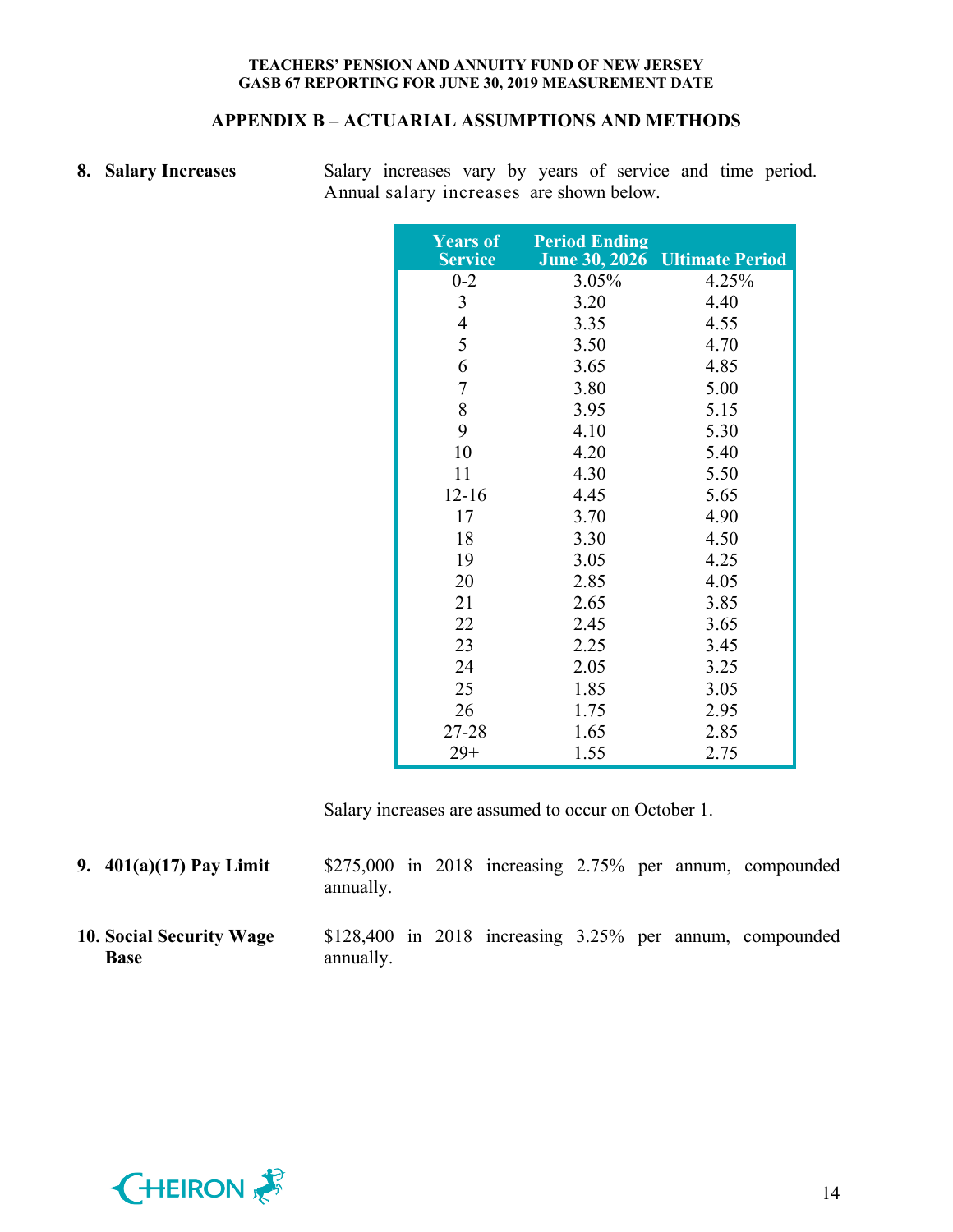# **APPENDIX B – ACTUARIAL ASSUMPTIONS AND METHODS**

**11. Termination** Termination rates are as follows:

| <b>Service</b>          | <b>Rates</b> |
|-------------------------|--------------|
| $\boldsymbol{0}$        | 7.00%        |
| $\mathbf{1}$            | 7.00         |
| $\overline{c}$          | 6.25         |
| $\overline{\mathbf{3}}$ | 5.50         |
| $\overline{4}$          | 4.25         |
| 5                       | 3.75         |
| 6                       | 3.25         |
| $\boldsymbol{7}$        | 3.00         |
| 8                       | 2.50         |
| 9                       | 2.50         |
| 10                      | 2.25         |
| 11                      | 2.20         |
| 12                      | 1.95         |
| 13                      | 1.70         |
| 14                      | 1.40         |
| 15                      | 1.20         |
| 16                      | 1.00         |
| 17                      | 0.90         |
| 18                      | 0.90         |
| 19                      | 0.70         |
| 20                      | 0.55         |
| 21                      | 0.55         |
| 22                      | 0.55         |
| 23                      | 0.40         |
| 24-29                   | 0.30         |

No termination is assumed after attainment of retirement eligibility.

67% of members with 10 or more years of service at termination are assumed to elect a deferred retirement benefit.

All other members are assumed to receive a refund of Accumulated Deductions with credited interest.

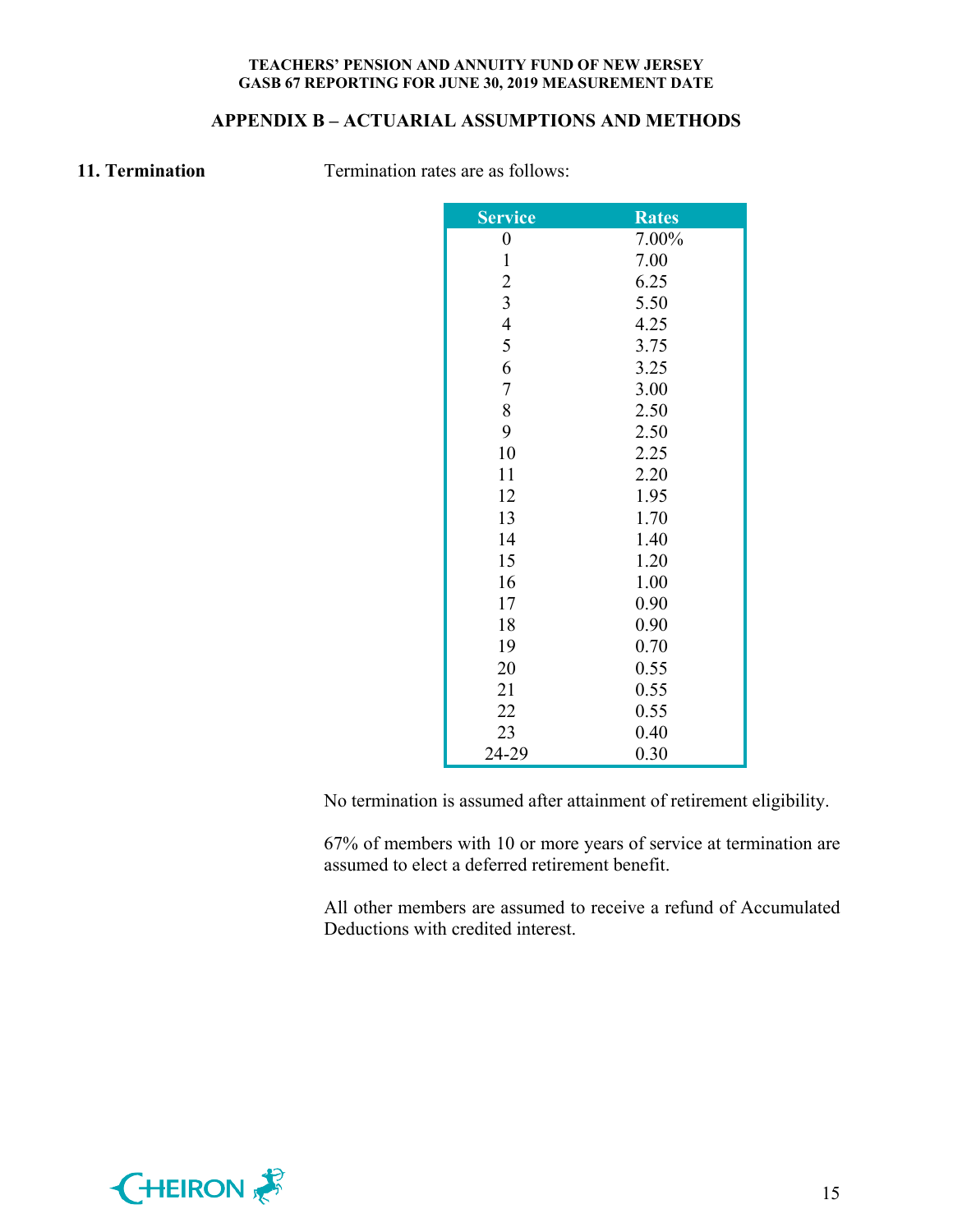## **APPENDIX B – ACTUARIAL ASSUMPTIONS AND METHODS**

**12. Disability** Disability rates are as follows:

|     | <b>Ordinary</b>   | <b>Accidental</b> |     | <b>Ordinary</b>   | <b>Accidental</b> |
|-----|-------------------|-------------------|-----|-------------------|-------------------|
| Age | <b>Disability</b> | <b>Disability</b> | Age | <b>Disability</b> | <b>Disability</b> |
| 20  | 0.005%            | 0.006%            | 48  | 0.170%            | 0.006%            |
| 21  | 0.005             | 0.006             | 49  | 0.180             | 0.006             |
| 22  | 0.005             | 0.006             | 50  | 0.200             | 0.006             |
| 23  | 0.005             | 0.006             | 51  | 0.220             | 0.006             |
| 24  | 0.005             | 0.006             | 52  | 0.240             | 0.006             |
| 25  | 0.005             | 0.006             | 53  | 0.260             | 0.006             |
| 26  | 0.005             | 0.006             | 54  | 0.280             | 0.006             |
| 27  | 0.005             | 0.006             | 55  | 0.350             | 0.006             |
| 28  | 0.005             | 0.006             | 56  | 0.420             | 0.006             |
| 29  | 0.005             | 0.006             | 57  | 0.490             | 0.006             |
| 30  | 0.005             | 0.006             | 58  | 0.560             | 0.006             |
| 31  | 0.010             | 0.006             | 59  | 0.630             | 0.006             |
| 32  | 0.015             | 0.006             | 60  | 0.710             | 0.006             |
| 33  | 0.020             | 0.006             | 61  | 0.790             | 0.006             |
| 34  | 0.030             | 0.006             | 62  | 0.870             | 0.006             |
| 35  | 0.040             | 0.006             | 63  | 0.950             | 0.006             |
| 36  | 0.050             | 0.006             | 64  | 1.030             | 0.006             |
| 37  | 0.060             | 0.006             | 65  | 1.120             | 0.006             |
| 38  | 0.070             | 0.006             | 66  | 1.210             | 0.006             |
| 39  | 0.080             | 0.006             | 67  | 1.300             | 0.006             |
| 40  | 0.090             | 0.006             | 68  | 1.390             | 0.006             |
| 41  | 0.100             | 0.006             | 69  | 1.480             | 0.006             |
| 42  | 0.110             | 0.006             | 70  | 1.580             | 0.006             |
| 43  | 0.120             | 0.006             | 71  | 1.680             | 0.006             |
| 44  | 0.130             | 0.006             | 72  | 1.780             | 0.006             |
| 45  | 0.140             | 0.006             | 73  | 1.880             | 0.006             |
| 46  | 0.150             | 0.006             | 74  | 1.980             | 0.006             |
| 47  | 0.160             | 0.006             |     |                   |                   |

Accidental disability rates apply at all ages.

Ordinary disability rates apply upon attainment of 10 years of service until the attainment of unreduced retirement eligibility with at least 25 years of service.

Members are assumed to receive the greater of the applicable disability benefit or the early or service retirement benefit, depending on eligibility.

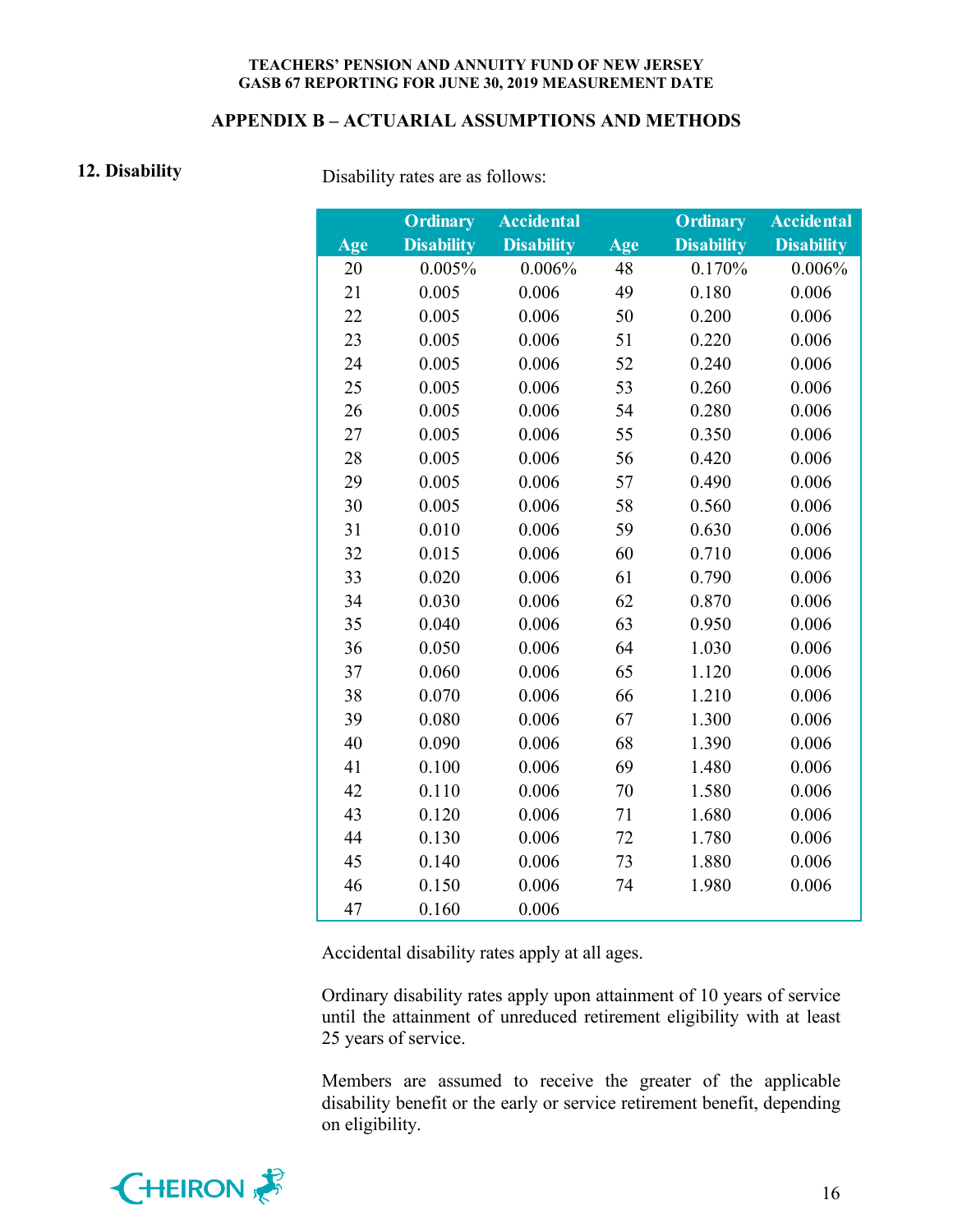#### **APPENDIX B – ACTUARIAL ASSUMPTIONS AND METHODS**

Tier 4 and Tier 5 members are not eligible for the Ordinary or Accidental Disability benefits but the disability rates still apply. Such members terminating under the disability decrement are assumed to separate from service and elect a deferred retirement benefit.

**13. Mortality Pre-Retirement Mortality:** The Pub-2010 Teachers Above-Median Income Employee mortality table *[PubT-2010(A) Employee]* as published by the Society of Actuaries with a 93.9% adjustment for males and 85.3% adjustment for females, and with future improvement from the base year of 2010 on a generational basis. For purposes of calculating projected cash flows used to determine the GASB discount rate, mortality improvement is based on SOA's Scale MP-2018. Upon direction from the DPB, for purposes of calculating the Total Pension Liability, mortality improvement is based on SOA's Scale MP-2019.

All pre-retirement deaths are assumed to be ordinary deaths.

Healthy Retirees and Beneficiaries (Healthy Annuitants): The Pub-2010 Teachers Above-Median Income Healthy Retiree mortality table *[PubT-2010(A) Healthy Retiree]* as published by the Society of Actuaries with a 114.7% adjustment for males and 99.6% adjustment for females, and with future improvement from the base year of 2010 on a generational basis. For purposes of calculating projected cash flows used to determine the GASB discount rate, mortality improvement is based on SOA's Scale MP-2018. Upon direction from the DPB, for purposes of calculating the Total Pension Liability, mortality improvement is based on SOA's Scale MP-2019.

Disabled Retirees (Disabled Annuitants): The Pub-2010 Non-Safety Disabled Retiree mortality table *[PubNS-2010 Disabled Retiree]* as published by the Society of Actuaries with a 106.3% adjustment for males and 100.3% adjustment for females, and with future improvement from the base year of 2010 on a generational basis. For purposes of calculating projected cash flows used to determine the GASB discount rate, mortality improvement is based on SOA's Scale MP-2018. Upon direction from the DPB, for purposes of calculating the Total Pension Liability, mortality improvement is based on SOA's Scale MP-2019.

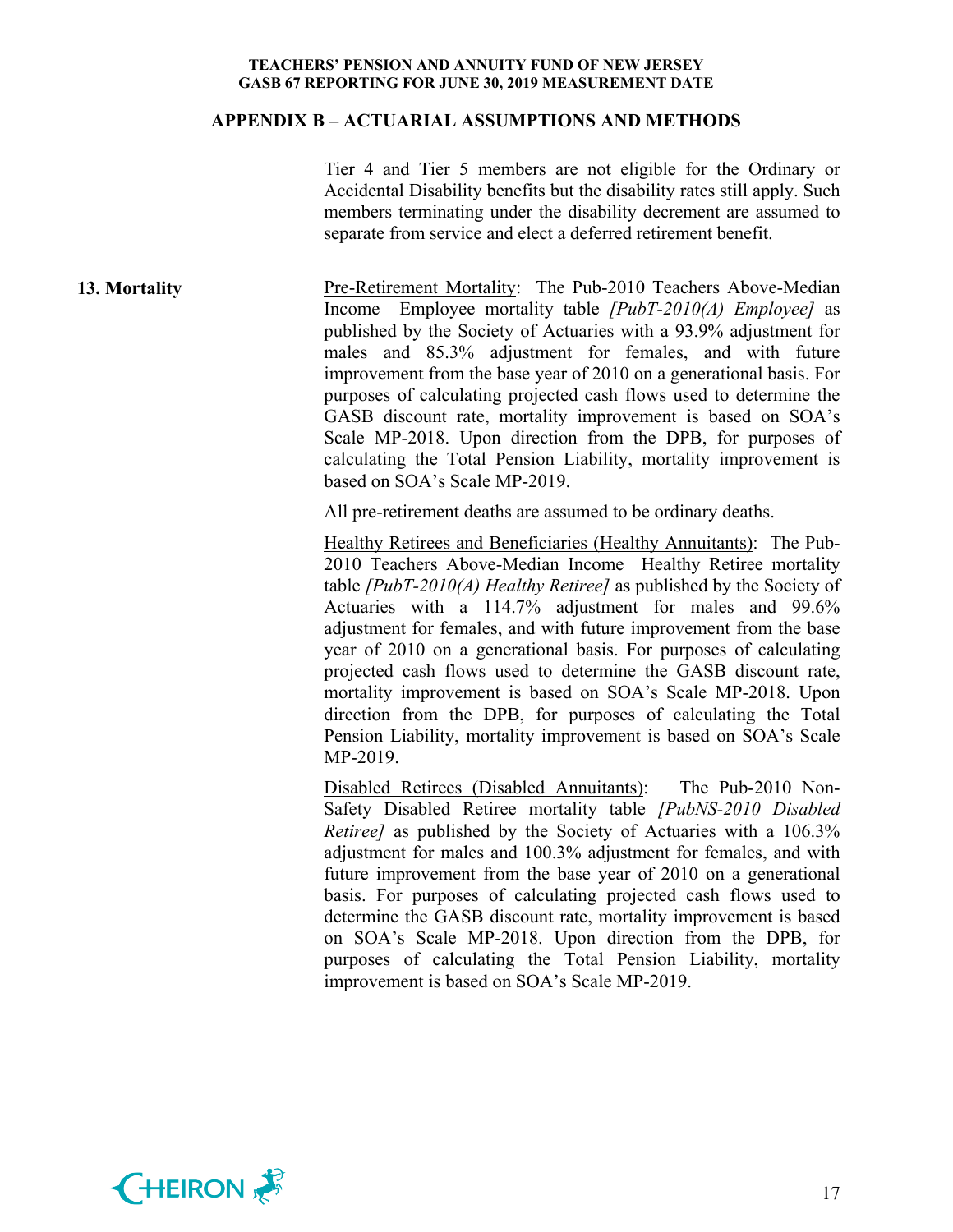# **APPENDIX B – ACTUARIAL ASSUMPTIONS AND METHODS**

**14. Retirement** Retirement rates for Tier 1-4 members are as follows:

|      | <b>Less Than 25</b>     | 25 Years of    | 26 or More              |
|------|-------------------------|----------------|-------------------------|
| Age  | <b>Years of Service</b> | <b>Service</b> | <b>Years of Service</b> |
| < 50 | N/A                     | 1.5%           | 1.5%                    |
| 50   | N/A                     | 1.5            | 1.5                     |
| 51   | N/A                     | 2.0            | 2.0                     |
| 52   | N/A                     | 3.0            | 2.5                     |
| 53   | N/A                     | 4.0            | 3.0                     |
| 54   | N/A                     | 6.0            | 3.5                     |
| 55   | N/A                     | 10.0           | 13.0                    |
| 56   | N/A                     | 18.0           | 17.0                    |
| 57   | N/A                     | 18.0           | 17.0                    |
| 58   | N/A                     | 20.0           | 17.0                    |
| 59   | N/A                     | 25.0           | 17.0                    |
| 60   | 4.0                     | 25.0           | 20.0                    |
| 61   | 6.0                     | 25.0           | 22.0                    |
| 62   | 6.0                     | 33.0           | 27.0                    |
| 63   | 8.0                     | 42.0           | 30.0                    |
| 64   | 8.0                     | 42.0           | 30.0                    |
| 65   | 12.0                    | 42.0           | 30.0                    |
| 66   | 18.0                    | 55.0           | 35.0                    |
| 67   | 18.0                    | 55.0           | 40.0                    |
| 68   | 18.0                    | 55.0           | 30.0                    |
| 69   | 18.0                    | 55.0           | 30.0                    |
| 70   | 18.0                    | 55.0           | 30.0                    |
| 71   | 18.0                    | 55.0           | 30.0                    |
| 72   | 18.0                    | 55.0           | 30.0                    |
| 73   | 18.0                    | 55.0           | 30.0                    |
| 74   | 18.0                    | 55.0           | 30.0                    |
| 75   | 100.0                   | 100.0          | 100.0                   |

Rates apply upon retirement eligibility by tier.

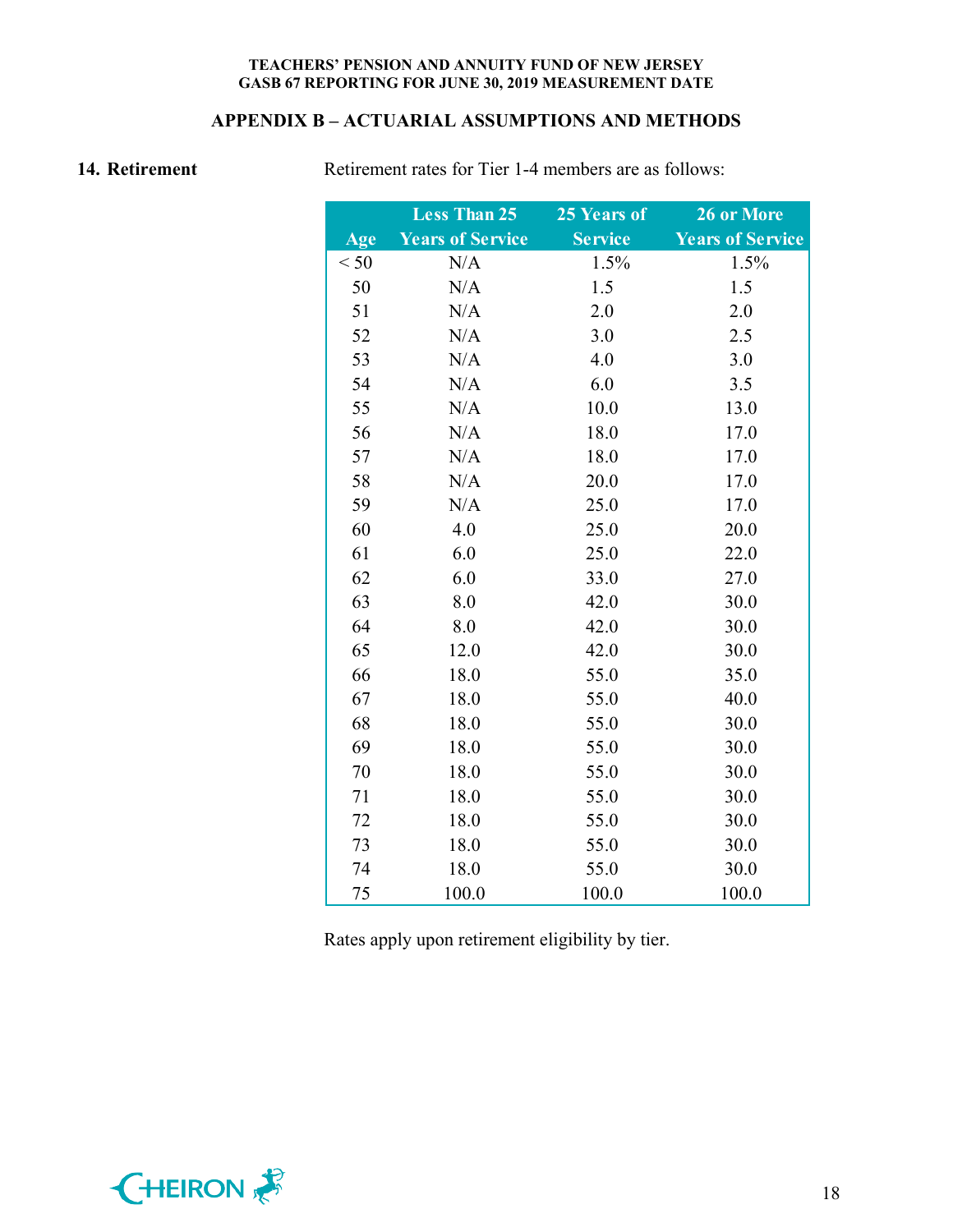# **APPENDIX B – ACTUARIAL ASSUMPTIONS AND METHODS**

|      | <b>Less Than 25</b>     | 25 Years of    | 26 to 29 Years | <b>30 Years of</b> | 31 or More              |
|------|-------------------------|----------------|----------------|--------------------|-------------------------|
| Age  | <b>Years of Service</b> | <b>Service</b> | of Service     | <b>Service</b>     | <b>Years of Service</b> |
| < 50 | N/A                     | N/A            | N/A            | 1.5%               | 1.5%                    |
| 50   | N/A                     | N/A            | N/A            | 1.5                | 1.5                     |
| 51   | N/A                     | N/A            | N/A            | 2.0                | 2.0                     |
| 52   | N/A                     | N/A            | N/A            | 3.0                | 2.5                     |
| 53   | N/A                     | N/A            | N/A            | 4.0                | 3.0                     |
| 54   | N/A                     | N/A            | N/A            | 6.0                | 3.5                     |
| 55   | N/A                     | N/A            | N/A            | 10.0               | 13.0                    |
| 56   | N/A                     | N/A            | N/A            | 18.0               | 17.0                    |
| 57   | N/A                     | N/A            | N/A            | 18.0               | 17.0                    |
| 58   | N/A                     | N/A            | N/A            | 20.0               | 17.0                    |
| 59   | N/A                     | N/A            | N/A            | 25.0               | 17.0                    |
| 60   | N/A                     | N/A            | N/A            | 25.0               | 20.0                    |
| 61   | N/A                     | N/A            | N/A            | 25.0               | 22.0                    |
| 62   | N/A                     | N/A            | N/A            | 33.0               | 27.0                    |
| 63   | N/A                     | N/A            | N/A            | 42.0               | 30.0                    |
| 64   | N/A                     | N/A            | N/A            | 42.0               | 30.0                    |
| 65   | 12.0                    | 42.0           | 42.0           | 42.0               | 30.0                    |
| 66   | 18.0                    | 55.0           | 35.0           | 35.0               | 35.0                    |
| 67   | 18.0                    | 55.0           | 40.0           | 40.0               | 40.0                    |
| 68   | 18.0                    | 55.0           | 30.0           | 30.0               | 30.0                    |
| 69   | 18.0                    | 55.0           | 30.0           | 30.0               | 30.0                    |
| 70   | 18.0                    | 55.0           | 30.0           | 30.0               | 30.0                    |
| 71   | 18.0                    | 55.0           | 30.0           | 30.0               | 30.0                    |
| 72   | 18.0                    | 55.0           | 30.0           | 30.0               | 30.0                    |
| 73   | 18.0                    | 55.0           | 30.0           | 30.0               | 30.0                    |
| 74   | 18.0                    | 55.0           | 30.0           | 30.0               | 30.0                    |
| 75   | 100.0                   | 100.0          | 100.0          | 100.0              | 100.0                   |

Retirement rates for Tier 5 members are as follows:

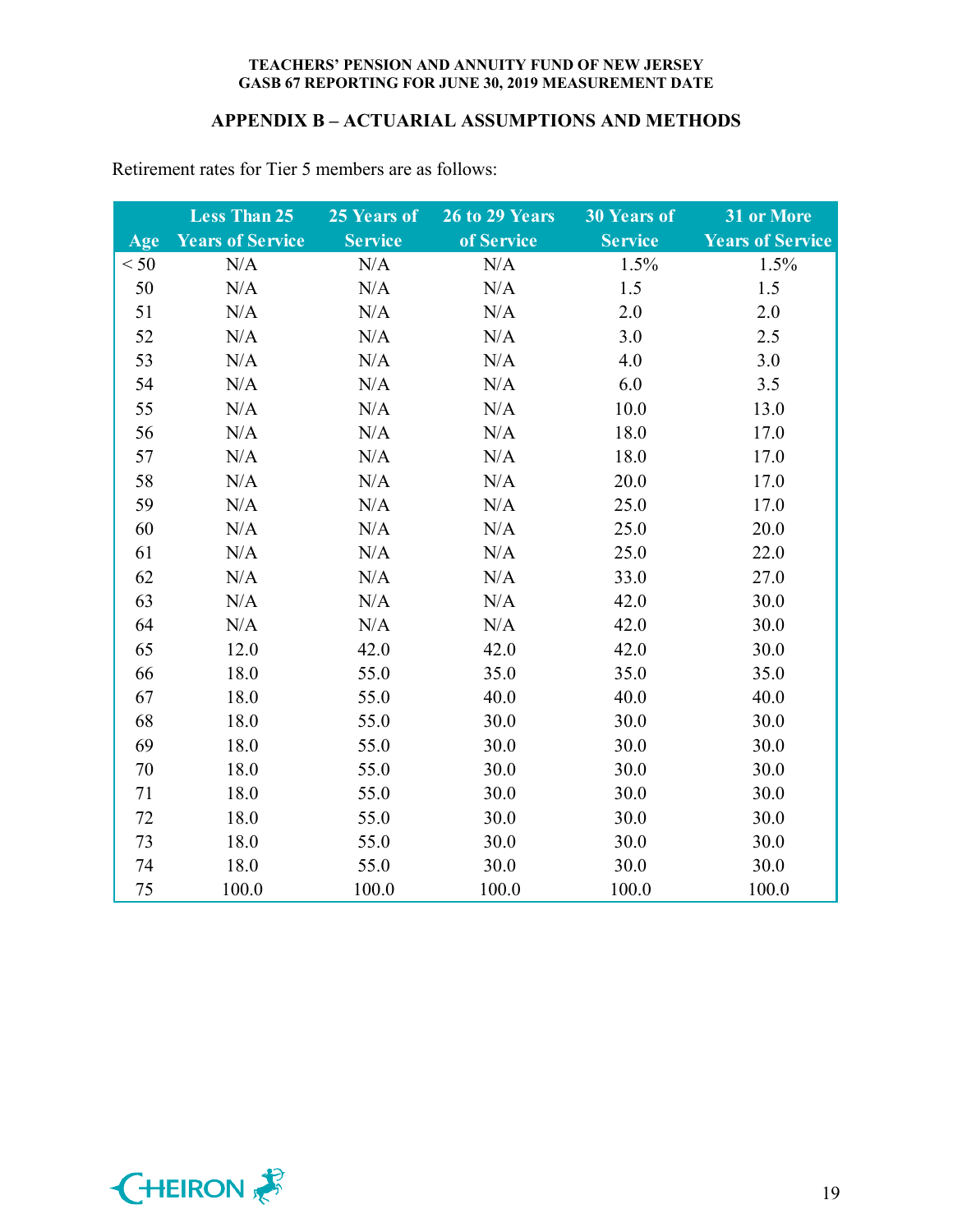# **APPENDIX B – ACTUARIAL ASSUMPTIONS AND METHODS**

| <b>15. Family Composition</b><br><b>Assumptions</b>       | For members not currently in receipt, 100% of members are<br>assumed married to spouses of the opposite sex. Males are assumed<br>to be three years older than females.                                                                                                                                                                                                                                    |  |  |  |  |
|-----------------------------------------------------------|------------------------------------------------------------------------------------------------------------------------------------------------------------------------------------------------------------------------------------------------------------------------------------------------------------------------------------------------------------------------------------------------------------|--|--|--|--|
|                                                           | For purposes of the optional form of payment death benefit for<br>members currently in receipt, beneficiary status is based on the<br>beneficiary allowance reported. If no beneficiary date of birth is<br>provided, the beneficiary is assumed to be the member's spouse of<br>the opposite sex with males assumed to be three years older than<br>females.                                              |  |  |  |  |
|                                                           | No additional dependent children or parents are assumed.                                                                                                                                                                                                                                                                                                                                                   |  |  |  |  |
| 16. Form of Payment                                       | Current actives are assumed to elect the Maximum Option.                                                                                                                                                                                                                                                                                                                                                   |  |  |  |  |
| 17. Data                                                  | Information provided by the prior actuary was relied upon for the<br>purposes of setting the status of and valuing non-contributing<br>records. For non-contributing terminated members, a deferred<br>retirement benefit is estimated, when applicable, based on the<br>reported ASF and last known salary. For non-contributing members<br>with incomplete information, the benefit is based on the ASF. |  |  |  |  |
|                                                           | For current beneficiaries with incomplete information, reasonable<br>assumptions were made based on information available in prior<br>years.                                                                                                                                                                                                                                                               |  |  |  |  |
|                                                           | Inactive participants receiving benefits according to the 2017 data<br>but omitted from the 2018 data are assumed to have died without a<br>beneficiary.                                                                                                                                                                                                                                                   |  |  |  |  |
| 18. Rationale for<br><b>Assumptions</b>                   | The demographic assumptions used in this report reflect the results<br>of the July 1, $2015 -$ June 30, 2018 Experience Study, approved by<br>the Board of Trustees on February 6, 2020. The investment return<br>assumption was recommended by the State Treasurer. The MP-2019<br>mortality improvement scale was used to calculate the Total Pension<br>Liability upon direction from the DPB.          |  |  |  |  |
| 19. Changes in Assumptions<br><b>Since Last Valuation</b> | The assumed rates of termination, retirement, disability, mortality,<br>salary increase and inflation were updated based on the<br>July 1, 2015 – June 30, 2018 Experience Study.                                                                                                                                                                                                                          |  |  |  |  |
|                                                           | The GASB 67 effective discount rate has been updated in<br>accordance with the method prescribed by GASB Statement No. 67.                                                                                                                                                                                                                                                                                 |  |  |  |  |

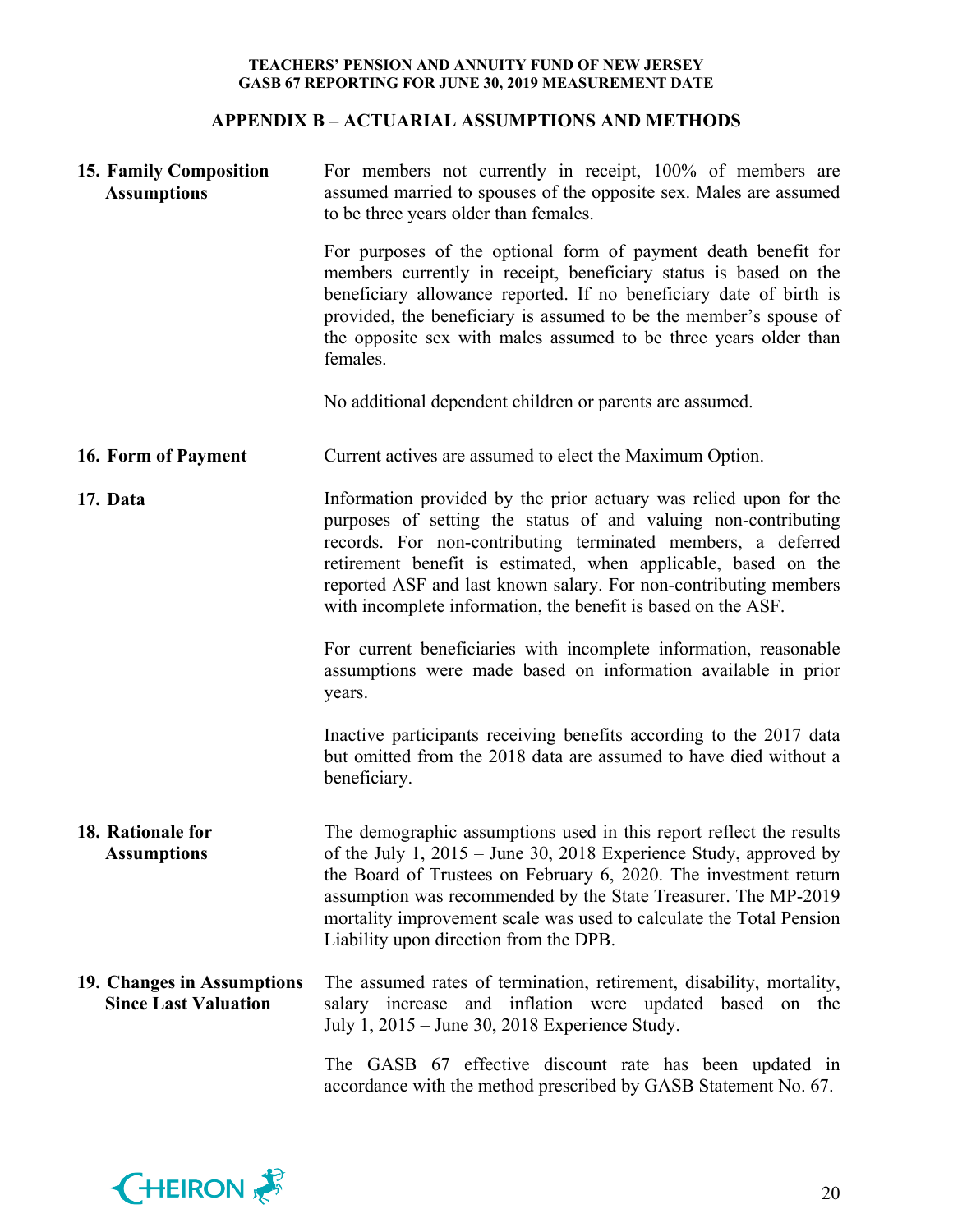# **APPENDIX B – ACTUARIAL ASSUMPTIONS AND METHODS**

# **B. Actuarial Methods**

The actuarial methods used for determining State contributions are described below.

# **1. Actuarial Cost Method**

The actuarial cost method for funding calculations is the Projected Unit Credit Cost Method. Non-contributory active members only use the Unit Credit Cost Method.

The actuarial liability is calculated as the actuarial present value of the projected benefits linearly allocated to periods prior to the valuation year based on service. Refunds are valued as the Accumulated Deductions with interest as of the valuation date provided by the Division of Pensions and Benefits. The unfunded actuarial liability is the actuarial liability on the valuation date less the actuarial value of assets.

In accordance with Chapter 78, P.L. 2011:

- Beginning with the July 1, 2010 actuarial valuation, the accrued liability contribution shall be computed so that if the contribution is paid annually in level dollars, it will amortize the unfunded accrued liability over an open 30 year period.
- Beginning with the July 1, 2019 actuarial valuation, the accrued liability contribution shall be computed so that if the contribution is paid annually in level dollars, it will amortize the unfunded accrued liability over a closed 30 year period (i.e., for each subsequent actuarial valuation the amortization period shall decrease by one year).
- Beginning with the July 1, 2029 actuarial valuation, when the remaining amortization period reaches 20 years, any increase or decrease in the unfunded accrued liability as a result of actuarial losses or gains for subsequent valuation years shall serve to increase or decrease, respectively, the amortization period for the unfunded accrued liability, unless an increase in the amortization period will cause it to exceed 20 years. If an increase in the amortization period as a result of actuarial losses for a valuation year would exceed 20 years, the accrued liability contribution shall be computed for the valuation year using a 20 year amortization period.

To the extent that the amortization period remains an open period in future years and depending upon the specific circumstances, it should be noted that in the absence of emerging actuarial gains or contributions made in excess of the actuarially determined contribution, any existing unfunded accrued liability may not be fully amortized in the future.

The non-contributory group life insurance benefit is funded separately through a term cost.

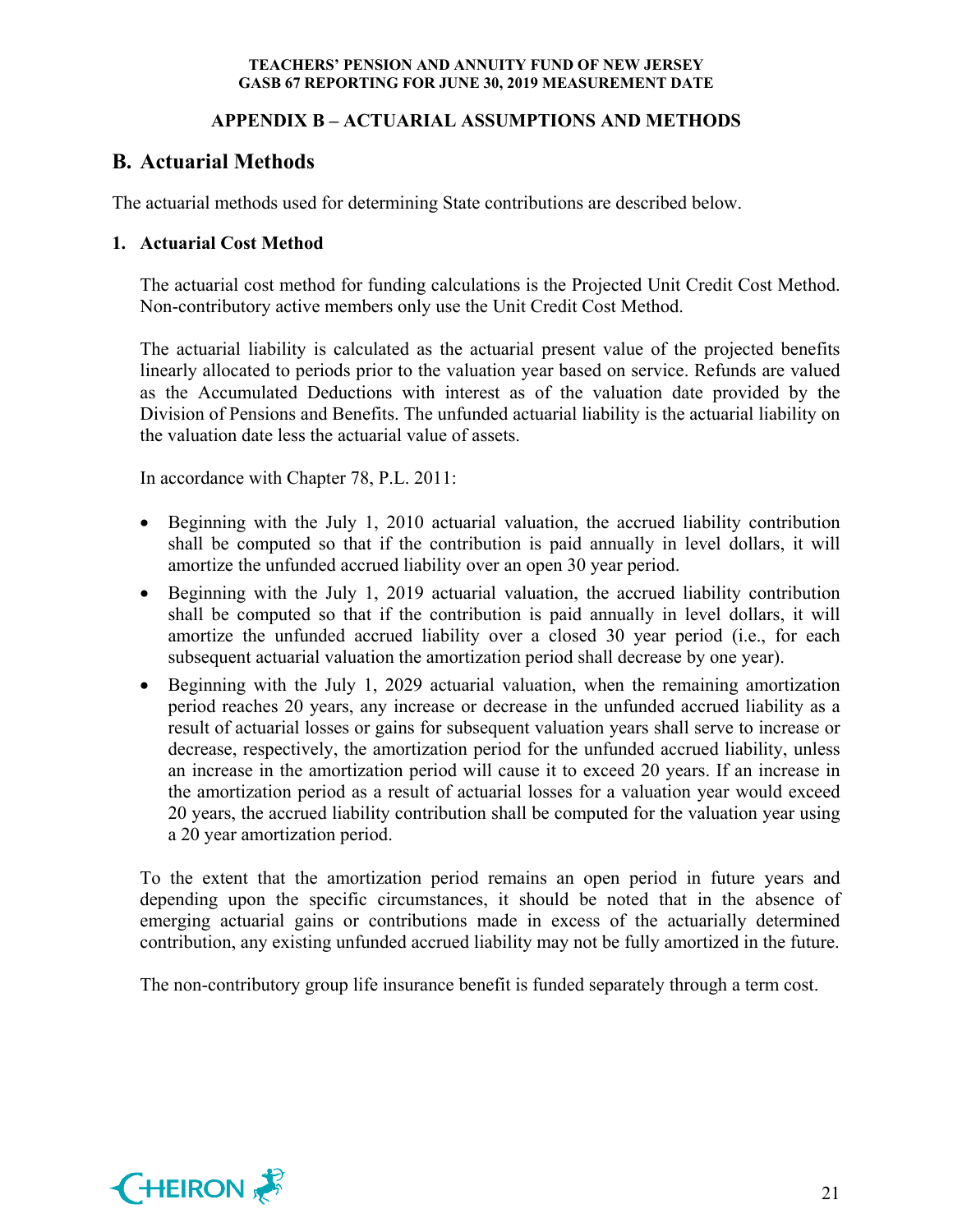# **APPENDIX B – ACTUARIAL ASSUMPTIONS AND METHODS**

# **2. Asset Valuation Method**

For the purposes of determining contribution rates, an actuarial value of assets is used that dampens the volatility in the market value of assets, resulting in a smoother pattern of contributions.

The actuarial value of assets is adjusted to reflect actual contributions and benefit payments and administrative expenses, and an assumed rate of return on the previous year's assets and current year's cash flow at the prior year's actuarial valuation interest rate, with a further adjustment to reflect 20% of the difference between the resulting value and the actual market value of Fund assets.

# **3. Contributions**

Chapter 83, P.L. 2016 requires the State to make the required pension contributions on a quarterly basis in each fiscal year according to the following schedule: at least 25% by September 30, at least 50% by December 31, at least 75% by March 31, and at least 100% by June 30. As such, contributions are assumed to be made on a quarterly basis with the first contribution 15 months after the associated valuation date.

Chapter 98, P.L. 2017, the Lottery Enterprise Contribution Act, allows the TPAF to receive 77.78% of the proceeds of the Lottery Enterprise, based upon their members' past or present employment in schools and institutions in the State for a term of 30 years. Revenues from Chapter 98, P.L. 2017, the Lottery Enterprise Contribution Act, are assumed to be contributed to the trust on a monthly basis. The State's pension contribution is reduced by the product of the allocable percentage for the TPAF, the adjustment percentage, and the special asset value.

Contributions payable in the fiscal year starting on the valuation date are included in the actuarial value of assets as receivable contributions, discounted by the applicable valuation interest rate.

Legislation has provided for additional benefits and/or funding requirements which are included in this valuation and are described as follows.

## Early Retirement Incentive Programs

State and Local employers which elected to participate in various early retirement incentive programs authorized by NJ Statute make contributions to cover the cost of these programs over amortization periods elected by the employer to the extent permitted by NJ Statute.

## Chapter 133, P.L. 2001

Chapter 133, P.L. 2001 increased the accrual rate from 1/60 to 1/55. In addition, it lowered the age required for a veteran benefit equal to 1/55 of highest 12-month Compensation for each Year of Service from 60 to 55.

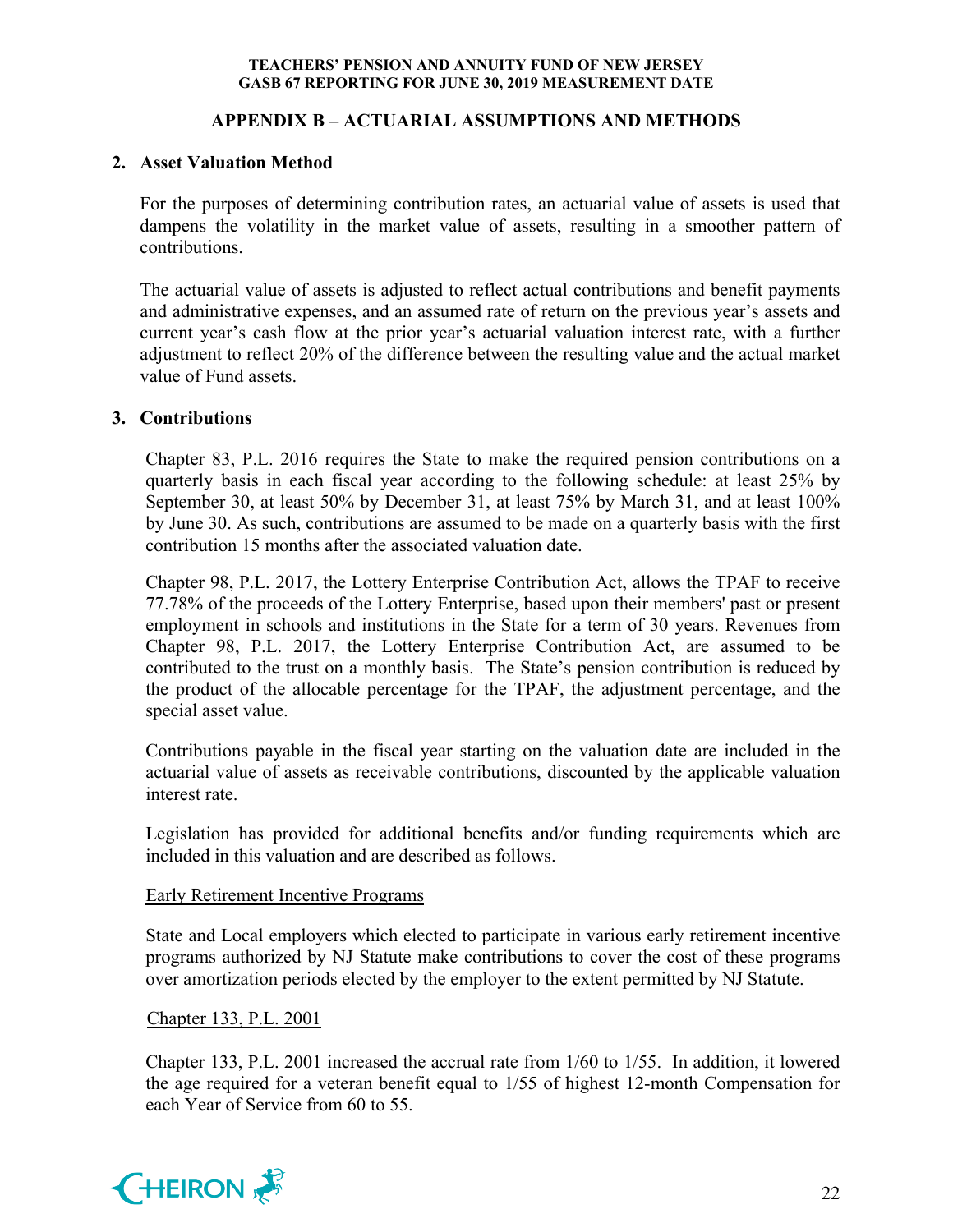## **APPENDIX B – ACTUARIAL ASSUMPTIONS AND METHODS**

Chapter 133, P.L. 2001 established the Benefit Enhancement Fund (BEF) to fund the additional annual employer normal contribution due to the Statute's increased benefits. (Chapter 353, P.L. 2001 extended this coverage to this Statute's additional annual employer normal contribution.) If the assets in the BEF are insufficient to cover the normal contribution for the increased benefits for a valuation period, the State will pay such amount. As of July 1, 2018, there are no assets in the BEF.

#### **4. Changes Since the Last Valuation**

Based on clarification from the Division of Pensions and Benefits, the actuarial liability is based solely on the formula benefit without any comparison to the value of the estimated member annuity.

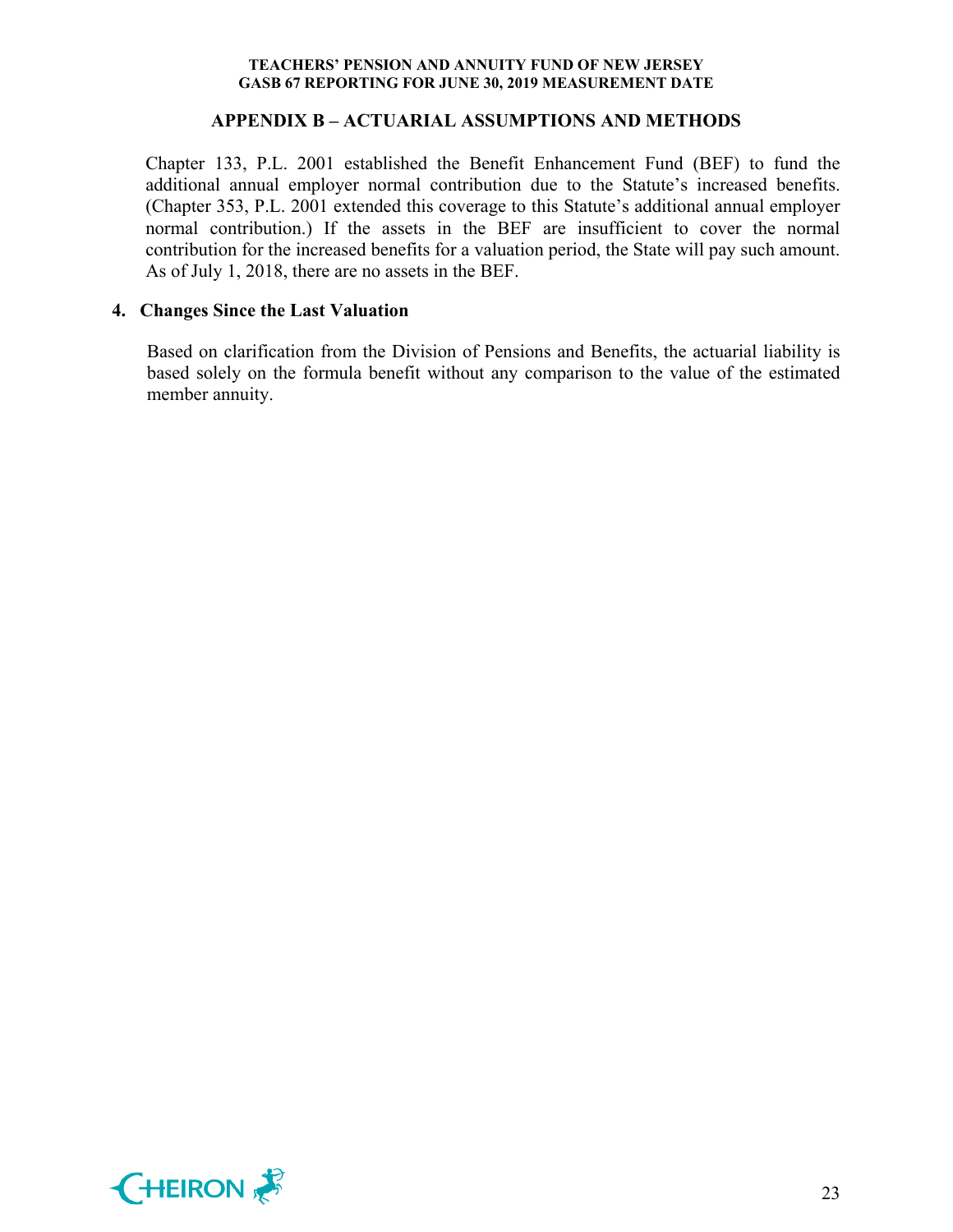# **APPENDIX C –SUMMARY OF PLAN PROVISION**

This summary of Plan provisions provides an overview of the major provisions of the TPAF used in the actuarial valuation. It is not intended to replace the more precise language of the NJ State Statutes, Title 18A, Chapter 66, and if there is any difference between the description of the plan herein and the actual language in the NJ State Statutes, the NJ State Statutes will govern.

# **1. Eligibility for Membership**

Employees appointed to positions requiring certification by the New Jersey Department of Education as members of a regular teaching or professional staff of a public school system in New Jersey are required to enroll as a condition of employment. Employees of the Department of Education holding unclassified, professional and certificated titles are eligible for membership. Temporary or substitute employees are not eligible. The eligible employee must be scheduled to work at least 32 hours per week effective May 22, 2010, per Chapter 1, P.L. 2010.

- a) Class B (or Tier 1) Member: Any member hired prior to July 1, 2007.
- b) Class D (or Tier 2) Member: Any member hired on or after July 1, 2007 and before November 2, 2008.
- c) Class E (or Tier 3) Member: Any member hired after November 1, 2008 and before May 22, 2010.
- d) Class F (or Tier 4) Member: Any member hired after May 21, 2010 and before June 28, 2011.
- e) Class G (or Tier 5) Member: Any member hired on or after June 28, 2011.

# **2. Plan Year**

The 12-month period beginning on July 1 and ending on June 30.

## **3. Years of Service**

A year of service for each year an employee is a Member of the Retirement System plus service, if any, covered by a prior service liability. Tier 4 members must be scheduled to work at least 32 hours per week, Tier 3 members must have an annual salary of \$7,500 (indexed for inflation) and other members must have an annual salary of \$500.

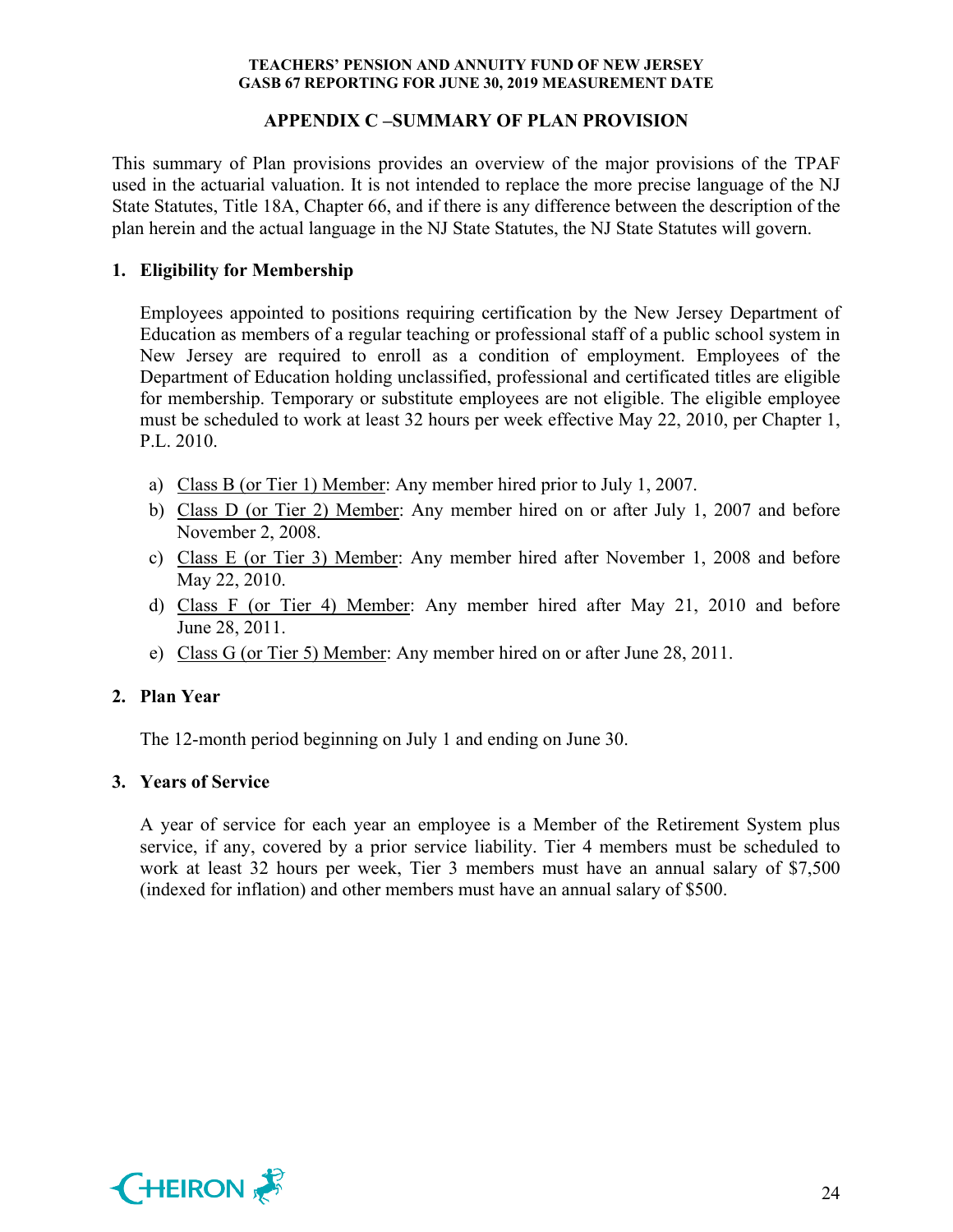# **APPENDIX C –SUMMARY OF PLAN PROVISION**

# **4. Compensation**

Base salary upon which contributions by a Member to the Annuity Savings Fund were based. Chapter 113, P.L. 1997 provides that Compensation cannot exceed the compensation limitation of Section 401(a)(17) of the Internal Revenue Code. Chapter 103, P.L. 2007 provides that for a Tier 2, 3, 4 or 5 Member, Compensation cannot exceed the annual maximum wage contribution base for Social Security, pursuant to the Federal Insurance Contribution Act.

# **5. Final Compensation**

The average annual compensation upon which contributions by a Member are made for the three consecutive years of service immediately preceding retirement, or the highest three fiscal years of service, if greater. Chapter 1, P. L. 1997 provides that for a Tier 4 or Tier 5 Member, Final Compensation is the average annual compensation upon which contributions by a Member are made for the five consecutive years of service immediately preceding retirement, or the highest five fiscal years of service, if greater.

# **6. Final Year Compensation**

The compensation upon which contributions by a Member to the Annuity Savings Fund are based in the last year of service.

# **7. Accumulated Deductions**

The sum of all amounts deducted from the compensation of a Member or contributed by the Member or on the Member's behalf without interest.

# **8. Member Contributions**

Each Member contributes a percentage of Compensation. Effective October 1, 2011, Chapter 78, P.L. 2011 set the member contribution rate at 6.5% and causes it to increase by 1/7 of 1% each July thereafter until it attains an ultimate rate of 7.5% on July 1, 2018.

# **9. Benefits**

a) **Service Retirement:** For a Tier 1 or Tier 2 Member, age 60. For a Tier 3 or Tier 4 Member, age 62. For a Tier 5 Member, age 65.

Benefit is an annual retirement allowance comprised of a member annuity plus an employer pension which together will provide a total allowance of:

- (1) For a Tier 1, 2 or 3 Member, 1/55 of Final Compensation for each Year of Service.
- (2) For a Tier 4 or 5 Member, 1/60 of Final Compensation for each Year of Service.

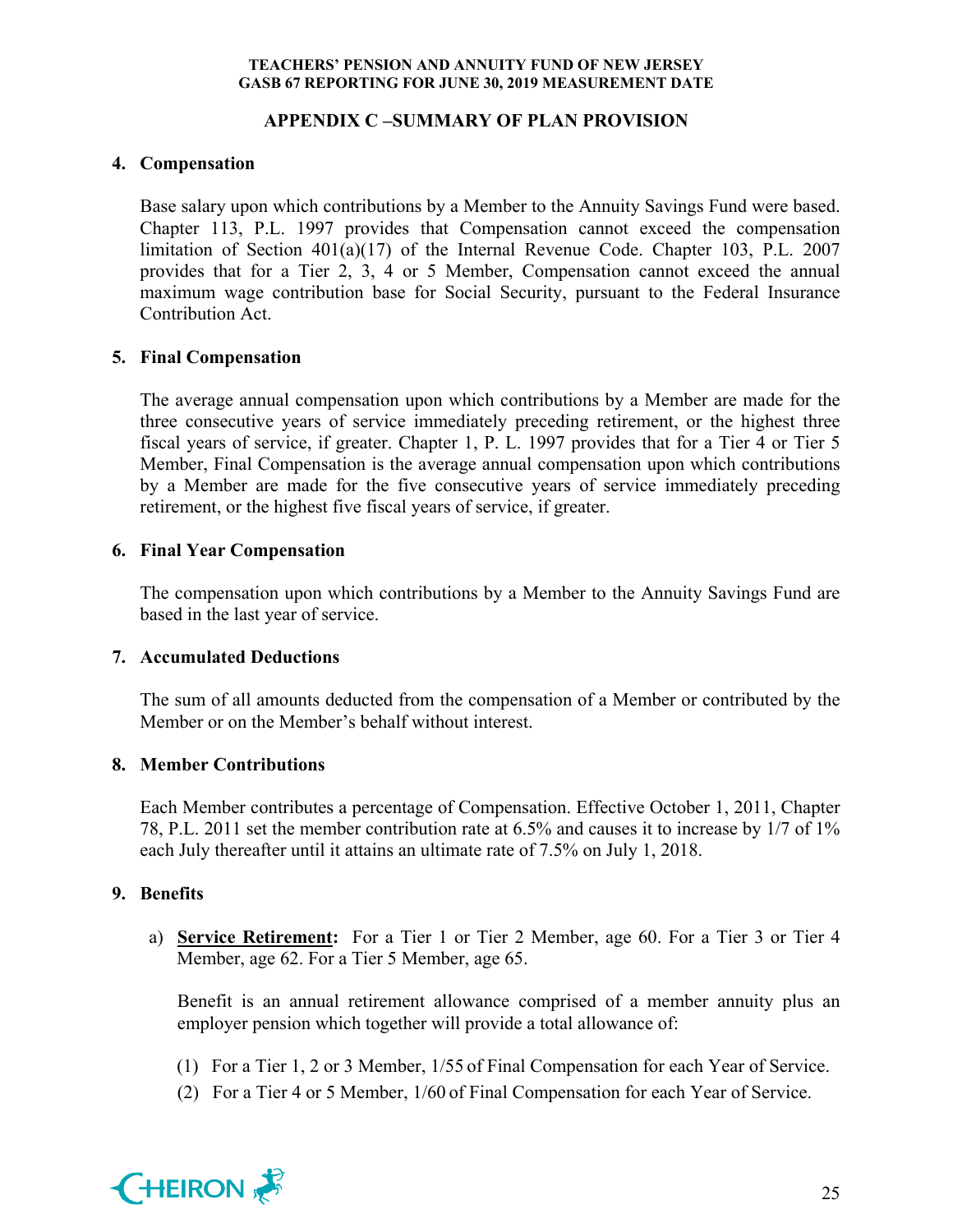# **APPENDIX C –SUMMARY OF PLAN PROVISION**

b) **Early Retirement:** Prior to eligibility for Service Retirement. For a Tier 1, 2, 3 or 4 Member, 25 Years of Service. For a Tier 5 Member, 30 Years of Service.

Benefit is an annual retirement allowance comprised of a member annuity plus an employer pension which together will provide a total allowance of:

- (1) For a Tier 1 Member, the Service Retirement benefit reduced by 1/4 of one percent for each month the retirement date precedes age 55.
- (2) For a Tier 2 Member, the Service Retirement benefit reduced by 1/12 of one percent for each month the retirement date precedes age 60 through age 55 and by 1/4 of one percent for each month the retirement date precedes age 55.
- (3) For a Tier 3 or 4 Member, the Service Retirement benefit reduced by 1/12 of one percent for each month the retirement date precedes age 62 through age 55 and by 1/4 of one percent for each month the retirement date precedes age 55.
- (4) For a Tier 5 Member, the Service Retirement benefit reduced by 1/4 of one percent for each month the retirement date precedes age 65.
- c) **Veteran Retirement:** Age 55 with 25 Years of Service or Age 60 with 20 Years of Service for a qualified military veteran who retires directly from active service.

Benefit is an annual retirement allowance comprised of a member annuity plus an employer pension which together will provide a total allowance of the greater of:

- (1) 54.5% of highest 12-month Compensation, or
- (2) For a member who is at least age 55 with 35 Years of Service, 1/55 of highest 12-month Compensation for each Year of Service.

Veterans may receive a Service Retirement benefit if greater.

d) **Deferred Retirement:** Termination of service prior to eligibility for Service Retirement with 10 Years of Service.

Benefit is either:

- (1) A refund of Accumulated Deductions plus, if the member has completed three years of service, interest accumulated at 2.0% per annum; or
- (2) A deferred life annuity, commencing at age 60 for a Tier 1 or Tier 2 Member, age 62 for a Tier 3 or Tier 4 Member or age 65 for a Tier 5 Member, comprised of a member annuity plus an employer pension which together will provide a total allowance of the Service Retirement benefit based on Final Compensation and Years of Service at date of termination.

For Members who die during the deferral period, the benefit is a return of Accumulated Deductions with credited interest.

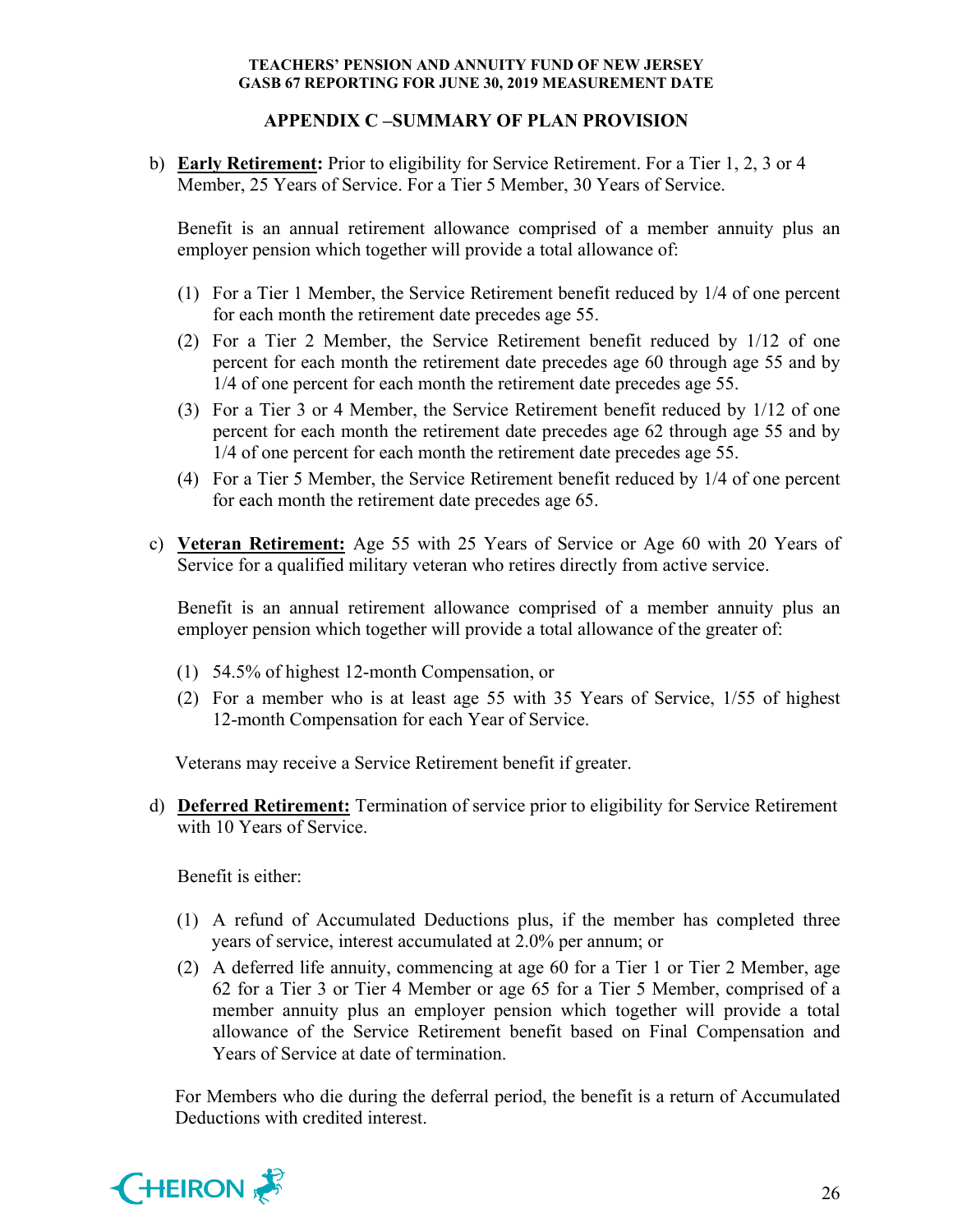# **APPENDIX C –SUMMARY OF PLAN PROVISION**

e) **Non-Vested Termination:** Termination of service prior to eligibility for Service Retirement and less than 10 Years of Service.

Benefit is a refund of Accumulated Deductions plus, if the member has completed three Years of Service, interest accumulated at 2.0% per annum.

# f) **Death Benefits**

- (1) Ordinary Death Before Retirement: Death of an active contributing Member. Benefit is equal to:
	- a. Lump sum payment equal to 150% of Final Year Compensation, also known as the non-contributory group life insurance benefit, plus
	- b. Accumulated Deductions with credited interest.
- (2) Accidental Death Before Retirement: Death of an active Member resulting from injuries received from an accident during performance of duty and not a result of willful negligence. Benefit is equal to:
	- a. Lump sum payment equal to 150% of Final Year Compensation, also known as the non-contributory group life insurance benefit, plus
	- b. Spouse life annuity of 50% of Final Year Compensation payable until spouse's death or remarriage. If there is no surviving spouse or upon death or remarriage, a total of 20% (35%, 50%) of Final Year Compensation payable to one (two, three or more) dependent child(ren). If there is no surviving spouse or dependent child(ren), 25% (40%) of Final Year Compensation to one (two) dependent parent(s). If there is no surviving spouse, dependent child(ren) or parent(s), the benefit is a refund of Accumulated Deductions with credited interest.
- (3) Death After Retirement: Death of a retired Member. Benefit is equal to:
	- a. Lump sum payment equal to 3/16 of Final Year Compensation for a Member retired under service, early, veteran or deferred retirement with 10 Years of Service. For a Member receiving a disability benefit, lump sum payment of 150% of Final Year Compensation if death occurs prior to age 60 and 3/16 of Final Compensation if death occurs after age 60. This benefit is also known as the non-contributory group life insurance benefit, plus
	- b. Any survivor benefit due under the Member's optional form of payment election. Previously granted COLAs also apply to life annuities.

Members are also eligible for a voluntary, employee-paid life insurance policy, known as the contributory group life insurance policy. This benefit is not paid through the Fund and is not considered for valuation purposes.

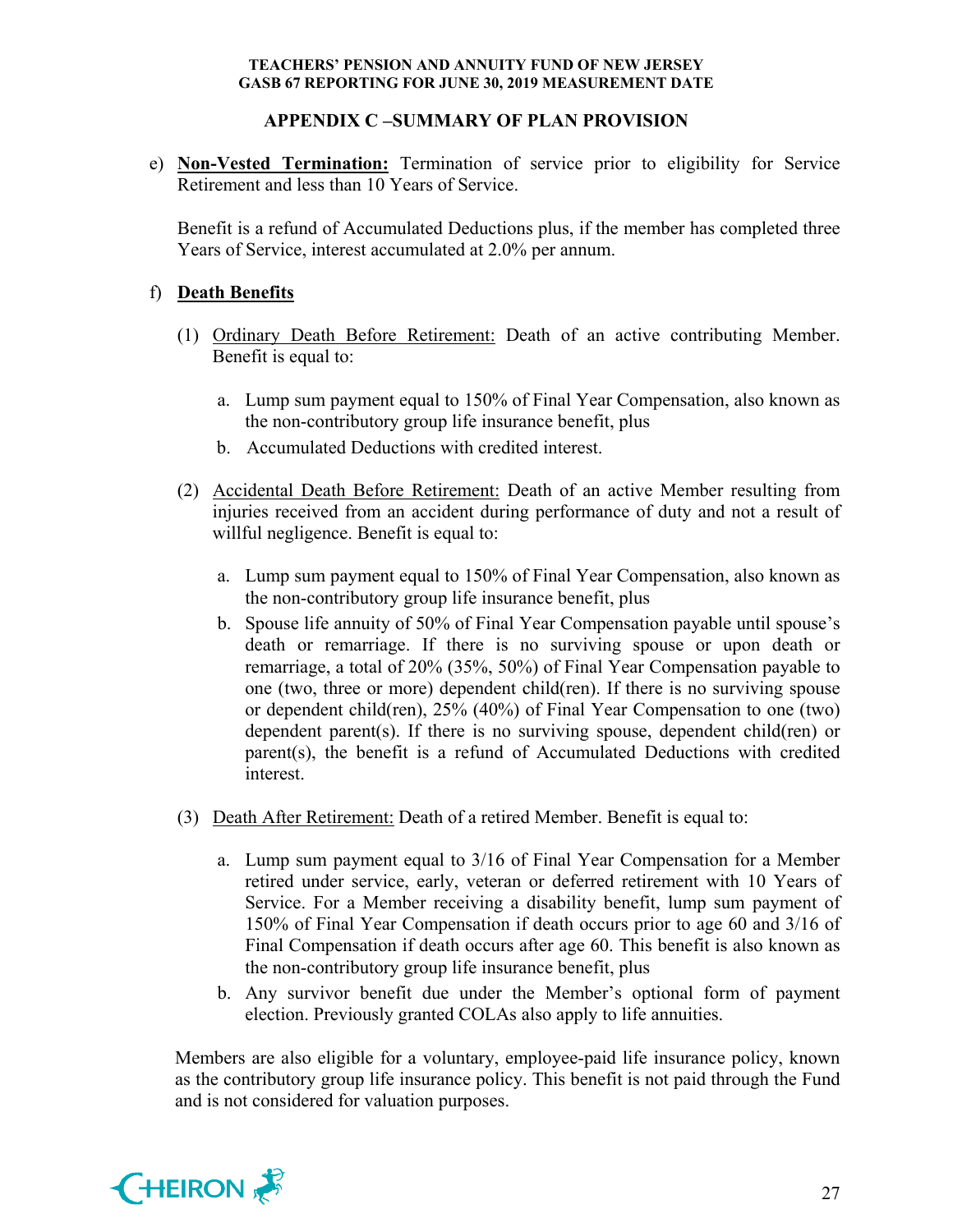# **APPENDIX C –SUMMARY OF PLAN PROVISION**

# g) **Disability Retirement**

(1) Ordinary Disability Retirement: 10 Years of Service and totally and permanently incapacitated from the performance of normal or assigned duties. Only available to Tier 1, 2 and 3 Members.

Benefit is an annual retirement allowance comprised of a member annuity plus an employer pension which together will provide a total allowance of:

- a. 1.64% of Final Compensation for each Year of Service; or
- b. 43.6% of Final Compensation.
- (2) Accidental Disability Retirement: Total and permanent incapacitation as a direct result of a traumatic event occurring during and as a result of the performance of regular or assigned duties. Only available to Tier 1, 2 and 3 Members.

Benefit is an annual retirement allowance comprised of a member annuity plus an employer pension which together will provide a total allowance of 72.7% of the Compensation at the date of injury.

The pension portion of the benefit will be offset for any periodic Workers' Compensation benefits.

Tier 4 and Tier 5 Members are eligible for long-term disability coverage. This benefit is not paid through the Fund and is not considered for valuation purposes. Both Member and employer contributions to the Fund continue while on long-term disability, with the policy covering the Member portion. The long-term disability benefit equals 60% of Final Year Compensation and may be offset for other periodic benefits, such as Workers' Compensation, short-term disability or Social Security. The long-term disability benefit may continue through the earlier of age 70 or commencement of a retirement benefit under the Fund.

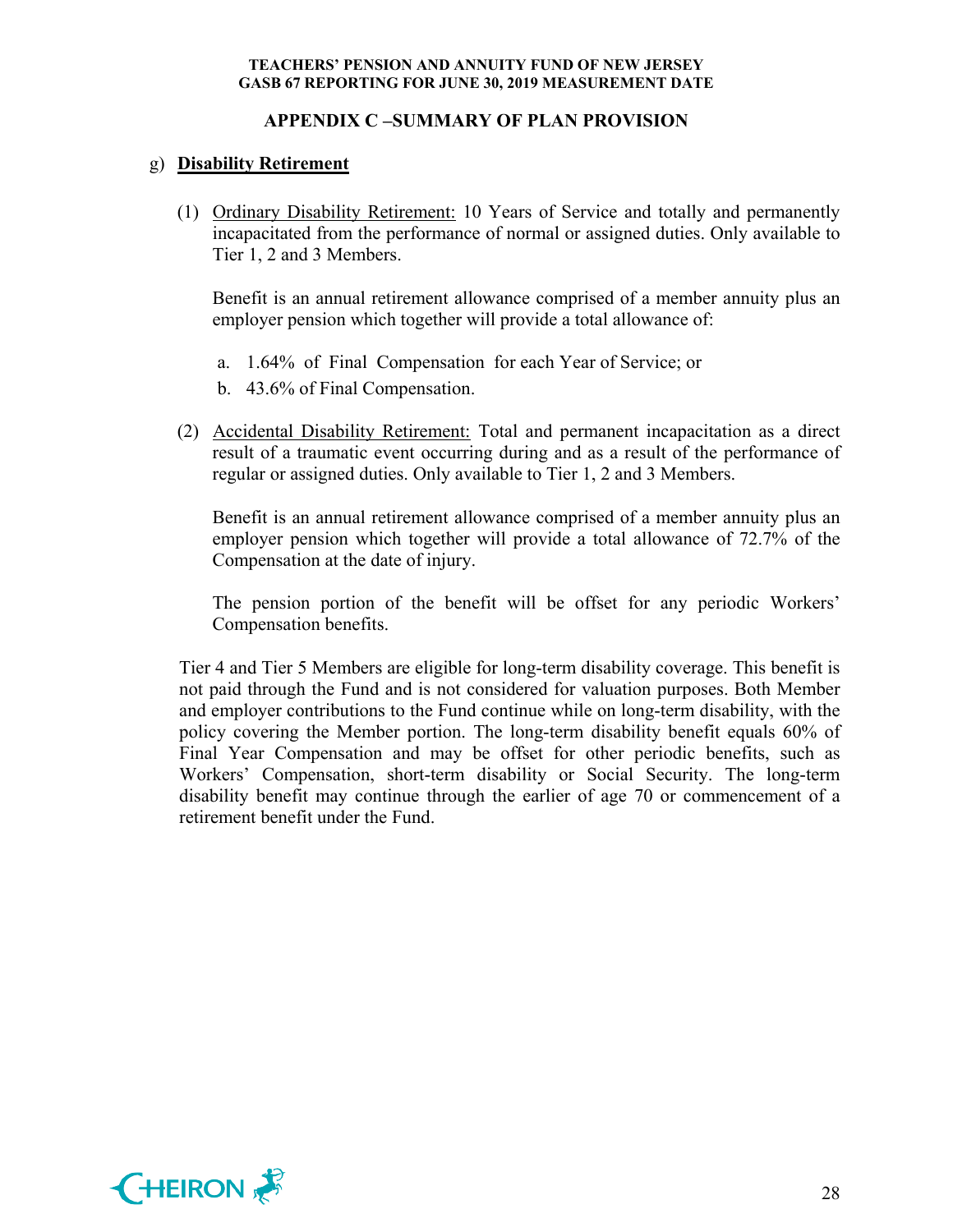# **APPENDIX C –SUMMARY OF PLAN PROVISION**

# **10. Optional Forms of Payment**

The member may elect the following forms of payment.

- a) Maximum Option: Single life annuity with a return of the balance of the Accumulated Deductions with credited interest.
- b) Option 1: Single life annuity with a return of the balance of the initial reserve.
- c) Option 2: 100% joint and survivor annuity.
- d) Option 3: 50% joint and survivor annuity.
- e) Option 4: Other percentage joint and survivor annuity.
- f) Option A: 100% pop-up joint and survivor annuity.
- g) Option B: 75% pop-up joint and survivor annuity.
- h) Option C: 50% pop-up joint and survivor annuity.
- i) Option D: 25% pop-up joint and survivor annuity.

# **11. Cost-of-Living Adjustments**

Also known as Pension Adjustments. Provided annually to retirees and survivors after 24 months of retirement prior to July 1, 2011. Chapter 78, P.L. 2011 eliminated future adjustments effective July 1, 2011. Adjustments may be reinstated in the future subject to certain conditions outlined in Chapter 78, P.L. 2011.

## **12. Changes in Plan Provisions Since Last Valuation**

None.

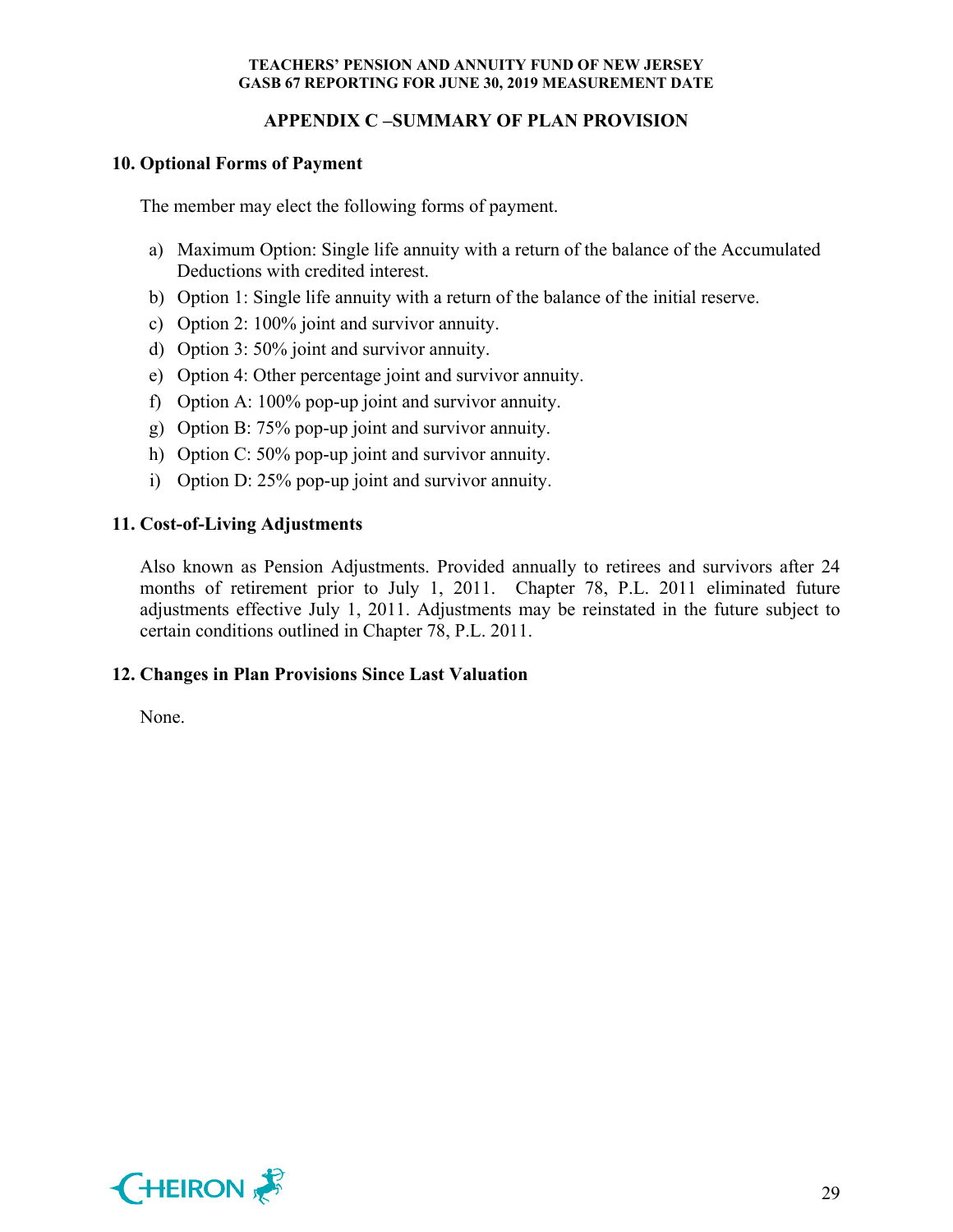#### **APPENDIX D – DETERMINATION OF DISCOUNT RATE**

**Table 1 - Projection of the Pension Plan's Fiduciary Net Position** (In Thousands)

Projections Commence June 30, 2019

| Year           | Projected<br>Beginning<br><b>Fiduciary Net</b><br>Position | Projected<br>Member<br>Contributions | Projected<br>Employer<br>Contributions | Projected<br>Lottery<br>Contributions | Projected<br><b>Benefit</b><br><b>Payments</b> | Projected<br>Administrative<br><b>Expenses</b> | Projected<br>Investment<br>Earnings  | <b>Projected Ending</b><br><b>Fiduciary Net</b><br>Position |
|----------------|------------------------------------------------------------|--------------------------------------|----------------------------------------|---------------------------------------|------------------------------------------------|------------------------------------------------|--------------------------------------|-------------------------------------------------------------|
|                | (a)                                                        | (b)                                  | (c)                                    | (d)                                   | (e)                                            | (f)                                            | (g)                                  | $(h) = (a) + (b) + (c)$<br>$+ (d) - (e) - (f) +$            |
|                |                                                            |                                      |                                        |                                       |                                                |                                                |                                      | (g)                                                         |
| $\mathbf{1}$   | \$<br>22,686,936                                           | s<br>794,581                         | \$<br>1,482,527                        | \$<br>833,471                         | S<br>4,652,871                                 | \$<br>14,361                                   | 1,522,189<br>\$                      | S<br>22,652,473                                             |
| $\overline{2}$ | 22,652,473                                                 | 780,873                              | 1,777,190                              | 845,005                               | 4,761,966                                      | 14,697                                         | 1,523,579                            | 22,802,458                                                  |
| 3              | 22,802,458                                                 | 768,260                              | 1,869,279                              | 854,907                               | 4,860,794                                      | 15,002                                         | 1,533,007                            | 22,952,115                                                  |
| $\overline{4}$ | 22,952,115                                                 | 755,740                              | 2,198,867                              | 864,863                               | 4,954,788                                      | 15,293                                         | 1,548,698                            | 23,350,203                                                  |
| 5              | 23,350,203                                                 | 742,641                              | 2,299,153                              | 875,357                               | 5,046,857                                      | 15,577                                         | 1,575,911                            | 23,780,831                                                  |
| 6              | 23,780,831                                                 | 728,447                              | 2,403,475                              | 886,031                               | 5,140,054                                      | 15,864                                         | 1,605,435                            | 24,248,302                                                  |
| $\overline{7}$ | 24,248,302                                                 | 712,516                              | 2,508,798                              | 896,822                               | 5,237,437                                      | 16,165                                         | 1,637,365                            | 24,750,201                                                  |
| 8              | 24,750,201                                                 | 700,682                              | 2,616,338                              | 907,789                               | 5,342,345                                      | 16,489                                         | 1,671,649                            | 25,287,825                                                  |
| 9              | 25,287,825                                                 | 689,041                              | 2,726,138                              | 918,117                               | 5,450,105                                      | 16,821                                         | 1,708,380                            | 25,862,573                                                  |
| 10             | 25,862,573                                                 | 675,953                              | 2,833,777                              | 925,241                               | 5,563,259                                      | 17,171                                         | 1,747,307                            | 26,464,422                                                  |
| 11             | 26,464,422                                                 | 661,060                              | 2,941,757                              | 934,591                               | 5,681,111                                      | 17,534                                         | 1,787,992                            | 27,091,177                                                  |
| 12             | 27,091,177                                                 | 644,170                              | 3,049,880                              | 944,034                               | 5,804,106                                      | 17,914                                         | 1,830,182                            | 27,737,423                                                  |
| 13             | 27,737,423                                                 | 625,243                              | 3,076,092                              | 953,571                               | 5,931,837                                      | 18,308                                         | 1,871,385                            | 28,313,569                                                  |
| 14             | 28,313,569                                                 | 604,322                              | 3,099,631                              | 963,204                               | 6,062,166                                      | 18,710                                         | 1,907,456                            | 28,807,305                                                  |
| 15             | 28,807,305                                                 | 581,365                              | 3,120,343                              | 972,933                               | 6,195,363                                      | 19,121                                         | 1,937,523                            | 29,204,985                                                  |
| 16             | 29,204,985                                                 | 556,403                              | 3,138,972                              | 982,760                               | 6,330,918                                      | 19,540                                         | 1,960,660                            | 29,493,322                                                  |
| 17<br>18       | 29,493,322                                                 | 529,959                              | 3,155,277                              | 992,685                               | 6,464,565                                      | 19,952                                         | 1,976,101                            | 29,662,827                                                  |
| 19             | 29,662,827<br>29,709,457                                   | 502,780<br>475,361                   | 3,169,918<br>3,183,732                 | 1,002,709<br>1,012,833                | 6,591,810<br>6,710,731                         | 20,345<br>20,712                               | 1,983,378                            | 29,709,457<br>29,632,252                                    |
| 20             | 29,632,252                                                 | 448,049                              | 3,197,249                              | 1,023,058                             | 6,818,721                                      | 21,045                                         | 1,982,313<br>1,972,954               | 29,433,797                                                  |
| 21             | 29,433,797                                                 | 421,199                              | 3,210,918                              | 1,033,386                             | 6,912,101                                      | 21,334                                         | 1,955,634                            | 29,121,498                                                  |
| 22             | 29,121,498                                                 | 395,020                              | 3,225,123                              | 1,043,817                             | 6,989,835                                      | 21,574                                         | 1,930,924                            | 28,704,974                                                  |
| 23             | 28,704,974                                                 | 368,637                              | 3,240,140                              | 1,054,352                             | 7,056,238                                      | 21,778                                         | 1,899,324                            | 28,189,411                                                  |
| 24             | 28,189,411                                                 | 340,426                              | 3,255,269                              | 1,064,993                             | 7,119,912                                      | 21,975                                         | 1,860,826                            | 27,569,039                                                  |
| 25             | 27,569,039                                                 | 310,320                              | 3,269,034                              | 1,075,740                             | 7,180,305                                      | 22,161                                         | 1,815,006                            | 26,836,672                                                  |
| 26             | 26,836,672                                                 | 278,680                              | 3,282,787                              | 1,086,595                             | 7,236,723                                      | 22,336                                         | 1,761,432                            | 25,987,108                                                  |
| 27             | 25,987,108                                                 | 245,460                              | 3,299,008                              | 1,097,558                             | 7,290,365                                      | 22,501                                         | 1,699,761                            | 25,016,027                                                  |
| 28             | 25,016,027                                                 | 211,089                              | 3,317,676                              | 1,108,630                             | 7,341,358                                      | 22,658                                         | 1,629,701                            | 23,919,107                                                  |
| 29             | 23,919,107                                                 | 176,221                              | 3,725,533                              | $\boldsymbol{0}$                      | 7,388,129                                      | 22,803                                         | 1,522,505                            | 21,932,434                                                  |
| 30             | 21,932,434                                                 | 143,477                              | 3,699,773                              | $\boldsymbol{0}$                      | 7,418,683                                      | 22,897                                         | 1,380,582                            | 19,714,685                                                  |
| 31             | 19,714,685                                                 | 115,124                              | 3,703,886                              | $\boldsymbol{0}$                      | 7,421,029                                      | 22,904                                         | 1,224,382                            | 17,314,144                                                  |
| 32             | 17,314,144                                                 | 90,865                               | 3,710,256                              | $\boldsymbol{0}$                      | 7,385,486                                      | 22,795                                         | 1,056,893                            | 14,763,878                                                  |
| 33             | 14,763,878                                                 | 70,563                               | 3,718,724                              | $\boldsymbol{0}$                      | 7,335,965                                      | 22,642                                         | 879,598                              | 12,074,156                                                  |
| 34             | 12,074,156                                                 | 53,895                               | 3,729,425                              | $\boldsymbol{0}$                      | 7,263,933                                      | 22,420                                         | 693,501                              | 9,264,625                                                   |
| 35             | 9,264,625                                                  | 40,408                               | 3,742,380                              | $\boldsymbol{0}$                      | 7,171,301                                      | 22,134                                         | 499,897                              | 6,353,876                                                   |
| 36             | 6,353,876                                                  | 29,688                               | 3,757,498                              | $\boldsymbol{0}$                      | 7,058,920                                      | 21,787                                         | 300,043                              | 3,360,399                                                   |
| 37             | $\boldsymbol{0}$                                           | $\boldsymbol{0}$                     | $\bf{0}$                               | $\boldsymbol{0}$                      | 6,927,415                                      | 21,381                                         | $\boldsymbol{0}$                     | $\bf{0}$                                                    |
| 38             | $\boldsymbol{0}$                                           | $\boldsymbol{0}$                     | $\boldsymbol{0}$                       | $\boldsymbol{0}$                      | 6,777,926                                      | 20,919                                         | $\boldsymbol{0}$                     | $\boldsymbol{0}$                                            |
| 39             | $\boldsymbol{0}$                                           | $\boldsymbol{0}$                     | $\boldsymbol{0}$                       | $\boldsymbol{0}$                      | 6,612,715                                      | 20,410                                         | $\boldsymbol{0}$                     | $\boldsymbol{0}$                                            |
| 40             | $\boldsymbol{0}$                                           | $\boldsymbol{0}$                     | $\boldsymbol{0}$                       | $\boldsymbol{0}$                      | 6,433,372                                      | 19,856                                         | $\boldsymbol{0}$                     | $\boldsymbol{0}$                                            |
| 41             | $\boldsymbol{0}$                                           | $\boldsymbol{0}$                     | $\boldsymbol{0}$                       | $\boldsymbol{0}$                      | 6,242,321                                      | 19,266                                         | $\boldsymbol{0}$                     | $\boldsymbol{0}$                                            |
| 42             | $\boldsymbol{0}$                                           | $\boldsymbol{0}$                     | $\boldsymbol{0}$                       | $\boldsymbol{0}$                      | 6,041,550                                      | 18,647                                         | $\boldsymbol{0}$                     | $\boldsymbol{0}$                                            |
| 43<br>44       | $\boldsymbol{0}$<br>$\boldsymbol{0}$                       | $\boldsymbol{0}$<br>$\mathbf{0}$     | $\boldsymbol{0}$<br>$\boldsymbol{0}$   | $\boldsymbol{0}$<br>$\mathbf{0}$      | 5,833,534                                      | 18,005<br>17,346                               | $\boldsymbol{0}$<br>$\boldsymbol{0}$ | $\boldsymbol{0}$<br>$\mathbf 0$                             |
| 45             | $\mathbf{0}$                                               | $\mathbf{0}$                         | $\mathbf{0}$                           | $\mathbf{0}$                          | 5,620,022                                      |                                                | $\boldsymbol{0}$                     | $\boldsymbol{0}$                                            |
| 46             | $\Omega$                                                   | $\Omega$                             | $\theta$                               | $\mathbf{0}$                          | 5,401,918<br>5,179,944                         | 16,673                                         | $\Omega$                             | $\Omega$                                                    |
| 47             | $\boldsymbol{0}$                                           | $\boldsymbol{0}$                     | $\boldsymbol{0}$                       | $\boldsymbol{0}$                      | 4,954,554                                      | 15,987<br>15,292                               | $\boldsymbol{0}$                     | $\boldsymbol{0}$                                            |
| 48             | $\boldsymbol{0}$                                           | $\boldsymbol{0}$                     | $\boldsymbol{0}$                       | $\boldsymbol{0}$                      | 4,726,145                                      | 14,587                                         | $\boldsymbol{0}$                     | $\boldsymbol{0}$                                            |
| 49             | $\boldsymbol{0}$                                           | $\boldsymbol{0}$                     | $\boldsymbol{0}$                       | $\boldsymbol{0}$                      | 4,495,264                                      | 13,874                                         | $\boldsymbol{0}$                     | $\boldsymbol{0}$                                            |
| 50             | $\boldsymbol{0}$                                           | $\boldsymbol{0}$                     | $\bf{0}$                               | $\boldsymbol{0}$                      | 4,262,469                                      | 13,156                                         | $\boldsymbol{0}$                     | $\boldsymbol{0}$                                            |
| 51             | $\boldsymbol{0}$                                           | 0                                    | $\boldsymbol{0}$                       | $\boldsymbol{0}$                      | 4,028,445                                      | 12,433                                         | $\boldsymbol{0}$                     | $\boldsymbol{0}$                                            |
| 52             | $\boldsymbol{0}$                                           | $\boldsymbol{0}$                     | $\boldsymbol{0}$                       | $\boldsymbol{0}$                      | 3,793,963                                      | 11,710                                         | $\boldsymbol{0}$                     | $\boldsymbol{0}$                                            |
| 53             | 0                                                          | $\boldsymbol{0}$                     | $\bf{0}$                               | $\boldsymbol{0}$                      | 3,559,899                                      | 10,987                                         | $\boldsymbol{0}$                     | $\boldsymbol{0}$                                            |
| 54             | $\boldsymbol{0}$                                           | $\boldsymbol{0}$                     | $\mathbf{0}$                           | $\boldsymbol{0}$                      | 3,327,155                                      | 10,269                                         | $\boldsymbol{0}$                     | $\boldsymbol{0}$                                            |
| 55             | $\mathbf{0}$                                               | $\boldsymbol{0}$                     | $\boldsymbol{0}$                       | $\boldsymbol{0}$                      | 3,096,639                                      | 9,558                                          | $\boldsymbol{0}$                     | $\boldsymbol{0}$                                            |
| 56             | $\boldsymbol{0}$                                           | $\boldsymbol{0}$                     | $\boldsymbol{0}$                       | $\boldsymbol{0}$                      | 2,869,290                                      | 8,856                                          | $\boldsymbol{0}$                     | $\boldsymbol{0}$                                            |
| 57             | $\boldsymbol{0}$                                           | $\boldsymbol{0}$                     | $\boldsymbol{0}$                       | $\boldsymbol{0}$                      | 2,646,084                                      | 8,167                                          | $\boldsymbol{0}$                     | $\boldsymbol{0}$                                            |
| 58             | $\boldsymbol{0}$                                           | $\boldsymbol{0}$                     | $\boldsymbol{0}$                       | $\boldsymbol{0}$                      | 2,427,997                                      | 7,494                                          | $\boldsymbol{0}$                     | $\boldsymbol{0}$                                            |
| 59             | $\boldsymbol{0}$                                           | $\boldsymbol{0}$                     | $\bf{0}$                               | $\boldsymbol{0}$                      | 2,216,029                                      | 6,840                                          | $\boldsymbol{0}$                     | $\boldsymbol{0}$                                            |
| 60             | $\boldsymbol{0}$                                           | $\overline{0}$                       | $\mathbf{0}$                           | $\boldsymbol{0}$                      | 2,011,150                                      | 6,207                                          | $\boldsymbol{0}$                     | $\boldsymbol{0}$                                            |

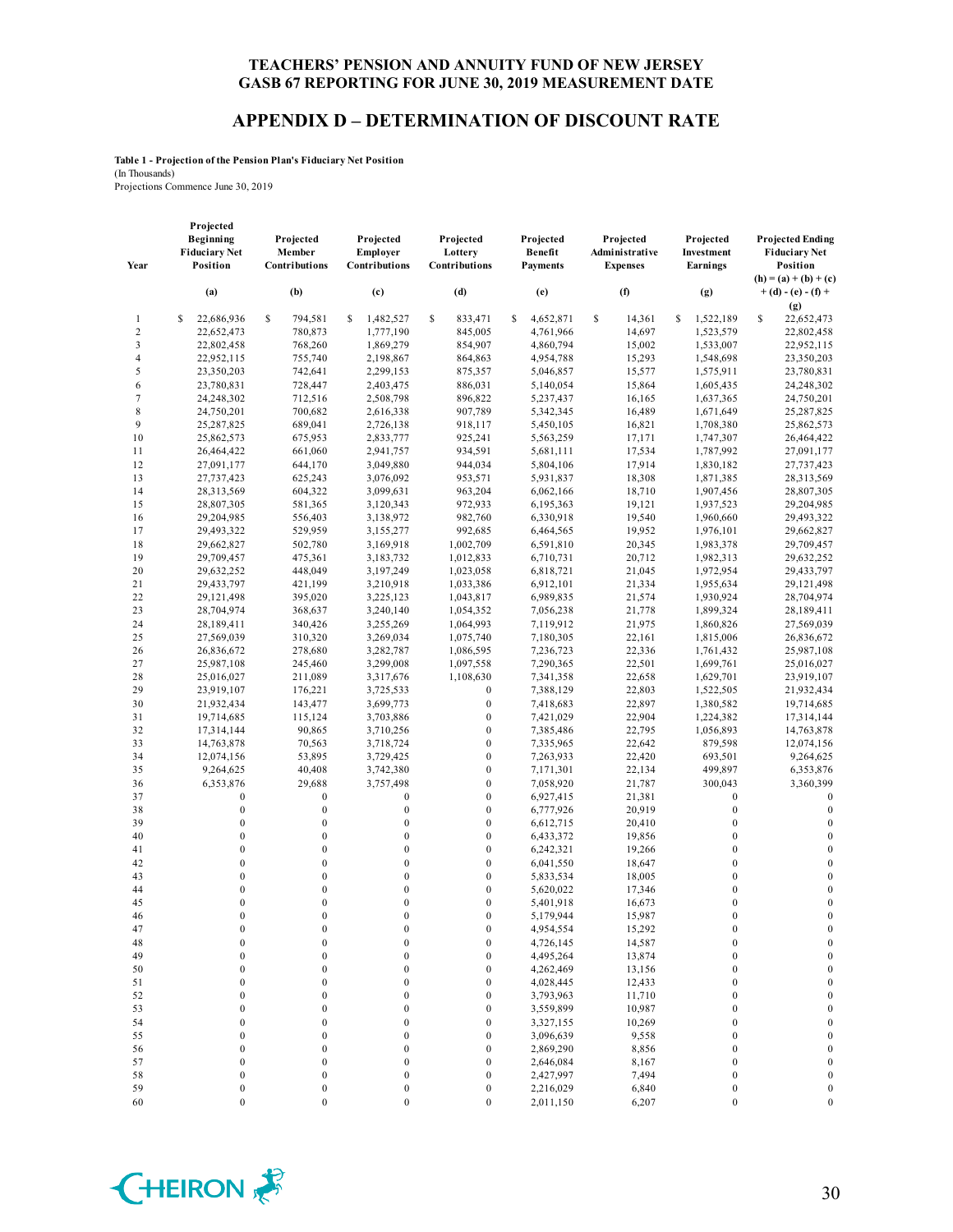#### **APPENDIX D – DETERMINATION OF DISCOUNT RATE**

**Table 1 - Projection of the Pension Plan's Fiduciary Net Position** (In Thousands)

Projections Commence June 30, 2019

|            | Projected                                     |                                      |                                        |                                       |                                         |                                                |                                      |                                                             |
|------------|-----------------------------------------------|--------------------------------------|----------------------------------------|---------------------------------------|-----------------------------------------|------------------------------------------------|--------------------------------------|-------------------------------------------------------------|
| Year       | Beginning<br><b>Fiduciary Net</b><br>Position | Projected<br>Member<br>Contributions | Projected<br>Employer<br>Contributions | Projected<br>Lottery<br>Contributions | Projected<br>Benefit<br><b>Payments</b> | Projected<br>Administrative<br><b>Expenses</b> | Projected<br>Investment<br>Earnings  | <b>Projected Ending</b><br><b>Fiduciary Net</b><br>Position |
|            |                                               |                                      |                                        |                                       |                                         |                                                |                                      | $(h) = (a) + (b) + (c)$                                     |
|            | (a)                                           | (b)                                  | (c)                                    | (d)                                   | (e)                                     | (f)                                            | (g)                                  | $+ (d) - (e) - (f) +$<br>(g)                                |
| 61         | $\boldsymbol{0}$                              | $\boldsymbol{0}$                     | $\boldsymbol{0}$                       | $\boldsymbol{0}$                      | 1,814,285                               | 5,600                                          | $\boldsymbol{0}$                     | $\bf{0}$                                                    |
| 62         | $\boldsymbol{0}$                              | $\boldsymbol{0}$                     | $\boldsymbol{0}$                       | $\boldsymbol{0}$                      | 1,626,287                               | 5,019                                          | $\boldsymbol{0}$                     | $\boldsymbol{0}$                                            |
| 63         | $\boldsymbol{0}$                              | $\boldsymbol{0}$                     | $\boldsymbol{0}$                       | $\boldsymbol{0}$                      | 1,447,909                               | 4,469                                          | $\boldsymbol{0}$                     | $\boldsymbol{0}$                                            |
| 64         | $\boldsymbol{0}$                              | $\boldsymbol{0}$                     | $\boldsymbol{0}$                       | $\boldsymbol{0}$                      | 1,279,816                               | 3,950                                          | $\boldsymbol{0}$                     | $\boldsymbol{0}$                                            |
| 65         | $\boldsymbol{0}$                              | $\boldsymbol{0}$                     | $\boldsymbol{0}$                       | $\boldsymbol{0}$                      | 1,122,548                               | 3,465                                          | $\boldsymbol{0}$                     | $\boldsymbol{0}$                                            |
| 66         | $\boldsymbol{0}$                              | $\boldsymbol{0}$                     | $\boldsymbol{0}$                       | $\boldsymbol{0}$                      | 976,517                                 | 3,014                                          | $\boldsymbol{0}$                     | $\boldsymbol{0}$                                            |
| 67         | $\boldsymbol{0}$                              | $\boldsymbol{0}$                     | $\boldsymbol{0}$                       | $\boldsymbol{0}$                      | 841,990                                 | 2,599                                          | $\boldsymbol{0}$                     | $\boldsymbol{0}$                                            |
| 68         | $\boldsymbol{0}$                              | $\boldsymbol{0}$                     | $\boldsymbol{0}$                       | $\boldsymbol{0}$                      | 719,090                                 | 2,219                                          | $\boldsymbol{0}$                     | $\boldsymbol{0}$                                            |
| 69         | $\boldsymbol{0}$                              | $\boldsymbol{0}$                     | $\boldsymbol{0}$                       | $\boldsymbol{0}$                      | 607,811                                 | 1,876                                          | $\boldsymbol{0}$                     | $\boldsymbol{0}$                                            |
| 70         | $\boldsymbol{0}$                              | $\boldsymbol{0}$                     | $\boldsymbol{0}$                       | $\boldsymbol{0}$                      | 508,028                                 | 1,568                                          | $\boldsymbol{0}$                     | $\boldsymbol{0}$                                            |
| 71         | $\boldsymbol{0}$                              | $\boldsymbol{0}$<br>$\boldsymbol{0}$ | $\boldsymbol{0}$                       | $\boldsymbol{0}$<br>$\boldsymbol{0}$  | 419,497                                 | 1,295                                          | $\boldsymbol{0}$<br>$\boldsymbol{0}$ | $\boldsymbol{0}$<br>$\boldsymbol{0}$                        |
| 72<br>73   | $\boldsymbol{0}$<br>$\boldsymbol{0}$          | $\boldsymbol{0}$                     | $\boldsymbol{0}$<br>$\boldsymbol{0}$   | $\boldsymbol{0}$                      | 341,863                                 | 1,055<br>848                                   | $\boldsymbol{0}$                     | $\boldsymbol{0}$                                            |
| 74         | $\boldsymbol{0}$                              | $\boldsymbol{0}$                     | $\boldsymbol{0}$                       | $\boldsymbol{0}$                      | 274,651<br>217,288                      | 671                                            | $\boldsymbol{0}$                     | $\boldsymbol{0}$                                            |
| 75         | $\boldsymbol{0}$                              | $\boldsymbol{0}$                     | $\boldsymbol{0}$                       | $\boldsymbol{0}$                      | 169,093                                 | 522                                            | $\boldsymbol{0}$                     | $\boldsymbol{0}$                                            |
| 76         | $\boldsymbol{0}$                              | $\boldsymbol{0}$                     | $\boldsymbol{0}$                       | $\boldsymbol{0}$                      | 129,282                                 | 399                                            | $\boldsymbol{0}$                     | $\boldsymbol{0}$                                            |
| 77         | $\boldsymbol{0}$                              | $\boldsymbol{0}$                     | $\boldsymbol{0}$                       | $\boldsymbol{0}$                      | 96,986                                  | 299                                            | $\boldsymbol{0}$                     | $\boldsymbol{0}$                                            |
| 78         | $\boldsymbol{0}$                              | $\boldsymbol{0}$                     | $\boldsymbol{0}$                       | $\boldsymbol{0}$                      | 71,290                                  | 220                                            | $\boldsymbol{0}$                     | $\boldsymbol{0}$                                            |
| 79         | $\boldsymbol{0}$                              | $\boldsymbol{0}$                     | $\boldsymbol{0}$                       | $\boldsymbol{0}$                      | 51,267                                  | 158                                            | $\boldsymbol{0}$                     | $\boldsymbol{0}$                                            |
| 80         | $\boldsymbol{0}$                              | $\boldsymbol{0}$                     | $\boldsymbol{0}$                       | $\boldsymbol{0}$                      | 36,016                                  | 111                                            | $\boldsymbol{0}$                     | $\boldsymbol{0}$                                            |
| 81         | $\boldsymbol{0}$                              | $\boldsymbol{0}$                     | $\boldsymbol{0}$                       | $\boldsymbol{0}$                      | 24,678                                  | 76                                             | $\boldsymbol{0}$                     | $\boldsymbol{0}$                                            |
| 82         | $\boldsymbol{0}$                              | $\boldsymbol{0}$                     | $\boldsymbol{0}$                       | $\boldsymbol{0}$                      | 16,464                                  | 51                                             | $\boldsymbol{0}$                     | $\boldsymbol{0}$                                            |
| 83         | $\boldsymbol{0}$                              | $\boldsymbol{0}$                     | $\boldsymbol{0}$                       | $\boldsymbol{0}$                      | 10,677                                  | 33                                             | $\boldsymbol{0}$                     | $\boldsymbol{0}$                                            |
| 84         | $\boldsymbol{0}$                              | $\boldsymbol{0}$                     | $\boldsymbol{0}$                       | $\boldsymbol{0}$                      | 6,721                                   | 21                                             | $\boldsymbol{0}$                     | $\boldsymbol{0}$                                            |
| 85         | $\boldsymbol{0}$                              | $\boldsymbol{0}$                     | $\boldsymbol{0}$                       | $\boldsymbol{0}$                      | 4,102                                   | 13                                             | $\boldsymbol{0}$                     | $\boldsymbol{0}$                                            |
| 86         | $\boldsymbol{0}$                              | $\boldsymbol{0}$                     | $\boldsymbol{0}$                       | $\boldsymbol{0}$                      | 2,425                                   | $\tau$                                         | $\boldsymbol{0}$                     | $\boldsymbol{0}$                                            |
| 87         | $\boldsymbol{0}$                              | $\boldsymbol{0}$                     | $\boldsymbol{0}$                       | $\boldsymbol{0}$                      | 1,388                                   | $\overline{4}$                                 | $\boldsymbol{0}$                     | $\boldsymbol{0}$                                            |
| 88         | $\boldsymbol{0}$                              | $\boldsymbol{0}$                     | $\boldsymbol{0}$                       | $\boldsymbol{0}$                      | 770                                     | $\sqrt{2}$                                     | $\boldsymbol{0}$                     | $\boldsymbol{0}$                                            |
| 89         | $\boldsymbol{0}$                              | $\boldsymbol{0}$                     | $\boldsymbol{0}$                       | $\boldsymbol{0}$                      | 416                                     | $\mathbf{1}$                                   | $\boldsymbol{0}$                     | $\boldsymbol{0}$                                            |
| 90         | $\boldsymbol{0}$                              | $\boldsymbol{0}$                     | $\boldsymbol{0}$                       | $\boldsymbol{0}$                      | 219                                     | $\mathbf{1}$                                   | $\boldsymbol{0}$                     | $\boldsymbol{0}$                                            |
| 91         | $\boldsymbol{0}$                              | $\boldsymbol{0}$                     | $\boldsymbol{0}$                       | $\boldsymbol{0}$                      | 112                                     | $\boldsymbol{0}$                               | $\boldsymbol{0}$                     | $\boldsymbol{0}$                                            |
| 92         | $\boldsymbol{0}$                              | $\boldsymbol{0}$                     | $\boldsymbol{0}$                       | $\boldsymbol{0}$                      | 56                                      | $\boldsymbol{0}$                               | $\boldsymbol{0}$                     | $\boldsymbol{0}$                                            |
| 93         | $\boldsymbol{0}$                              | $\boldsymbol{0}$                     | $\boldsymbol{0}$                       | $\boldsymbol{0}$                      | 28                                      | $\boldsymbol{0}$                               | $\boldsymbol{0}$                     | $\boldsymbol{0}$                                            |
| 94         | $\boldsymbol{0}$                              | $\boldsymbol{0}$                     | $\boldsymbol{0}$                       | $\boldsymbol{0}$                      | 13                                      | $\boldsymbol{0}$                               | $\bf{0}$                             | $\boldsymbol{0}$                                            |
| 95         | $\boldsymbol{0}$                              | $\boldsymbol{0}$                     | $\boldsymbol{0}$                       | $\mathbf{0}$                          | 6                                       | $\boldsymbol{0}$                               | $\boldsymbol{0}$                     | $\boldsymbol{0}$                                            |
| 96         | $\boldsymbol{0}$                              | $\boldsymbol{0}$                     | $\boldsymbol{0}$                       | $\boldsymbol{0}$                      | $\overline{c}$                          | $\boldsymbol{0}$                               | $\boldsymbol{0}$                     | $\boldsymbol{0}$                                            |
| 97         | $\boldsymbol{0}$                              | $\boldsymbol{0}$                     | $\boldsymbol{0}$                       | $\mathbf{0}$                          | $\mathbf{1}$                            | $\boldsymbol{0}$                               | $\boldsymbol{0}$                     | $\boldsymbol{0}$                                            |
| 98         | $\boldsymbol{0}$                              | $\boldsymbol{0}$                     | $\boldsymbol{0}$                       | $\boldsymbol{0}$                      | $\boldsymbol{0}$                        | $\boldsymbol{0}$                               | $\boldsymbol{0}$                     | $\boldsymbol{0}$                                            |
| 99         | $\boldsymbol{0}$                              | $\boldsymbol{0}$                     | $\boldsymbol{0}$                       | $\boldsymbol{0}$                      | $\boldsymbol{0}$                        | $\boldsymbol{0}$                               | $\boldsymbol{0}$                     | $\boldsymbol{0}$                                            |
| 100        | $\boldsymbol{0}$                              | $\boldsymbol{0}$                     | $\boldsymbol{0}$                       | $\boldsymbol{0}$                      | $\boldsymbol{0}$                        | $\boldsymbol{0}$                               | $\boldsymbol{0}$                     | $\boldsymbol{0}$                                            |
| 101        | $\boldsymbol{0}$                              | $\boldsymbol{0}$                     | $\boldsymbol{0}$                       | $\mathbf{0}$                          | $\boldsymbol{0}$                        | $\boldsymbol{0}$                               | $\bf{0}$                             | $\boldsymbol{0}$                                            |
| 102        | $\boldsymbol{0}$                              | $\boldsymbol{0}$                     | $\boldsymbol{0}$                       | $\mathbf{0}$                          | $\boldsymbol{0}$                        | $\boldsymbol{0}$                               | $\boldsymbol{0}$                     | $\boldsymbol{0}$                                            |
| 103        | $\boldsymbol{0}$                              | $\boldsymbol{0}$                     | $\boldsymbol{0}$                       | $\mathbf{0}$                          | $\boldsymbol{0}$                        | $\boldsymbol{0}$                               | $\boldsymbol{0}$                     | $\boldsymbol{0}$                                            |
| 104        | $\boldsymbol{0}$                              | $\boldsymbol{0}$                     | $\boldsymbol{0}$                       | $\boldsymbol{0}$                      | $\boldsymbol{0}$                        | $\boldsymbol{0}$                               | $\boldsymbol{0}$                     | $\boldsymbol{0}$                                            |
| 105        | $\boldsymbol{0}$                              | $\boldsymbol{0}$                     | $\boldsymbol{0}$                       | $\boldsymbol{0}$                      | $\boldsymbol{0}$                        | $\boldsymbol{0}$                               | $\boldsymbol{0}$                     | $\boldsymbol{0}$                                            |
| 106        | $\mathbf{0}$                                  | $\mathbf{0}$                         | $\mathbf{0}$                           | $\mathbf{0}$                          | $\mathbf{0}$                            | $\mathbf{0}$                                   | $\mathbf{0}$                         | $\mathbf{0}$                                                |
| 107        | $\boldsymbol{0}$                              | $\boldsymbol{0}$                     | $\boldsymbol{0}$                       | $\boldsymbol{0}$                      | $\boldsymbol{0}$                        | $\boldsymbol{0}$                               | $\boldsymbol{0}$                     | $\boldsymbol{0}$                                            |
| $108\,$    | $\boldsymbol{0}$                              | $\boldsymbol{0}$                     | $\boldsymbol{0}$                       | $\boldsymbol{0}$                      | $\boldsymbol{0}$                        | $\boldsymbol{0}$                               | $\boldsymbol{0}$                     | $\boldsymbol{0}$                                            |
| 109        | $\boldsymbol{0}$                              | $\boldsymbol{0}$                     | $\boldsymbol{0}$                       | $\boldsymbol{0}$                      | $\boldsymbol{0}$                        | $\boldsymbol{0}$                               | $\boldsymbol{0}$                     | $\boldsymbol{0}$                                            |
| 110        | $\boldsymbol{0}$                              | $\boldsymbol{0}$                     | $\boldsymbol{0}$                       | $\boldsymbol{0}$                      | $\boldsymbol{0}$                        | $\boldsymbol{0}$                               | $\boldsymbol{0}$                     | $\boldsymbol{0}$                                            |
| 111        | $\boldsymbol{0}$                              | $\boldsymbol{0}$<br>$\boldsymbol{0}$ | $\boldsymbol{0}$                       | $\boldsymbol{0}$                      | $\boldsymbol{0}$                        | $\boldsymbol{0}$                               | $\boldsymbol{0}$                     | $\boldsymbol{0}$                                            |
| 112        | $\boldsymbol{0}$                              | $\boldsymbol{0}$                     | $\boldsymbol{0}$                       | $\boldsymbol{0}$                      | $\boldsymbol{0}$                        | $\boldsymbol{0}$                               | $\boldsymbol{0}$                     | $\boldsymbol{0}$<br>$\boldsymbol{0}$                        |
| 113<br>114 | $\boldsymbol{0}$<br>$\boldsymbol{0}$          | $\boldsymbol{0}$                     | $\boldsymbol{0}$<br>$\boldsymbol{0}$   | $\boldsymbol{0}$<br>$\boldsymbol{0}$  | $\boldsymbol{0}$<br>$\boldsymbol{0}$    | $\boldsymbol{0}$<br>$\boldsymbol{0}$           | $\boldsymbol{0}$<br>$\boldsymbol{0}$ | $\boldsymbol{0}$                                            |
| 115        | $\mathbf 0$                                   | $\boldsymbol{0}$                     | $\boldsymbol{0}$                       | $\boldsymbol{0}$                      | $\boldsymbol{0}$                        | $\boldsymbol{0}$                               | $\boldsymbol{0}$                     | $\boldsymbol{0}$                                            |
|            |                                               |                                      |                                        |                                       |                                         |                                                |                                      |                                                             |

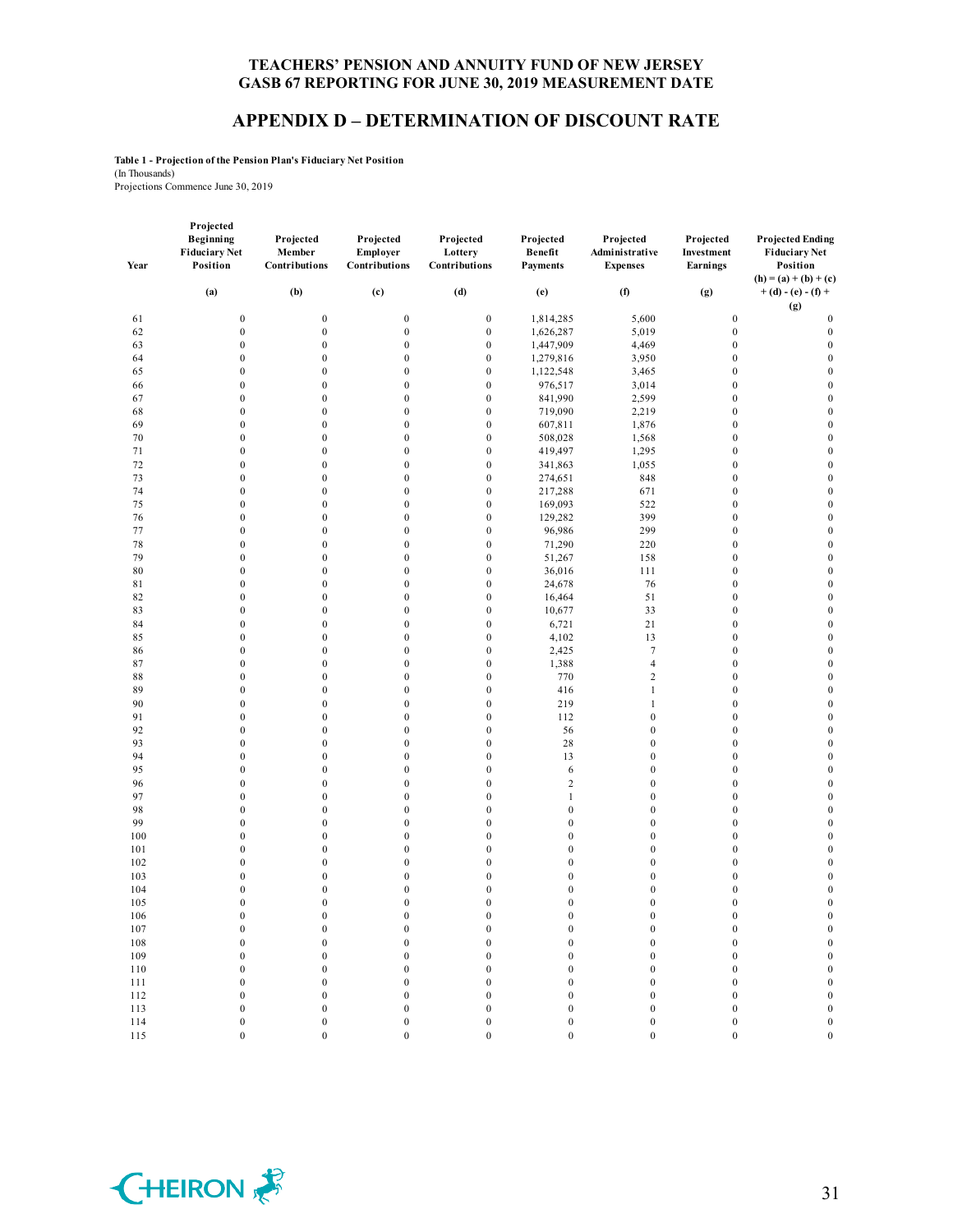#### **APPENDIX D – DETERMINATION OF DISCOUNT RATE**

**Table 2 - Actuarial Present Values of Projected Benefit Payments**

(In Thousands)

Projections Commence June 30, 2019

\* From Table 1 - Projection of the Pension Plan's Fiduciary Net Position, column (a)

\*\* From Table 1 - Projection of the Pension Plan's Fiduciary Net Position, column (e) **Projected Projected Benefit "Unfunded"** 

| Year                    | Projected<br><b>Beginning</b><br><b>Fiduciary Net</b><br>Position* | <b>Projected Benefit</b><br><b>Payments</b> for<br>current Plan<br>participants** | Tront Table 1 - I folcomon of the Pension Plan's Plancial y Net Position, column (e)<br>"Funded" Portion of<br><b>Benefit Payments</b> | "Unfunded"<br>Portion of<br><b>Benefit</b><br><b>Payments</b> | <b>Present Value of</b><br>"Funded" Benefit<br><b>Payments</b> | <b>Present Value of</b><br>"Unfunded" Benefit<br><b>Payments</b> | <b>Present Value of</b><br><b>Benefit Payments</b><br><b>Using the Single</b><br><b>Discount Rate</b> |
|-------------------------|--------------------------------------------------------------------|-----------------------------------------------------------------------------------|----------------------------------------------------------------------------------------------------------------------------------------|---------------------------------------------------------------|----------------------------------------------------------------|------------------------------------------------------------------|-------------------------------------------------------------------------------------------------------|
| (a)                     | (b)                                                                | (c)                                                                               | (d) = (c) if (b) >= (c)                                                                                                                | $(e) = (c) - (d)$                                             | $(f) = (d) /$                                                  | $(g) = (e) /$                                                    | $(h) = (c) /$                                                                                         |
|                         |                                                                    |                                                                                   |                                                                                                                                        |                                                               | $(1+7.00\%)$ <sup>^</sup> [(a) - .5]                           | $(1+3.50\%)$ <sup><math>\land</math></sup> [(a) - .5]            | $(1+5.60\%)$ <sup>^</sup> [(a) - .5]                                                                  |
| 1                       | \$<br>22,686,936                                                   | \$<br>4,652,871                                                                   | \$<br>4,652,871                                                                                                                        | $\boldsymbol{0}$<br>\$                                        | S<br>4,498,100                                                 | \$<br>$\boldsymbol{0}$                                           | \$<br>4,527,718                                                                                       |
| $\overline{\mathbf{c}}$ | 22,652,473                                                         | 4,761,966                                                                         | 4,761,966                                                                                                                              | $\boldsymbol{0}$                                              | 4,302,399                                                      | $\boldsymbol{0}$                                                 | 4,387,949                                                                                             |
| 3                       | 22,802,458                                                         | 4,860,794                                                                         | 4,860,794                                                                                                                              | $\boldsymbol{0}$                                              | 4,104,382                                                      | $\boldsymbol{0}$                                                 | 4,241,303                                                                                             |
| 4<br>5                  | 22,952,115                                                         | 4,954,788                                                                         | 4,954,788                                                                                                                              | $\boldsymbol{0}$<br>$\boldsymbol{0}$                          | 3,910,046                                                      | $\mathbf{0}$<br>$\mathbf{0}$                                     | 4,093,870                                                                                             |
| 6                       | 23,350,203                                                         | 5,046,857                                                                         | 5,046,857                                                                                                                              | $\boldsymbol{0}$                                              | 3,722,151                                                      | $\boldsymbol{0}$                                                 | 3,948,633                                                                                             |
| 7                       | 23,780,831<br>24,248,302                                           | 5,140,054<br>5,237,437                                                            | 5,140,054<br>5,237,437                                                                                                                 | $\boldsymbol{0}$                                              | 3,542,884<br>3,373,838                                         | $\mathbf{0}$                                                     | 3,808,117<br>3,674,331                                                                                |
| 8                       | 24,750,201                                                         | 5,342,345                                                                         | 5,342,345                                                                                                                              | $\boldsymbol{0}$                                              | 3,216,278                                                      | $\mathbf{0}$                                                     | 3,549,018                                                                                             |
| 9                       | 25,287,825                                                         | 5,450,105                                                                         | 5,450,105                                                                                                                              | $\boldsymbol{0}$                                              | 3,066,499                                                      | $\boldsymbol{0}$                                                 | 3,428,452                                                                                             |
| 10                      | 25,862,573                                                         | 5,563,259                                                                         | 5,563,259                                                                                                                              | $\boldsymbol{0}$                                              | 2,925,388                                                      | $\mathbf{0}$                                                     | 3,313,899                                                                                             |
| 11                      | 26,464,422                                                         | 5,681,111                                                                         | 5,681,111                                                                                                                              | $\boldsymbol{0}$                                              | 2,791,924                                                      | $\mathbf{0}$                                                     | 3,204,498                                                                                             |
| 12                      | 27,091,177                                                         | 5,804,106                                                                         | 5,804,106                                                                                                                              | $\boldsymbol{0}$                                              | 2,665,765                                                      | $\boldsymbol{0}$                                                 | 3,100,123                                                                                             |
| 13                      | 27,737,423                                                         | 5,931,837                                                                         | 5,931,837                                                                                                                              | $\boldsymbol{0}$                                              | 2,546,197                                                      | $\boldsymbol{0}$                                                 | 3,000,196                                                                                             |
| 14                      | 28,313,569                                                         | 6,062,166                                                                         | 6,062,166                                                                                                                              | $\boldsymbol{0}$                                              | 2,431,906                                                      | $\mathbf{0}$                                                     | 2,903,389                                                                                             |
| 15                      | 28,807,305                                                         | 6,195,363                                                                         | 6,195,363                                                                                                                              | $\boldsymbol{0}$                                              | 2,322,747                                                      | $\boldsymbol{0}$                                                 | 2,809,706                                                                                             |
| 16                      | 29,204,985                                                         | 6,330,918                                                                         | 6,330,918                                                                                                                              | $\boldsymbol{0}$                                              | 2,218,289                                                      | $\boldsymbol{0}$                                                 | 2,718,802                                                                                             |
| 17                      | 29,493,322                                                         | 6,464,565                                                                         | 6,464,565                                                                                                                              | $\boldsymbol{0}$                                              | 2,116,932                                                      | $\mathbf{0}$                                                     | 2,628,858                                                                                             |
| 18                      | 29,662,827                                                         | 6,591,810                                                                         | 6,591,810                                                                                                                              | $\boldsymbol{0}$                                              | 2,017,384                                                      | $\boldsymbol{0}$                                                 | 2,538,337                                                                                             |
| 19                      | 29,709,457                                                         | 6,710,731                                                                         | 6,710,731                                                                                                                              | $\boldsymbol{0}$                                              | 1,919,420                                                      | $\boldsymbol{0}$                                                 | 2,446,985                                                                                             |
| 20                      | 29,632,252                                                         | 6,818,721                                                                         | 6,818,721                                                                                                                              | $\boldsymbol{0}$                                              | 1,822,717                                                      | $\mathbf{0}$                                                     | 2,354,405                                                                                             |
| 21<br>22                | 29,433,797                                                         | 6,912,101                                                                         | 6,912,101                                                                                                                              | $\boldsymbol{0}$<br>$\boldsymbol{0}$                          | 1,726,802                                                      | $\boldsymbol{0}$<br>$\boldsymbol{0}$                             | 2,259,984                                                                                             |
| 23                      | 29,121,498<br>28,704,974                                           | 6,989,835<br>7,056,238                                                            | 6,989,835<br>7,056,238                                                                                                                 | $\boldsymbol{0}$                                              | 1,631,983<br>1,539,708                                         | $\mathbf{0}$                                                     | 2,164,108<br>2,068,722                                                                                |
| 24                      | 28,189,411                                                         | 7,119,912                                                                         | 7,119,912                                                                                                                              | $\boldsymbol{0}$                                              | 1,451,964                                                      | $\boldsymbol{0}$                                                 | 1,976,607                                                                                             |
| 25                      | 27,569,039                                                         | 7,180,305                                                                         | 7,180,305                                                                                                                              | $\boldsymbol{0}$                                              | 1,368,486                                                      | $\boldsymbol{0}$                                                 | 1,887,580                                                                                             |
| 26                      | 26,836,672                                                         | 7,236,723                                                                         | 7,236,723                                                                                                                              | $\boldsymbol{0}$                                              | 1,289,008                                                      | $\mathbf{0}$                                                     | 1,801,446                                                                                             |
| 27                      | 25,987,108                                                         | 7,290,365                                                                         | 7,290,365                                                                                                                              | $\boldsymbol{0}$                                              | 1,213,610                                                      | $\boldsymbol{0}$                                                 | 1,718,484                                                                                             |
| 28                      | 25,016,027                                                         | 7,341,358                                                                         | 7,341,358                                                                                                                              | $\boldsymbol{0}$                                              | 1,142,148                                                      | $\mathbf{0}$                                                     | 1,638,662                                                                                             |
| 29                      | 23,919,107                                                         | 7,388,129                                                                         | 7,388,129                                                                                                                              | $\boldsymbol{0}$                                              | 1,074,229                                                      | $\mathbf{0}$                                                     | 1,561,580                                                                                             |
| 30                      | 21,932,434                                                         | 7,418,683                                                                         | 7,418,683                                                                                                                              | $\boldsymbol{0}$                                              | 1,008,104                                                      | $\boldsymbol{0}$                                                 | 1,484,819                                                                                             |
| 31                      | 19,714,685                                                         | 7,421,029                                                                         | 7,421,029                                                                                                                              | $\boldsymbol{0}$                                              | 942,451                                                        | $\mathbf{0}$                                                     | 1,406,461                                                                                             |
| 32                      | 17,314,144                                                         | 7,385,486                                                                         | 7,385,486                                                                                                                              | $\boldsymbol{0}$                                              | 876,577                                                        | $\mathbf{0}$                                                     | 1,325,438                                                                                             |
| 33                      | 14,763,878                                                         | 7,335,965                                                                         | 7,335,965                                                                                                                              | $\boldsymbol{0}$                                              | 813,738                                                        | $\boldsymbol{0}$                                                 | 1,246,679                                                                                             |
| 34                      | 12,074,156                                                         | 7,263,933                                                                         | 7,263,933                                                                                                                              | $\boldsymbol{0}$                                              | 753,035                                                        | $\boldsymbol{0}$                                                 | 1,168,923                                                                                             |
| 35                      | 9,264,625                                                          | 7,171,301                                                                         | 7,171,301                                                                                                                              | $\boldsymbol{0}$                                              | 694,796                                                        | $\mathbf{0}$                                                     | 1,092,770                                                                                             |
| 36                      | 6,353,876                                                          | 7,058,920                                                                         | 6,353,876                                                                                                                              | 705,043                                                       | 575,327                                                        | 207,890                                                          | 1,018,558                                                                                             |
| 37                      | $\overline{0}$<br>$\boldsymbol{0}$                                 | 6,927,415                                                                         | $\boldsymbol{0}$                                                                                                                       | 6,927,415                                                     | $\boldsymbol{0}$<br>$\boldsymbol{0}$                           | 1,973,551                                                        | 946,533                                                                                               |
| 38<br>39                | $\boldsymbol{0}$                                                   | 6,777,926<br>6,612,715                                                            | $\boldsymbol{0}$<br>$\boldsymbol{0}$                                                                                                   | 6,777,926<br>6,612,715                                        | $\boldsymbol{0}$                                               | 1,865,665<br>1,758,638                                           | 876,957<br>810,174                                                                                    |
| 40                      | $\mathbf{0}$                                                       | 6,433,372                                                                         | $\mathbf{0}$                                                                                                                           | 6,433,372                                                     | $\boldsymbol{0}$                                               | 1,653,084                                                        | 746,369                                                                                               |
| 41                      | $\mathbf{0}$                                                       | 6,242,321                                                                         | $\boldsymbol{0}$                                                                                                                       | 6,242,321                                                     | $\boldsymbol{0}$                                               | 1,549,751                                                        | 685,769                                                                                               |
| 42                      | $\boldsymbol{0}$                                                   | 6,041,550                                                                         | $\boldsymbol{0}$                                                                                                                       | 6,041,550                                                     | $\boldsymbol{0}$                                               | 1,449,185                                                        | 628,488                                                                                               |
| 43                      | $\mathbf{0}$                                                       | 5,833,534                                                                         | $\boldsymbol{0}$                                                                                                                       | 5,833,534                                                     | $\boldsymbol{0}$                                               | 1,351,969                                                        | 574,642                                                                                               |
| 44                      | $\mathbf{0}$                                                       | 5,620,022                                                                         | $\boldsymbol{0}$                                                                                                                       | 5,620,022                                                     | $\boldsymbol{0}$                                               | 1,258,441                                                        | 524,228                                                                                               |
| 45                      | $\boldsymbol{0}$                                                   | 5,401,918                                                                         | $\boldsymbol{0}$                                                                                                                       | 5,401,918                                                     | $\boldsymbol{0}$                                               | 1,168,698                                                        | 477,142                                                                                               |
| 46                      | $\mathbf{0}$                                                       | 5,179,944                                                                         | $\mathbf{0}$                                                                                                                           | 5,179,944                                                     | $\mathbf{0}$                                                   | 1,082,777                                                        | 433,253                                                                                               |
| 47                      | $\mathbf{0}$                                                       | 4,954,554                                                                         | $\boldsymbol{0}$                                                                                                                       | 4,954,554                                                     | $\mathbf{0}$                                                   | 1,000,641                                                        | 392,408                                                                                               |
| 48                      | 0                                                                  | 4,726,145                                                                         | $\boldsymbol{0}$                                                                                                                       | 4,726,145                                                     | $\boldsymbol{0}$                                               | 922,233                                                          | 354,452                                                                                               |
| 49                      | $\theta$                                                           | 4,495,264                                                                         | $\theta$                                                                                                                               | 4,495,264                                                     | $\theta$                                                       | 847,517                                                          | 319,243                                                                                               |
| 50                      | $\boldsymbol{0}$                                                   | 4,262,469                                                                         | $\boldsymbol{0}$                                                                                                                       | 4,262,469                                                     | $\boldsymbol{0}$                                               | 776,451                                                          | 286,645                                                                                               |
| 51                      | $\boldsymbol{0}$                                                   | 4,028,445                                                                         | $\boldsymbol{0}$                                                                                                                       | 4,028,445                                                     | $\boldsymbol{0}$                                               | 709,006                                                          | 256,530                                                                                               |
| 52                      | $\boldsymbol{0}$                                                   | 3,793,963                                                                         | $\boldsymbol{0}$                                                                                                                       | 3,793,963                                                     | $\boldsymbol{0}$                                               | 645,157                                                          | 228,776                                                                                               |
| 53                      | $\boldsymbol{0}$                                                   | 3,559,899                                                                         | $\boldsymbol{0}$                                                                                                                       | 3,559,899                                                     | $\boldsymbol{0}$                                               | 584,883                                                          | 203,269                                                                                               |
| 54                      | $\boldsymbol{0}$                                                   | 3,327,155                                                                         | $\boldsymbol{0}$                                                                                                                       | 3,327,155                                                     | $\boldsymbol{0}$                                               | 528,159                                                          | 179,897                                                                                               |
| 55<br>56                | $\boldsymbol{0}$<br>$\boldsymbol{0}$                               | 3,096,639<br>2,869,290                                                            | $\boldsymbol{0}$<br>$\boldsymbol{0}$                                                                                                   | 3,096,639<br>2,869,290                                        | $\boldsymbol{0}$<br>$\boldsymbol{0}$                           | 474,943                                                          | 158,547<br>139,110                                                                                    |
| 57                      | $\boldsymbol{0}$                                                   | 2,646,084                                                                         | $\boldsymbol{0}$                                                                                                                       | 2,646,084                                                     | $\boldsymbol{0}$                                               | 425,192<br>378,856                                               | 121,480                                                                                               |
| 58                      | $\boldsymbol{0}$                                                   | 2,427,997                                                                         | $\boldsymbol{0}$                                                                                                                       | 2,427,997                                                     | $\boldsymbol{0}$                                               | 335,875                                                          | 105,552                                                                                               |
| 59                      | $\boldsymbol{0}$                                                   | 2,216,029                                                                         | $\boldsymbol{0}$                                                                                                                       | 2,216,029                                                     | $\boldsymbol{0}$                                               | 296,186                                                          | 91,224                                                                                                |
| 60                      | $\boldsymbol{0}$                                                   | 2,011,150                                                                         | $\boldsymbol{0}$                                                                                                                       | 2,011,150                                                     | $\boldsymbol{0}$                                               | 259,713                                                          | 78,396                                                                                                |
|                         |                                                                    |                                                                                   |                                                                                                                                        |                                                               |                                                                |                                                                  |                                                                                                       |

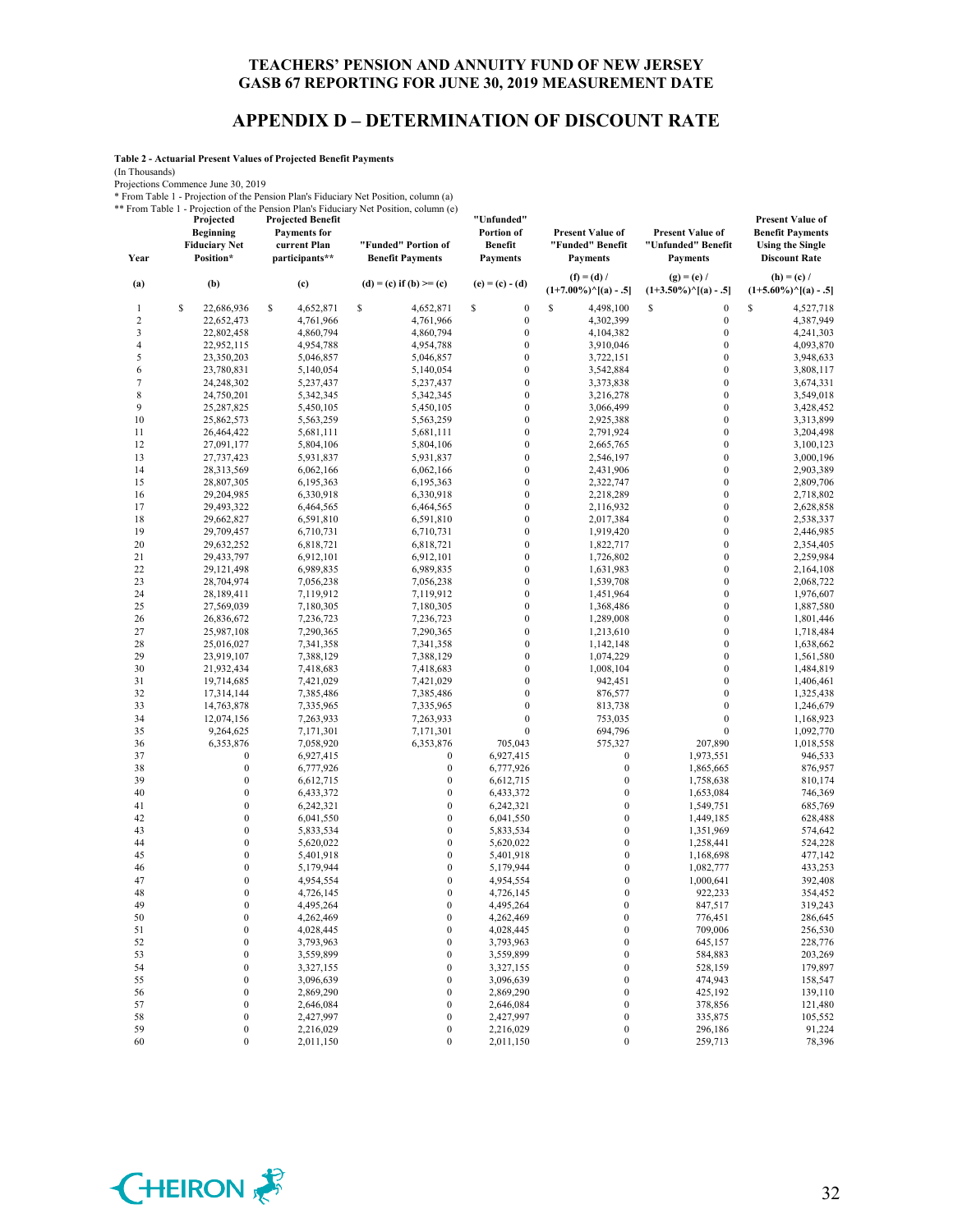#### **APPENDIX D – DETERMINATION OF DISCOUNT RATE**

**Table 2 - Actuarial Present Values of Projected Benefit Payments**

(In Thousands)

Projections Commence June 30, 2019

\* From Table 1 - Projection of the Pension Plan's Fiduciary Net Position, column (a)

\*\* From Table 1 - Projection of the Pension Plan's Fiduciary Net Position, column (e) **Projected Projected Benefit "Unfunded"** 

| 1101111401011<br>Year | Projected<br><b>Beginning</b><br><b>Fiduciary Net</b><br>Position* | <b>Projected Benefit</b><br><b>Payments</b> for<br>current Plan<br>participants** | I referred of the Pension Plan's Protectary Poet Position, column (e)<br>"Funded" Portion of<br><b>Benefit Payments</b> | "Unfunded"<br>Portion of<br><b>Benefit</b><br><b>Payments</b> | <b>Present Value of</b><br>"Funded" Benefit<br><b>Payments</b> | Present Value of<br>"Unfunded" Benefit<br><b>Payments</b>              | <b>Present Value of</b><br><b>Benefit Payments</b><br><b>Using the Single</b><br><b>Discount Rate</b> |
|-----------------------|--------------------------------------------------------------------|-----------------------------------------------------------------------------------|-------------------------------------------------------------------------------------------------------------------------|---------------------------------------------------------------|----------------------------------------------------------------|------------------------------------------------------------------------|-------------------------------------------------------------------------------------------------------|
| (a)                   | (b)                                                                | (c)                                                                               | (d) = (c) if (b) >= (c)                                                                                                 | $(e) = (c) - (d)$                                             | $(f) = (d) /$<br>$(1+7.00\%)$ <sup>^</sup> [(a) - .5]          | $(g) = (e) /$<br>$(1+3.50\%)$ <sup><math>\land</math></sup> [(a) - .5] | $(h) = (c) /$<br>$(1+5.60\%)$ <sup>^</sup> [(a) - .5]                                                 |
| 61                    | $\boldsymbol{0}$                                                   | 1,814,285                                                                         | $\boldsymbol{0}$                                                                                                        | 1,814,285                                                     | $\boldsymbol{0}$                                               | 226,368                                                                | 66,969                                                                                                |
| 62                    | $\boldsymbol{0}$                                                   | 1,626,287                                                                         | $\boldsymbol{0}$                                                                                                        | 1,626,287                                                     | $\boldsymbol{0}$                                               | 196,049                                                                | 56,844                                                                                                |
| 63                    | $\boldsymbol{0}$                                                   | 1,447,909                                                                         | $\boldsymbol{0}$                                                                                                        | 1,447,909                                                     | $\boldsymbol{0}$                                               | 168,643                                                                | 47,923                                                                                                |
| 64                    | $\boldsymbol{0}$                                                   | 1,279,816                                                                         | $\boldsymbol{0}$                                                                                                        | 1,279,816                                                     | $\boldsymbol{0}$                                               | 144,024                                                                | 40,111                                                                                                |
| 65                    | $\mathbf{0}$                                                       | 1,122,548                                                                         | $\boldsymbol{0}$                                                                                                        | 1,122,548                                                     | $\boldsymbol{0}$                                               | 122,054                                                                | 33,315                                                                                                |
| 66                    | $\mathbf{0}$                                                       | 976,517                                                                           | $\boldsymbol{0}$                                                                                                        | 976,517                                                       | $\boldsymbol{0}$                                               | 102,586                                                                | 27,443                                                                                                |
| 67                    | $\boldsymbol{0}$                                                   | 841,990                                                                           | $\boldsymbol{0}$                                                                                                        | 841,990                                                       | $\boldsymbol{0}$                                               | 85,462                                                                 | 22,407                                                                                                |
| 68                    | $\mathbf{0}$                                                       | 719,090                                                                           | $\mathbf{0}$                                                                                                            | 719,090                                                       | $\boldsymbol{0}$                                               | 70,520                                                                 | 18,120                                                                                                |
| 69                    | $\boldsymbol{0}$                                                   | 607,811                                                                           | $\boldsymbol{0}$                                                                                                        | 607,811                                                       | $\boldsymbol{0}$                                               | 57,591                                                                 | 14,503                                                                                                |
| 70                    | $\boldsymbol{0}$                                                   | 508,028                                                                           | $\boldsymbol{0}$                                                                                                        | 508,028                                                       | $\boldsymbol{0}$                                               | 46,509                                                                 | 11,479                                                                                                |
| 71                    | $\mathbf{0}$                                                       | 419,497                                                                           | $\boldsymbol{0}$                                                                                                        | 419,497                                                       | $\boldsymbol{0}$                                               | 37,105                                                                 | 8,976                                                                                                 |
| 72                    | $\mathbf{0}$                                                       | 341,863                                                                           | $\boldsymbol{0}$                                                                                                        | 341,863                                                       | $\boldsymbol{0}$                                               | 29,216                                                                 | 6,926                                                                                                 |
| 73<br>74              | $\boldsymbol{0}$<br>$\boldsymbol{0}$                               | 274,651                                                                           | $\mathbf{0}$<br>$\boldsymbol{0}$                                                                                        | 274,651                                                       | $\boldsymbol{0}$<br>$\boldsymbol{0}$                           | 22,678                                                                 | 5,269<br>3,948                                                                                        |
|                       | $\boldsymbol{0}$                                                   | 217,288                                                                           | $\boldsymbol{0}$                                                                                                        | 217,288                                                       | $\boldsymbol{0}$                                               | 17,335                                                                 |                                                                                                       |
| 75<br>76              | $\boldsymbol{0}$                                                   | 169,093<br>129,282                                                                | $\boldsymbol{0}$                                                                                                        | 169,093<br>129,282                                            | $\boldsymbol{0}$                                               | 13,034<br>9,628                                                        | 2,909<br>2,106                                                                                        |
| 77                    | $\mathbf{0}$                                                       | 96,986                                                                            | $\boldsymbol{0}$                                                                                                        | 96,986                                                        | $\boldsymbol{0}$                                               | 6,979                                                                  | 1,496                                                                                                 |
| 78                    | $\boldsymbol{0}$                                                   | 71,290                                                                            | $\boldsymbol{0}$                                                                                                        | 71,290                                                        | $\boldsymbol{0}$                                               | 4,956                                                                  | 1,041                                                                                                 |
| 79                    | $\boldsymbol{0}$                                                   | 51,267                                                                            | $\boldsymbol{0}$                                                                                                        | 51,267                                                        | $\boldsymbol{0}$                                               | 3,444                                                                  | 709                                                                                                   |
| 80                    | $\boldsymbol{0}$                                                   | 36,016                                                                            | $\boldsymbol{0}$                                                                                                        | 36,016                                                        | $\boldsymbol{0}$                                               | 2,337                                                                  | 472                                                                                                   |
| 81                    | $\boldsymbol{0}$                                                   | 24,678                                                                            | $\boldsymbol{0}$                                                                                                        | 24,678                                                        | $\boldsymbol{0}$                                               | 1,547                                                                  | 306                                                                                                   |
| 82                    | $\boldsymbol{0}$                                                   | 16,464                                                                            | $\boldsymbol{0}$                                                                                                        | 16,464                                                        | $\boldsymbol{0}$                                               | 997                                                                    | 193                                                                                                   |
| 83                    | $\boldsymbol{0}$                                                   | 10,677                                                                            | $\boldsymbol{0}$                                                                                                        | 10,677                                                        | $\boldsymbol{0}$                                               | 625                                                                    | 119                                                                                                   |
| 84                    | $\boldsymbol{0}$                                                   | 6,721                                                                             | $\boldsymbol{0}$                                                                                                        | 6,721                                                         | $\boldsymbol{0}$                                               | 380                                                                    | 71                                                                                                    |
| 85                    | $\boldsymbol{0}$                                                   | 4,102                                                                             | $\boldsymbol{0}$                                                                                                        | 4,102                                                         | $\boldsymbol{0}$                                               | 224                                                                    | 41                                                                                                    |
| 86                    | $\boldsymbol{0}$                                                   | 2,425                                                                             | $\boldsymbol{0}$                                                                                                        | 2,425                                                         | $\boldsymbol{0}$                                               | 128                                                                    | 23                                                                                                    |
| 87                    | $\boldsymbol{0}$                                                   | 1,388                                                                             | $\boldsymbol{0}$                                                                                                        | 1,388                                                         | $\boldsymbol{0}$                                               | 71                                                                     | $12\,$                                                                                                |
| 88                    | $\boldsymbol{0}$                                                   | 770                                                                               | $\boldsymbol{0}$                                                                                                        | 770                                                           | $\boldsymbol{0}$                                               | 38                                                                     | $\tau$                                                                                                |
| 89                    | $\boldsymbol{0}$                                                   | 416                                                                               | $\boldsymbol{0}$                                                                                                        | 416                                                           | $\boldsymbol{0}$                                               | 20                                                                     | $\mathfrak{Z}$                                                                                        |
| 90                    | $\mathbf{0}$                                                       | 219                                                                               | $\boldsymbol{0}$                                                                                                        | 219                                                           | $\boldsymbol{0}$                                               | 10                                                                     | $\sqrt{2}$                                                                                            |
| 91                    | $\boldsymbol{0}$                                                   | 112                                                                               | $\boldsymbol{0}$                                                                                                        | 112                                                           | $\boldsymbol{0}$                                               | 5                                                                      | $\mathbf{1}$                                                                                          |
| 92                    | $\boldsymbol{0}$                                                   | 56                                                                                | $\boldsymbol{0}$                                                                                                        | 56                                                            | $\boldsymbol{0}$                                               | $\overline{c}$                                                         | $\boldsymbol{0}$                                                                                      |
| 93                    | $\mathbf{0}$                                                       | 28                                                                                | $\boldsymbol{0}$                                                                                                        | 28                                                            | $\boldsymbol{0}$                                               | $\mathbf{1}$                                                           | $\boldsymbol{0}$                                                                                      |
| 94<br>95              | $\mathbf{0}$<br>$\boldsymbol{0}$                                   | 13                                                                                | $\boldsymbol{0}$                                                                                                        | 13                                                            | $\boldsymbol{0}$<br>$\boldsymbol{0}$                           | 1                                                                      | $\boldsymbol{0}$                                                                                      |
| 96                    | $\mathbf{0}$                                                       | 6<br>$\overline{c}$                                                               | $\boldsymbol{0}$<br>$\boldsymbol{0}$                                                                                    | 6<br>$\overline{c}$                                           | $\boldsymbol{0}$                                               | $\boldsymbol{0}$<br>$\boldsymbol{0}$                                   | $\boldsymbol{0}$<br>$\boldsymbol{0}$                                                                  |
| 97                    | $\boldsymbol{0}$                                                   | $\mathbf{1}$                                                                      | $\boldsymbol{0}$                                                                                                        | $\mathbf{1}$                                                  | $\boldsymbol{0}$                                               | $\boldsymbol{0}$                                                       | $\boldsymbol{0}$                                                                                      |
| 98                    | $\boldsymbol{0}$                                                   | $\boldsymbol{0}$                                                                  | $\boldsymbol{0}$                                                                                                        | $\boldsymbol{0}$                                              | $\boldsymbol{0}$                                               | $\boldsymbol{0}$                                                       | $\boldsymbol{0}$                                                                                      |
| 99                    | $\mathbf{0}$                                                       | $\boldsymbol{0}$                                                                  | $\boldsymbol{0}$                                                                                                        | $\boldsymbol{0}$                                              | $\boldsymbol{0}$                                               | $\mathbf{0}$                                                           | $\boldsymbol{0}$                                                                                      |
| 100                   | $\mathbf{0}$                                                       | $\boldsymbol{0}$                                                                  | $\boldsymbol{0}$                                                                                                        | $\boldsymbol{0}$                                              | $\boldsymbol{0}$                                               | $\boldsymbol{0}$                                                       | $\boldsymbol{0}$                                                                                      |
| 101                   | $\boldsymbol{0}$                                                   | $\boldsymbol{0}$                                                                  | $\boldsymbol{0}$                                                                                                        | $\boldsymbol{0}$                                              | $\boldsymbol{0}$                                               | $\mathbf{0}$                                                           | $\boldsymbol{0}$                                                                                      |
| 102                   | $\boldsymbol{0}$                                                   | $\boldsymbol{0}$                                                                  | $\boldsymbol{0}$                                                                                                        | $\boldsymbol{0}$                                              | $\boldsymbol{0}$                                               | $\boldsymbol{0}$                                                       | $\boldsymbol{0}$                                                                                      |
| 103                   | $\boldsymbol{0}$                                                   | $\boldsymbol{0}$                                                                  | $\boldsymbol{0}$                                                                                                        | $\boldsymbol{0}$                                              | $\boldsymbol{0}$                                               | $\boldsymbol{0}$                                                       | $\boldsymbol{0}$                                                                                      |
| 104                   | $\mathbf{0}$                                                       | $\mathbf{0}$                                                                      | $\mathbf{0}$                                                                                                            | $\mathbf{0}$                                                  | $\mathbf{0}$                                                   | $\mathbf{0}$                                                           | $\boldsymbol{0}$                                                                                      |
| 105                   | $\mathbf{0}$                                                       | $\boldsymbol{0}$                                                                  | $\boldsymbol{0}$                                                                                                        | $\mathbf{0}$                                                  | $\boldsymbol{0}$                                               | $\boldsymbol{0}$                                                       | $\boldsymbol{0}$                                                                                      |
| 106                   | $\mathbf{0}$                                                       | $\boldsymbol{0}$                                                                  | $\boldsymbol{0}$                                                                                                        | $\boldsymbol{0}$                                              | $\boldsymbol{0}$                                               | $\mathbf{0}$                                                           | $\boldsymbol{0}$                                                                                      |
| 107                   | $\mathbf{0}$                                                       | $\boldsymbol{0}$                                                                  | $\boldsymbol{0}$                                                                                                        | $\boldsymbol{0}$                                              | $\boldsymbol{0}$                                               | $\boldsymbol{0}$                                                       | $\boldsymbol{0}$                                                                                      |
| 108                   | $\boldsymbol{0}$                                                   | $\boldsymbol{0}$                                                                  | $\boldsymbol{0}$                                                                                                        | $\boldsymbol{0}$                                              | $\boldsymbol{0}$                                               | $\boldsymbol{0}$                                                       | $\boldsymbol{0}$                                                                                      |
| 109                   | $\boldsymbol{0}$                                                   | $\boldsymbol{0}$                                                                  | $\boldsymbol{0}$                                                                                                        | $\boldsymbol{0}$                                              | $\boldsymbol{0}$                                               | $\boldsymbol{0}$                                                       | $\boldsymbol{0}$                                                                                      |
| 110                   | $\mathbf{0}$                                                       | $\boldsymbol{0}$                                                                  | $\boldsymbol{0}$                                                                                                        | $\boldsymbol{0}$                                              | $\boldsymbol{0}$                                               | $\boldsymbol{0}$                                                       | $\boldsymbol{0}$                                                                                      |
| 111                   | $\mathbf{0}$                                                       | $\mathbf{0}$                                                                      | $\mathbf{0}$                                                                                                            | $\mathbf{0}$                                                  | $\mathbf{0}$                                                   | $\boldsymbol{0}$                                                       | $\boldsymbol{0}$                                                                                      |
| 112                   | $\boldsymbol{0}$                                                   | $\boldsymbol{0}$                                                                  | $\boldsymbol{0}$                                                                                                        | $\boldsymbol{0}$                                              | $\boldsymbol{0}$                                               | $\boldsymbol{0}$                                                       | $\boldsymbol{0}$                                                                                      |
| 113                   | $\boldsymbol{0}$                                                   | $\boldsymbol{0}$                                                                  | $\boldsymbol{0}$                                                                                                        | $\mathbf{0}$<br>$\boldsymbol{0}$                              | $\boldsymbol{0}$<br>$\boldsymbol{0}$                           | $\mathbf{0}$<br>$\mathbf{0}$                                           | $\mathbf{0}$<br>$\boldsymbol{0}$                                                                      |
| 114<br>115            | $\boldsymbol{0}$<br>$\boldsymbol{0}$                               | $\boldsymbol{0}$<br>$\boldsymbol{0}$                                              | $\boldsymbol{0}$<br>$\boldsymbol{0}$                                                                                    | $\boldsymbol{0}$                                              | $\mathbf{0}$                                                   | $\mathbf{0}$                                                           | $\boldsymbol{0}$                                                                                      |
|                       |                                                                    |                                                                                   |                                                                                                                         |                                                               | 77,617,213<br>$\overline{\mathbf{s}}$                          | $\overline{\mathbf{s}}$<br>24,875,028                                  | $\overline{\mathbf{s}}$<br>102,492,241                                                                |

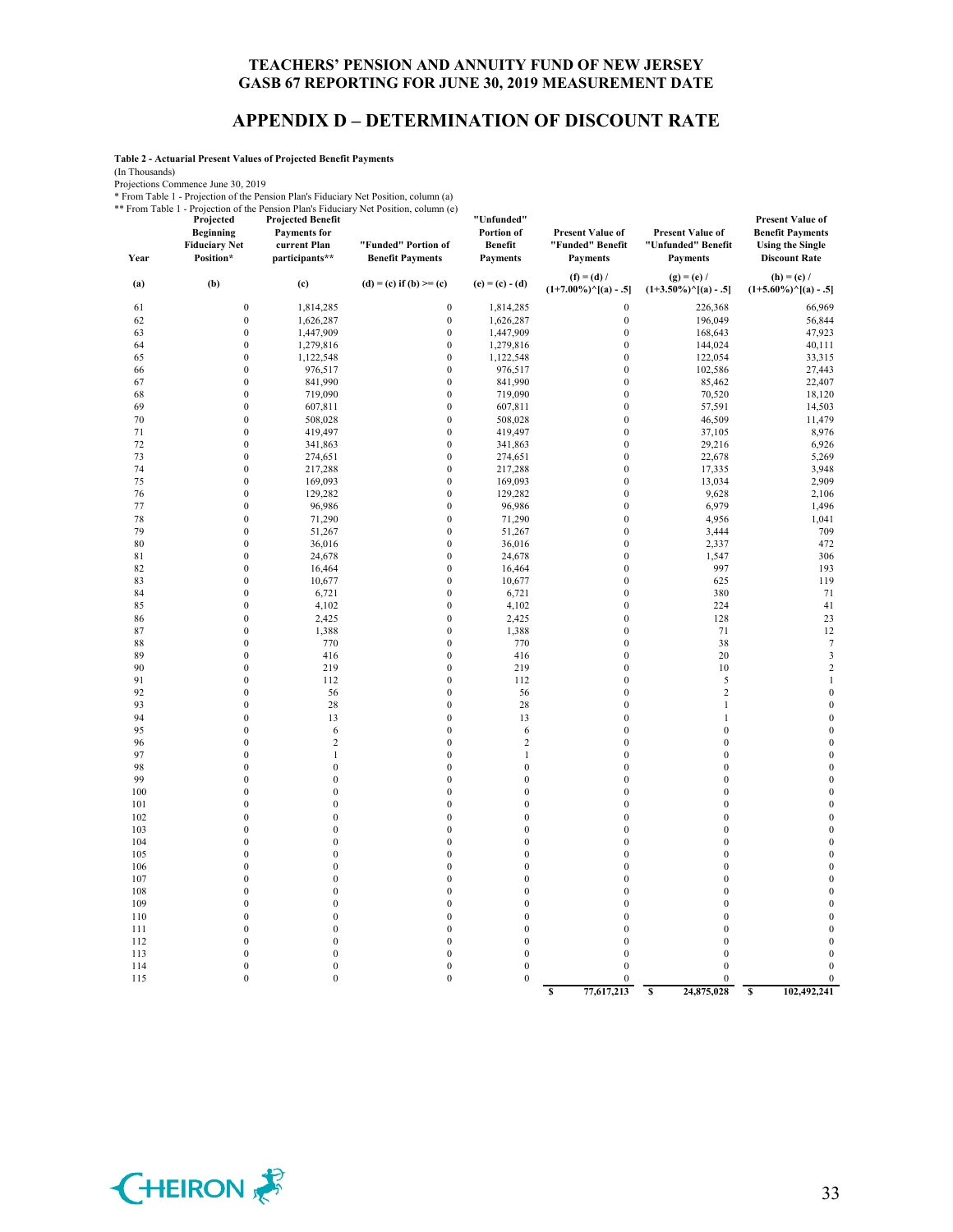# **APPENDIX E – GLOSSARY OF TERMS**

## **1. Actuarially Determined Contribution**

A target or recommended contribution for the reporting period, determined in conformity with Actuarial Standards of Practice based on the most recent measurement available when the contribution for the reporting period was adopted.

#### **2. Actuarial Valuation Date**

The date as of which an actuarial valuation is performed. This date may be up to 24 months prior to the measurement date and up to 30 months prior to the employer's reporting date.

## **3. Entry Age Actuarial Cost Method**

The actuarial cost method required for GASB 67 calculations. Under this method, the actuarial present value of the projected benefits of each individual included in an actuarial valuation is allocated on a level basis over the earnings of the individual between entry age and assumed exit ages. The portion of this actuarial present value allocated to a valuation year is called the Service Cost. The portion of this actuarial present value not provided for at a valuation date by the actuarial present value of future service costs is called the Total Pension Liability.

#### **4. Measurement Date**

The date as of which the Total Pension Liability and Plan Fiduciary Net Position are measured. The Total Pension Liability may be projected from the Actuarial Valuation Date to the Measurement Date. The Measurement Date must be the same as the Reporting Date for the plan.

## **5. Net Pension Liability**

The liability of employers and nonemployer contributing entities for employees for benefits provided through a defined benefit pension plan. It is calculated as the Total Pension Liability less the Plan Fiduciary Net Position.

## **6. Plan Fiduciary Net Position**

The fair or market value of assets.

## **7. Reporting Date**

The last day of the plan or employer's fiscal year.